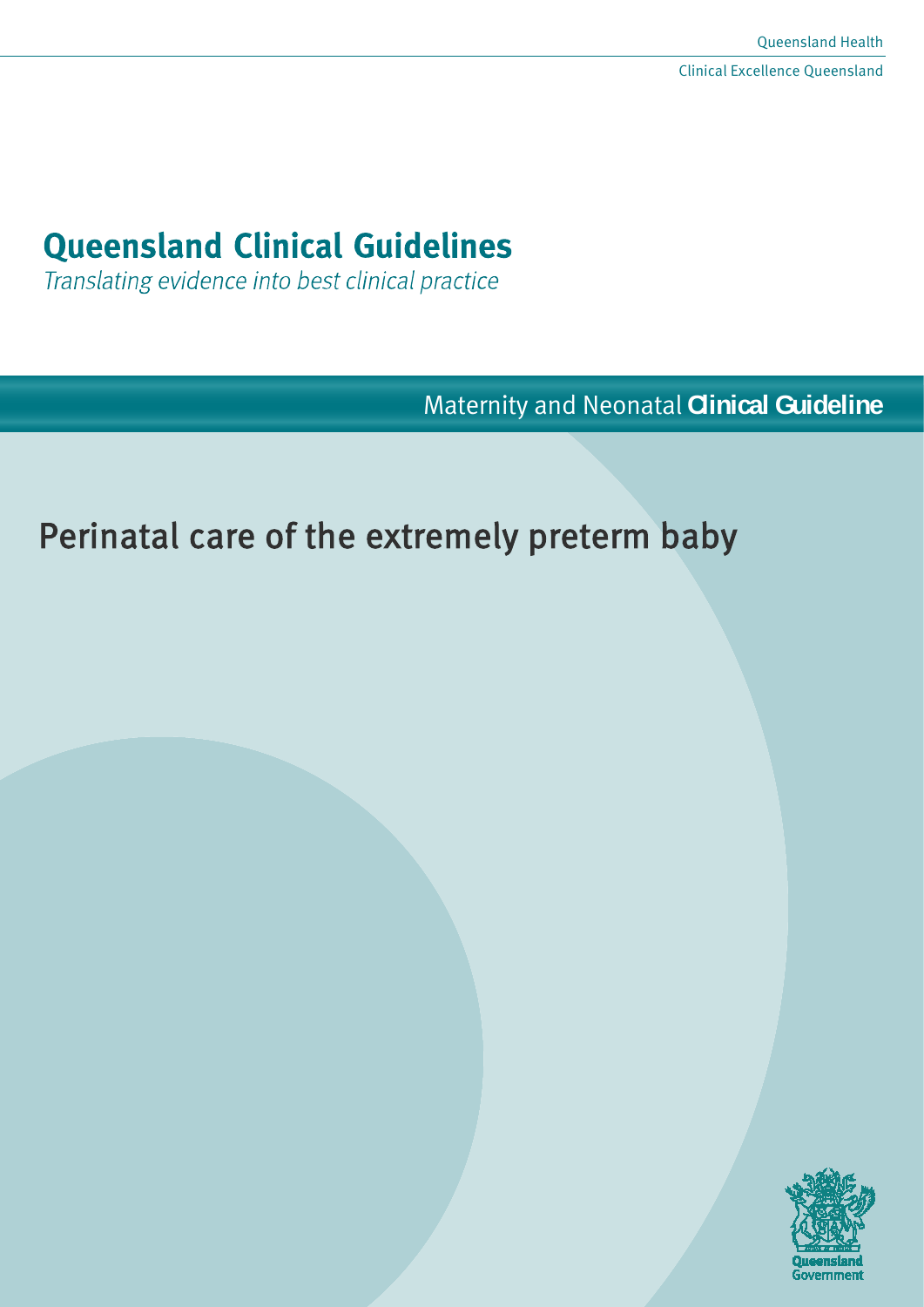| Document title:      | Perinatal care at of the extremely preterm baby (formerly titled Perinatal care at<br>the threshold of viability) |  |  |
|----------------------|-------------------------------------------------------------------------------------------------------------------|--|--|
| Publication date:    | September 2020                                                                                                    |  |  |
| Document number:     | MN20.32-V2-R25                                                                                                    |  |  |
| Document supplement: | The document supplement is integral to and should be read in conjunction with<br>this guideline.                  |  |  |
| Amendments:          | Full version history is supplied in the document supplement.                                                      |  |  |
| Amendment date:      | September 2020                                                                                                    |  |  |
| Replaces document:   | MN14.32-V1-R19                                                                                                    |  |  |
| Author:              | Queensland Clinical Guidelines                                                                                    |  |  |
| Audience:            | Health professionals in Queensland public and private maternity and neonatal<br>services                          |  |  |
| Review date:         | September 2025                                                                                                    |  |  |
|                      | Queensland Clinical Guidelines Steering Committee                                                                 |  |  |
| Endorsed by:         | Statewide Maternity and Neonatal Clinical Network (Queensland)                                                    |  |  |
|                      | Email: Guidelines@health.gld.gov.au                                                                               |  |  |
| Contact:             | URL: www.health.gld.gov.au/gcg                                                                                    |  |  |



#### **Cultural acknowledgement**

We acknowledge the Traditional Custodians of the land on which we work and pay our respect to the Aboriginal and Torres Strait Islander Elders past, present and emerging.

#### **Disclaimer**

This guideline is intended as a guide and provided for information purposes only. The information has been prepared using a multidisciplinary approach with reference to the best information and evidence available at the time of preparation. No assurance is given that the information is entirely complete, current, or accurate in every respect.

The guideline is not a substitute for clinical judgement, knowledge and expertise, or medical advice. Variation from the guideline, taking into account individual circumstances, may be appropriate.

This guideline does not address all elements of standard practice and accepts that individual clinicians are responsible for:

- Providing care within the context of locally available resources, expertise, and scope of practice
- Supporting consumer rights and informed decision making, including the right to decline intervention or ongoing management
- Advising consumers of their choices in an environment that is culturally appropriate and which enables comfortable and confidential discussion. This includes the use of interpreter services where necessary
- Ensuring informed consent is obtained prior to delivering care
- Meeting all legislative requirements and professional standards
- Applying standard precautions, and additional precautions as necessary, when delivering care
- Documenting all care in accordance with mandatory and local requirements

Queensland Health disclaims, to the maximum extent permitted by law, all responsibility and all liability (including without limitation, liability in negligence) for all expenses, losses, damages and costs incurred for any reason associated with the use of this guideline, including the materials within or referred to throughout this document being in any way inaccurate, out of context, incomplete or unavailable.

**Recommended citation:** Queensland Clinical Guidelines. Perinatal care of the extremely preterm baby. Guideline No. MN20.32-V2-R25. Queensland Health. 2020. Available from:<http://www.health.qld.gov.au/qcg>

© State of Queensland (Queensland Health) 2020



This work is licensed under a Creative Commons Attribution-NonCommercial-NoDerivatives V4.0 International licence. In essence, you are free to copy and communicate the work in its current form for non-commercial purposes, as long as you attribute Queensland Clinical Guidelines, Queensland Health and abide by the licence terms. You may not alter or adapt the work in any way. To view a copy of this licence, visit <https://creativecommons.org/licenses/by-nc-nd/4.0/deed.en>

For further information, contact Queensland Clinical Guidelines, RBWH Post Office, Herston Qld 4029, emai[l Guidelines@health.qld.gov.au,](mailto:Guidelines@health.qld.gov.au) For permissions beyond the scope of this licence, contact: Intellectual Property Officer, Queensland Health, GPO Box 48, Brisbane Qld 4001, email [ip\\_officer@health.qld.gov.au](mailto:ip_officer@health.qld.gov.au)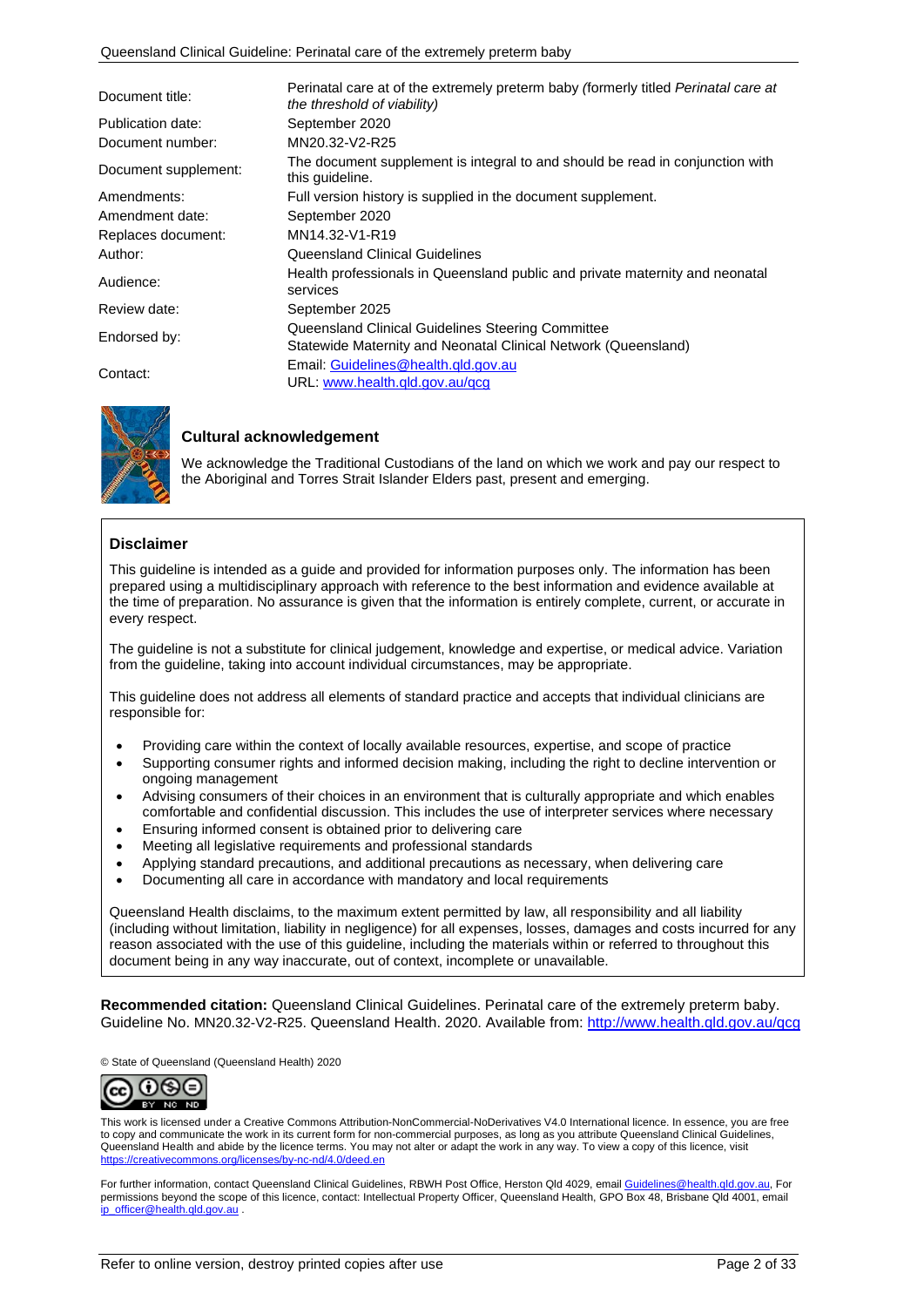#### **Flow Chart: Antenatal care where birth imminent or indicated at less than 25 weeks+6 days**

Inform the family that initiation of antenatal interventions does not oblige nor necessarily equate to a final decision for life sustaining interventions after birth - especially at extremely preterm or uncertain gestations



Flowchart: F20.32-1-V2-R25

nt

results

• Sex • Plurality

approach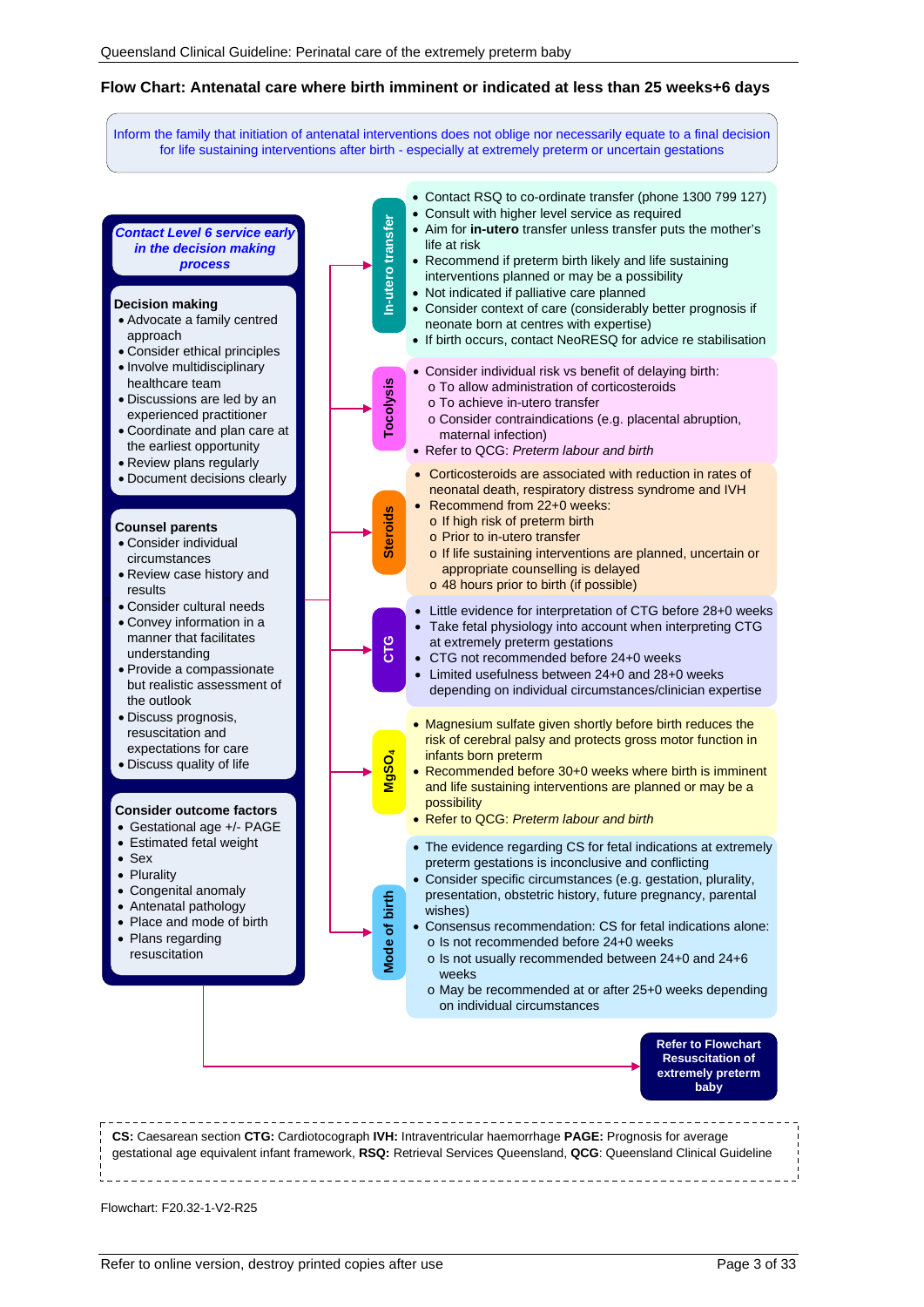#### **Flow Chart: Queensland Consensus approach to resuscitation of an extremely preterm baby**

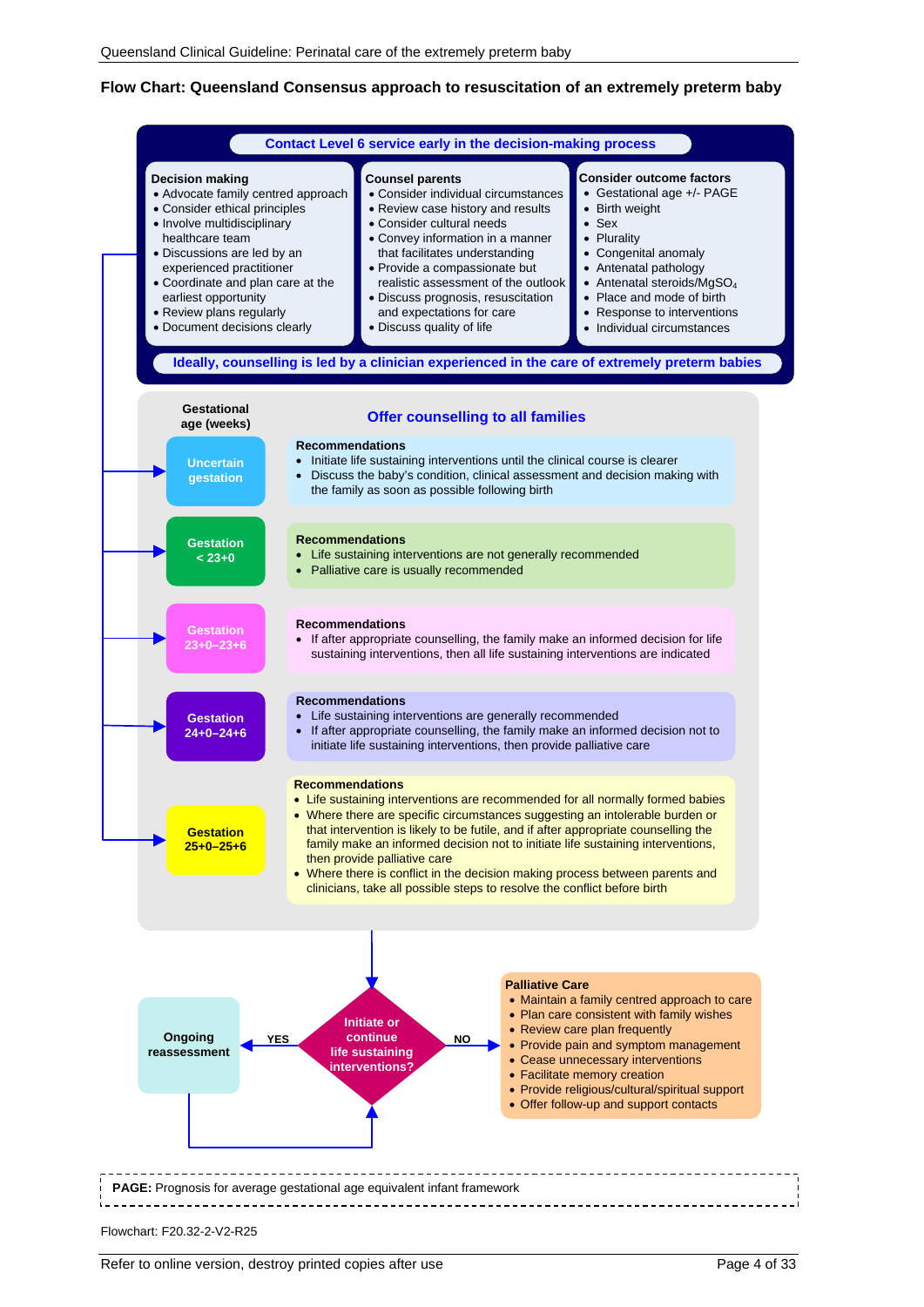#### **Table of Contents**

| 1.1            |  |  |
|----------------|--|--|
| 1.2            |  |  |
| 1.3            |  |  |
| $\overline{2}$ |  |  |
| 2.1            |  |  |
| 2.2            |  |  |
| 2.3            |  |  |
| 2.4            |  |  |
| 2.5            |  |  |
| 2.6            |  |  |
| 3              |  |  |
| 3.1            |  |  |
| 4              |  |  |
| 4.1            |  |  |
| 4.2            |  |  |
| 4.2.1          |  |  |
| 4.2.2          |  |  |
| 4.2.3          |  |  |
| 4.2.4          |  |  |
| 4.3            |  |  |
| 5              |  |  |
| 5.1            |  |  |
| 5.2            |  |  |
| 5.3            |  |  |
| 5.4            |  |  |
| 5.5            |  |  |
| 5.6            |  |  |
| 5.6.1          |  |  |
| 5.7            |  |  |
| 5.8            |  |  |
| 6              |  |  |
| 6.1            |  |  |
| 6.2            |  |  |
|                |  |  |
|                |  |  |
|                |  |  |
|                |  |  |

#### **List of Tables**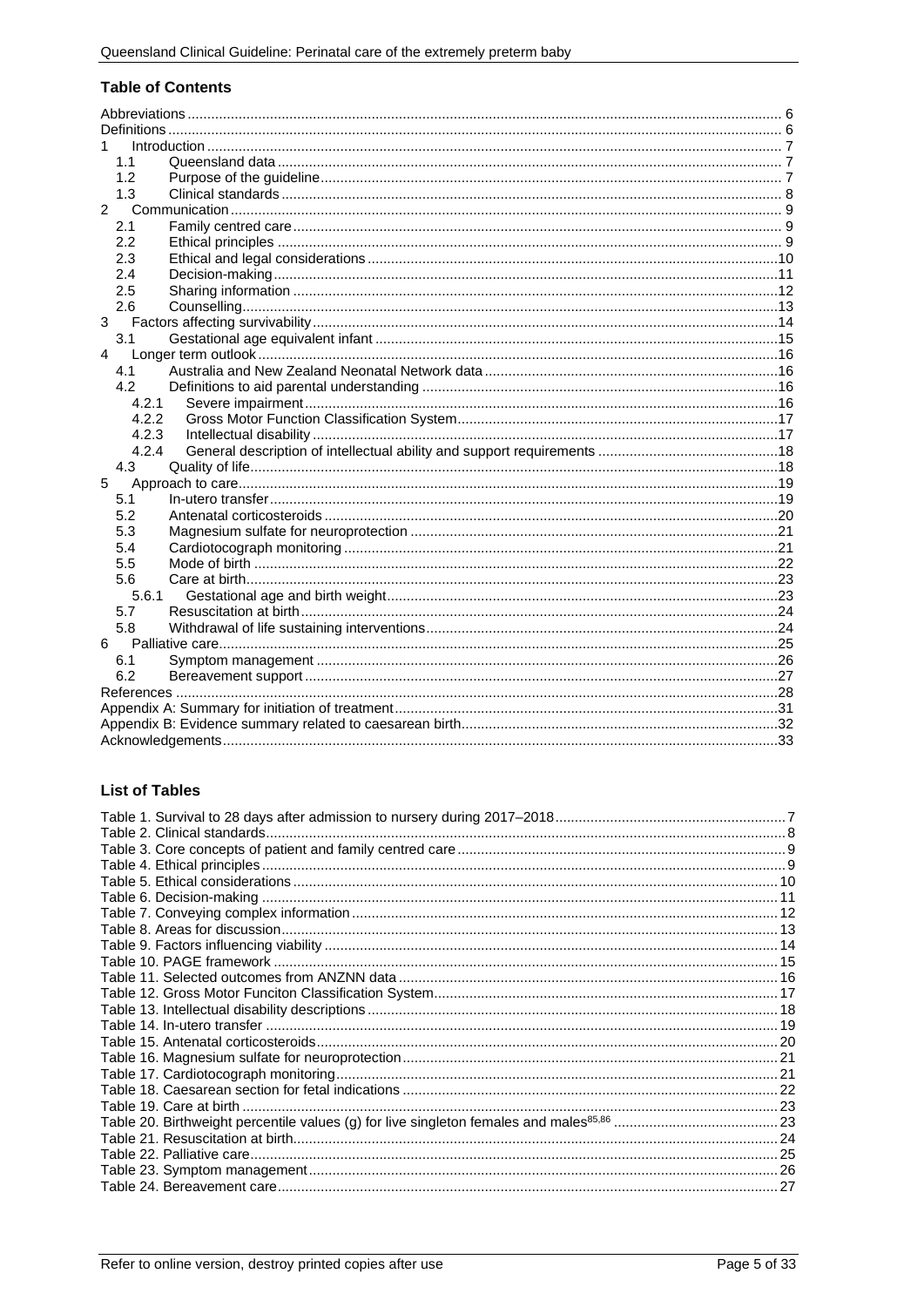#### <span id="page-5-0"></span>**Abbreviations**

| СI                | Confidence interval                                                |
|-------------------|--------------------------------------------------------------------|
| СS                | Caesarean section                                                  |
| <b>CTG</b>        | Cardiotocograph                                                    |
| <b>ELBW</b>       | Extremely low birth weight                                         |
| <b>FHR</b>        | Fetal heart rate                                                   |
| <b>GMFCS</b>      | Gross motor function classification system                         |
| GP                | General practitioner                                               |
| <b>ICF</b>        | International classification of functioning, disability and health |
| IV                | Intravenous                                                        |
| IVH.              | Intraventricular haemorrhage                                       |
| LBW               | Low birth weight                                                   |
| MgSO <sub>4</sub> | <b>Magnesium Sulfate</b>                                           |
| <b>NICU</b>       | Neonatal intensive care unit                                       |
| <b>NNT</b>        | Number needed to treat                                             |
| <b>NNTB</b>       | Number needed to treat to benefit                                  |
| QCC               | Queensland Emergency Medical System Coordination Centre            |
| <b>PAGE</b>       | Prognosis for gestational age equivalent                           |
| RR.               | Relative risk                                                      |

#### <span id="page-5-1"></span>**Definitions**

| Intolerable burden               | Extreme level of suffering or impairment which is either present in the baby or may<br>develop in the future.                                                                                                                                                                                                                                                                                                                                                                                 |
|----------------------------------|-----------------------------------------------------------------------------------------------------------------------------------------------------------------------------------------------------------------------------------------------------------------------------------------------------------------------------------------------------------------------------------------------------------------------------------------------------------------------------------------------|
| Inborn                           | A baby born at a facility that has Neonatal Intensive Care Unit capabilities.                                                                                                                                                                                                                                                                                                                                                                                                                 |
| Family                           | Refers to two or more persons who are related in any way (biologically, legally, or<br>emotionally). Patients and families define their families. <sup>1</sup>                                                                                                                                                                                                                                                                                                                                |
| Life sustaining<br>interventions | Any method, medicine or device used to prolong life. In this guideline does not refer<br>to interventions occurring before birth of the baby.                                                                                                                                                                                                                                                                                                                                                 |
| Mediation                        | Mediation is a flexible process conducted confidentially in which a neutral person<br>actively assists the parties in working towards a negotiated agreement of a dispute<br>or difference, with the parties in ultimate control of the decision to settle and the<br>terms of resolution. <sup>2</sup>                                                                                                                                                                                       |
| Healthcare team                  | Membership of the healthcare team is influenced by the needs of the woman and<br>her baby, availability of staff, and other local resourcing issues. The health care<br>team may include a range of multidisciplinary professional including, but not limited<br>to, nurse/midwife, obstetrician, neonatologist/paediatrician, other specialist<br>practitioners (e.g. palliative care, maternal fetal medicine specialist), general<br>practitioner, social worker/counsellor and dietician. |
| Outborn                          | A baby born at a facility (or at home) that does not have Neonatal Intensive Care<br>Unit capabilities.                                                                                                                                                                                                                                                                                                                                                                                       |
| PIPP-R                           | A neonatal pain assessment tool. An acronym for Premature Infant Pain Profile-<br>Revised.                                                                                                                                                                                                                                                                                                                                                                                                    |
| Extremely<br>preterm             | In this document, refers to babies born at less than 26+0 weeks gestational age.                                                                                                                                                                                                                                                                                                                                                                                                              |
| Psychological<br>supports        | Emotional and psychological support can be provided by a range of healthcare<br>professionals as appropriate to the circumstances and resources available.<br>Providers may include (but are not limited to) social worker, counsellor,<br>psychologist, grief counsellor, midwife, nurse, doctor).                                                                                                                                                                                           |
| Withholding<br>treatment         | Non-initiation of treatment that may sustain life.                                                                                                                                                                                                                                                                                                                                                                                                                                            |
| Withdrawal of<br>treatment       | Cessation of life sustaining interventions.                                                                                                                                                                                                                                                                                                                                                                                                                                                   |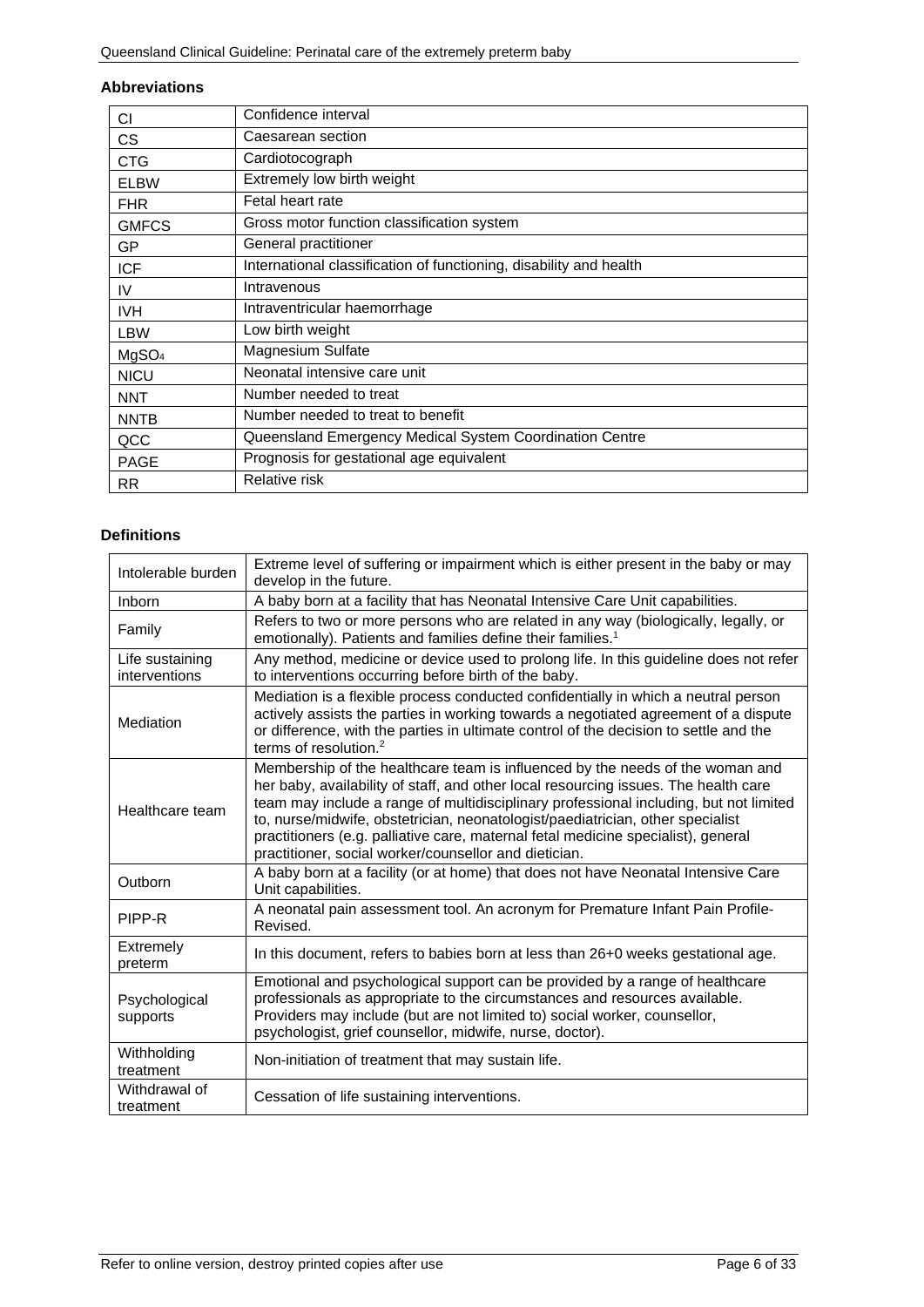### <span id="page-6-0"></span>**1 Introduction**

The birth of an extremely preterm baby is a stressful experience for the parents and family. Birth at these gestations also presents enormous challenges for the healthcare team. Although neonatal survival rates have improved dramatically over the last few decades<sup>3</sup>, significant morbidity is still common.4 As the gestational age decreases, morbidity and mortality increase dramatically. Uncertainty is a feature of many decisions regarding prognosis thus complicating counselling and care provision.

Outcome data from many countries around the world confirm both improved survival and neurodevelopmental outcomes for extremely preterm babies. The greatest improvements in survival are seen in those at the youngest gestational ages of 22+0–23+6.5 While there is no single global or national consensus regarding resuscitation, there is a trend in highly resourced countries toward offering postnatal life support at these extremely preterm gestations.

Perinatal care of the extremely preterm baby will continue to evolve as new evidence, clinical practices and technologies emerge. This guideline is considered a living document and will be reviewed frequently to assess alignment with contemporary practices.

Prevention of preterm birth remains a focus for healthcare in Queensland. However, where birth at extremely preterm gestational age is unavoidable, individualised care led by experienced clinicians and informed by the best available evidence and contemporary healthcare practices<sup>3</sup> is essential.

### <span id="page-6-1"></span>**1.1 Queensland data**

Although fewer than 1% of babies are born at less than 28 weeks gestation they account for more than half of all cases of perinatal mortality in Queensland.<sup>6</sup>

In Queensland in 2017 and 2018, none of the 77 babies born alive at 20-21 weeks gestation were admitted to a nursery and all died. At 22–23 weeks gestation, 42% of all liveborn babies were admitted to a nursery and 58% of these survived to 28 days. At 24–25 weeks gestation, 93% of all liveborn babies were admitted to a nursery and 78% of these survived to 28 days. Refer to [Table 1.](#page-6-3)  [Survival to 28 days after admission to nursery during 2017–2018](#page-6-3)

| <b>Gestation (weeks)</b>                                           | $20 - 21$ | $22 - 23$   | $24 - 25$    |
|--------------------------------------------------------------------|-----------|-------------|--------------|
| Total born alive (n)                                               | 77        | 103         | 145          |
| Born alive AND admitted to nursery<br>$n$ /total born alive $(%)$  | 0(0)      | 43/103 (42) | 134/145 (93) |
| Admitted to nursery AND survived to 28 days<br>$n$ /admitted $(%)$ |           | 25/43 (58)  | 105/134 (78) |

<span id="page-6-3"></span>Table 1. Survival to 28 days after admission to nursery during 2017–2018

Nursery: includes Special Care Nursery (SCN) or Neonatal Intensive Care Nursery (NICU)

<span id="page-6-2"></span>Source: Perinatal Data Collection extract 2020

#### **1.2 Purpose of the guideline**

The purpose of this guideline is to:

- Promote consistency in perinatal counselling
- Promote family-centred counselling
- Promote informed ethical decision-making

It is not intended to provide rules by which care at a specific gestational age is impermissible or obligatory; instead it is designed to place emphasis on individual factors that influence the complicated and nuanced healthcare decisions that are to be made.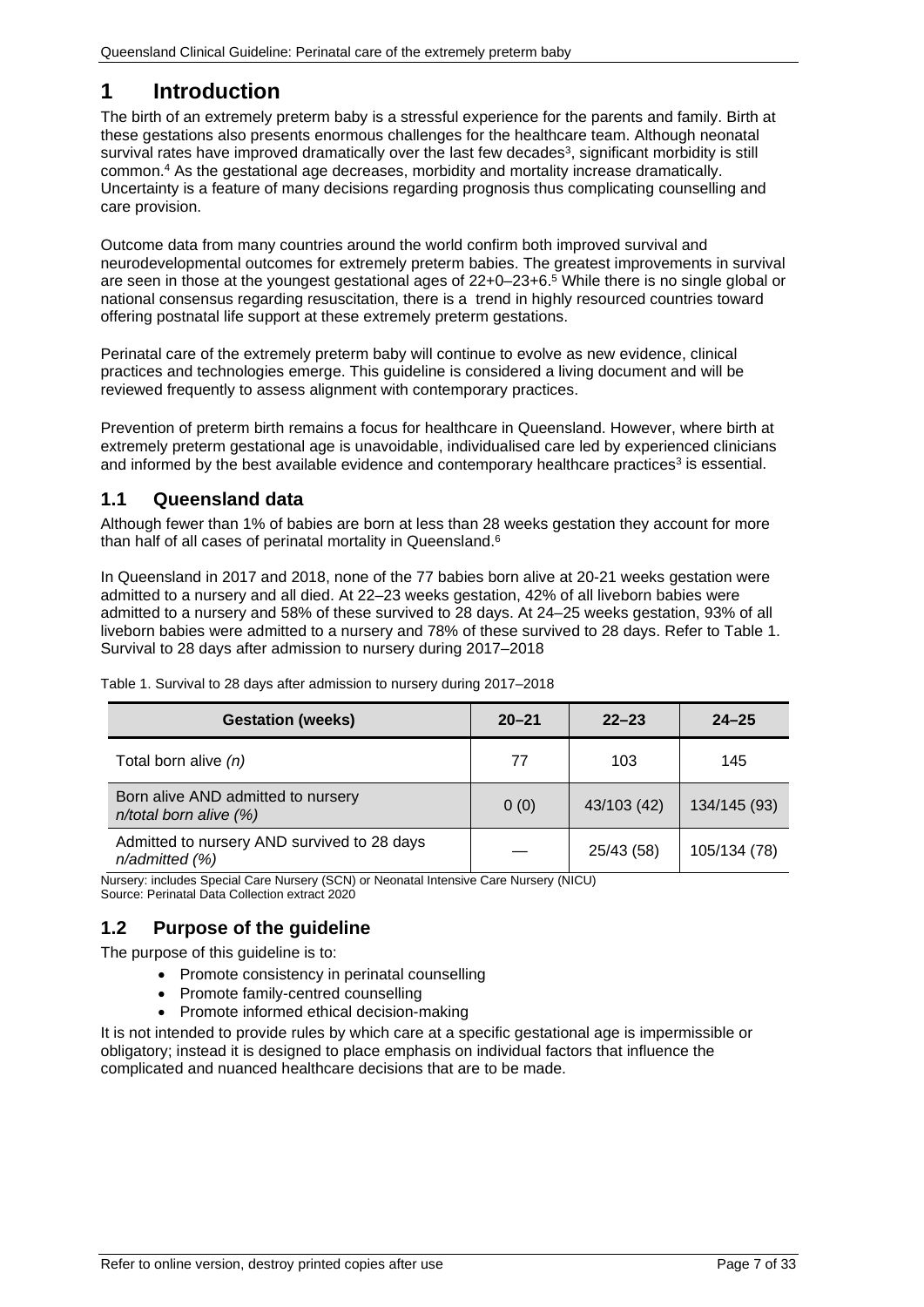### <span id="page-7-0"></span>**1.3 Clinical standards**

<span id="page-7-1"></span>Table 2. Clinical standards

| <b>Aspect</b>            | <b>Consideration</b>                                                                                                                                                                                       |  |
|--------------------------|------------------------------------------------------------------------------------------------------------------------------------------------------------------------------------------------------------|--|
|                          | • Educate the healthcare team on outcome data relevant to the setting <sup>7</sup>                                                                                                                         |  |
| <b>Clinician support</b> | • Educate the healthcare team providing care to extremely preterm babies<br>in the basic principles of palliative care <sup>4,8</sup>                                                                      |  |
|                          | • Provide support (e.g. debriefing, interdisciplinary morbidity and mortality<br>reviews or counselling) to the healthcare team caring for families<br>experiencing the birth of an extremely preterm baby |  |
|                          | Promote communication skills training <sup>9</sup> across all health disciplines<br>$\bullet$                                                                                                              |  |
| Model of care            | • Provide care in accordance with the Clinical Services Capability<br>Framework <sup>10</sup>                                                                                                              |  |
|                          | • Maintain a family centred approach to care that incorporates<br>psychological, spiritual and social support <sup>11</sup>                                                                                |  |
| <b>Standard practice</b> | • Refer to the Queensland Clinical Guideline: Standard care <sup>12</sup>                                                                                                                                  |  |
|                          | Use agreed definitions when preparing information on outcome and<br>$\bullet$<br>morbidity <sup>13</sup>                                                                                                   |  |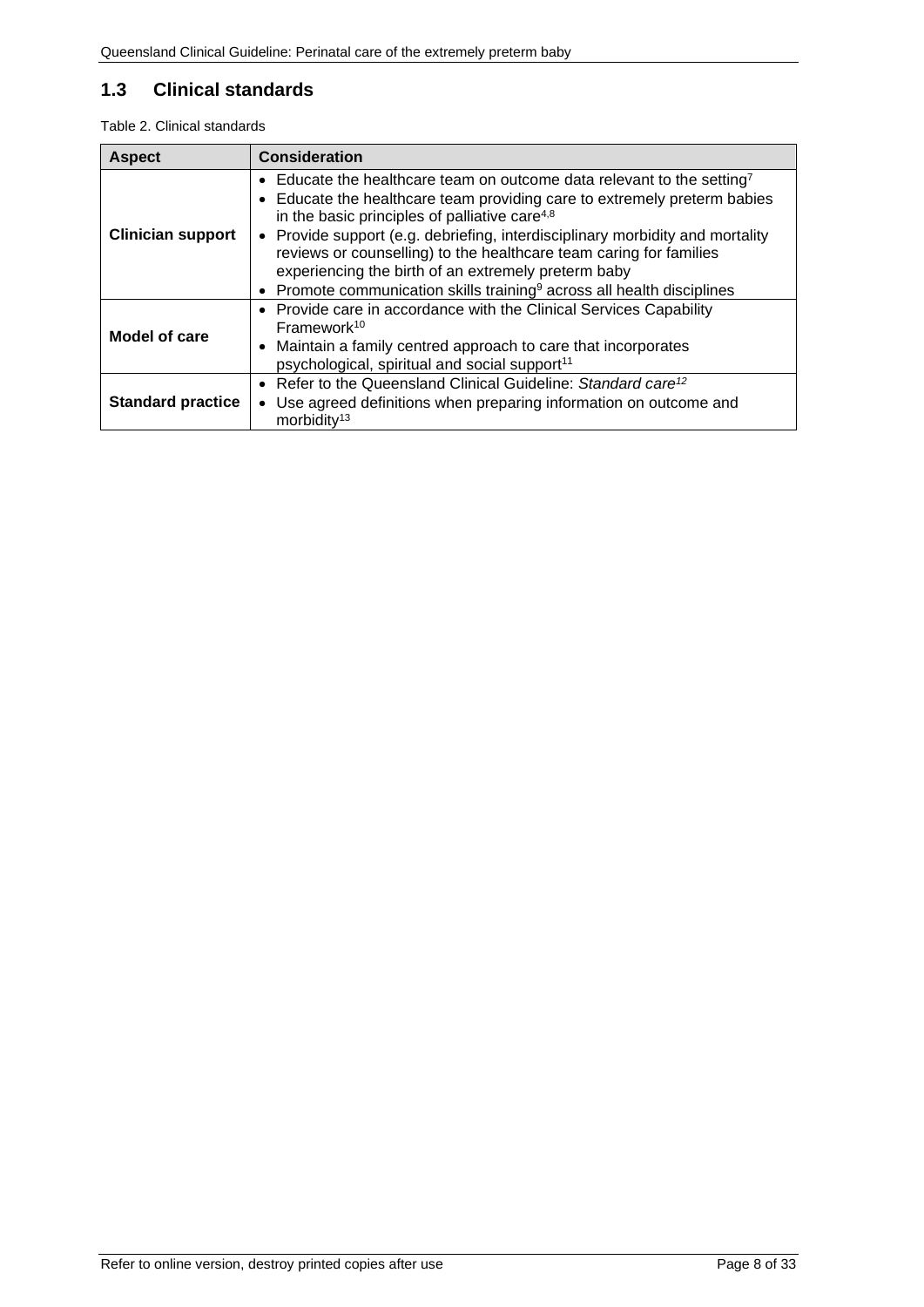### <span id="page-8-0"></span>**2 Communication**

Open and honest communication between the family and healthcare team is the cornerstone of ethical decision-making and care provision.14,15 Ideally, discussions are led by clinicians experienced in the care of extremely premature babies. Acknowledging the prognostic uncertainty is an essential component of this communication. Whenever possible, communication commences in the antenatal period.14 Where this is not possible, commence discussions with the family as soon as practical after birth.

### <span id="page-8-1"></span>**2.1 Family centred care**

Patient and family centred care is an approach to the planning, delivery, and evaluation of healthcare that is grounded in mutually beneficial partnerships among healthcare providers, patients, and families.1,16

| Core Concept <sup>1</sup>     | <b>Meaning</b>                                                                                                                                                                                                                                                                                                              |
|-------------------------------|-----------------------------------------------------------------------------------------------------------------------------------------------------------------------------------------------------------------------------------------------------------------------------------------------------------------------------|
| <b>Respect and</b><br>dignity | Healthcare practitioners listen to and honour patient and family<br>$\bullet$<br>perspectives and choices<br>Patient and family knowledge, values, beliefs and cultural backgrounds<br>are incorporated into the planning and delivery of care                                                                              |
| Information and<br>sharing    | • Healthcare practitioners communicate and share complete and unbiased<br>information with patients and families in ways that are affirming and useful<br>Patients and families receive timely, complete, and accurate information in<br>order to effectively participate in care and decision-making                       |
| Participation                 | • Patients and families are encouraged and supported to participate in care<br>and decision-making at the level they choose                                                                                                                                                                                                 |
| Collaboration                 | Patients and families are also included on an institution wide basis<br>Healthcare leaders collaborate with patients and families in policy and<br>$\bullet$<br>program development, implementation, and evaluation, in healthcare<br>facility design, and in professional education, as well as in the delivery of<br>care |

<span id="page-8-3"></span>

#### <span id="page-8-2"></span>**2.2 Ethical principles**

Four commonly held broad ethical principles form a framework within which moral decision-making can occur. These principles are outlined in [Table 4.](#page-8-4) 

<span id="page-8-4"></span>

|  |  | Table 4. Ethical principles |
|--|--|-----------------------------|
|--|--|-----------------------------|

| <b>Principles</b>             | <b>Considerations</b>                                                                                                                                                                                                                                                                                                                                                                                                                                                                    |  |
|-------------------------------|------------------------------------------------------------------------------------------------------------------------------------------------------------------------------------------------------------------------------------------------------------------------------------------------------------------------------------------------------------------------------------------------------------------------------------------------------------------------------------------|--|
| Non-maleficence <sup>17</sup> | • Requires that harm not be inflicted intentionally and is closely linked to<br>the imperative to minimise harm                                                                                                                                                                                                                                                                                                                                                                          |  |
| Beneficence <sup>17</sup>     | • Refers to a moral obligation to act for the benefit of others, helping them<br>to further their important and legitimate interests, at times preventing or<br>removing possible harm<br>• Harm may result from treatment that in other circumstances would be<br>clinically appropriate and beneficial. This implies a constant need to<br>determine the levels of potential harm and benefits of life sustaining<br>interventions, and to ensure that the benefits outweigh the harms |  |
| Autonomy <sup>17</sup>        | • Autonomous individuals are entitled to make their own decisions and life<br>choices<br>• Extremely premature babies must rely on others to make decisions for<br>them                                                                                                                                                                                                                                                                                                                  |  |
| Justice <sup>17</sup>         | • Prescribes actions that are fair to those involved<br>• Suggests that like cases should be treated alike and that variations in<br>management must be justified by relevant clinical and/or evaluative<br>conditions                                                                                                                                                                                                                                                                   |  |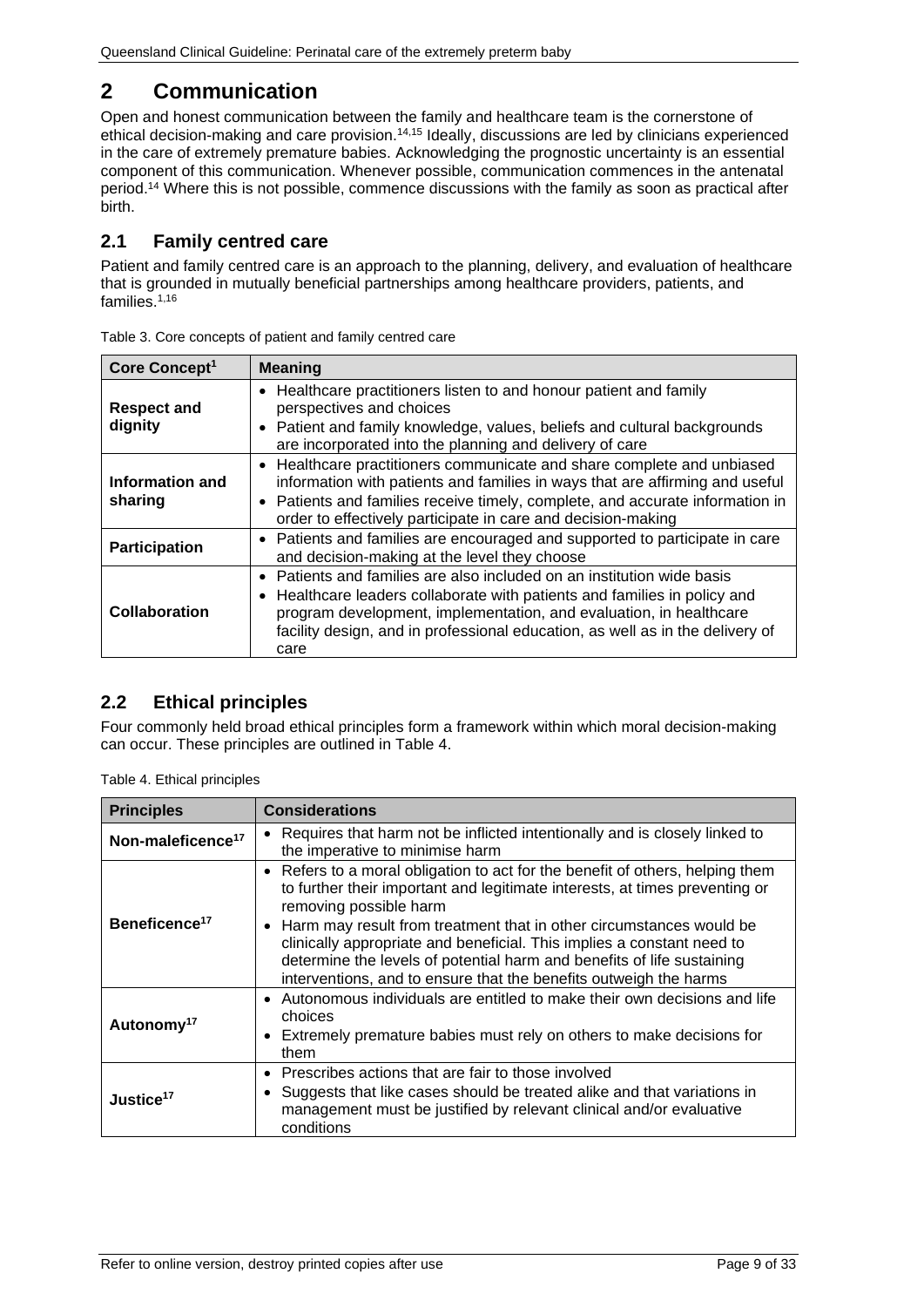### <span id="page-9-0"></span>**2.3 Ethical and legal considerations**

Critical care decisions for the baby are likely to raise ethical issues. Understanding of these ethical issues may aid the appreciation and understanding of differences in opinion that arise.<sup>2</sup>

<span id="page-9-1"></span>

| Table 5. Ethical considerations |  |
|---------------------------------|--|
|---------------------------------|--|

| <b>Aspect</b>                                                            | <b>Considerations</b>                                                                                                                                                                                                                                                                                                                                                                                                                                                                                                                                                                                                                                                                                                        |
|--------------------------------------------------------------------------|------------------------------------------------------------------------------------------------------------------------------------------------------------------------------------------------------------------------------------------------------------------------------------------------------------------------------------------------------------------------------------------------------------------------------------------------------------------------------------------------------------------------------------------------------------------------------------------------------------------------------------------------------------------------------------------------------------------------------|
| <b>Legal principles</b>                                                  | • The 'best interests of the baby' is the legal principle that underpins all<br>decisions relating to resuscitation <sup>18</sup><br>There is no statutory or common law definition of viability or of when<br>$\bullet$<br>resuscitation should or should not be provided <sup>18</sup><br>Australian case law has affirmed that the withdrawal of life sustaining<br>treatment can be in the best interests of a baby under certain conditions,<br>and that parents were permitted to authorise and consent to withdrawal of<br>treatment <sup>19,20</sup>                                                                                                                                                                 |
| The value of<br>human life                                               | • There are some circumstances in which imposing or continuing treatment<br>to sustain a baby's life results in a level of irremediable suffering such that<br>there is no ethical obligation to act in order to preserve life <sup>2</sup><br>• Respect for the sanctity of human life is a primary consideration in clinical<br>practice but is not absolute. Acknowledgement that death is a part of life<br>within neonatal care is also required                                                                                                                                                                                                                                                                        |
| <b>Best interests</b>                                                    | • Consideration of best interests includes an assessment of:<br>o Pain and suffering<br>o Inevitability of death<br>$\circ$ The quality of life<br>o The interests of the family and other parties<br>The opinion of the family as to the best interests of the baby is to be<br>considered and accounted for in any decision made in respect of the baby<br>• The healthcare team is not obliged to provide interventions that are not in<br>the best interest of the baby or to withhold beneficial intervention at the<br>request of the family <sup>14,21</sup><br>• Society has the ethical and legal right to intervene when the family's<br>decisions are clearly not in the best interests of the baby <sup>22</sup> |
| <b>Withdrawing or</b><br>withholding life<br>sustaining<br>interventions | • There is no ethical or legal distinction between withholding and withdrawal<br>of life sustaining interventions when the decisions are motivated by an<br>assessment of the best interests of the baby <sup>9,14</sup><br>Withholding or withdrawing life sustaining intervention does not imply that<br>$\bullet$<br>a baby will receive no care. Rather it signals a change in focus towards<br>palliative care making sure that the rest of the baby's life is as comfortable<br>as possible <sup>23</sup>                                                                                                                                                                                                              |
| <b>Deliberately</b><br>ending life                                       | • The Australian and New Zealand Society of Palliative Medicine (ANZSPM)<br>does not endorse euthanasia <sup>24</sup>                                                                                                                                                                                                                                                                                                                                                                                                                                                                                                                                                                                                        |
| <b>Relieving pain</b><br>and causing<br>death                            | • Provided the intervention is guided by the best interests of the baby, and<br>has been agreed as a joint decision, interventions that relieve pain,<br>suffering or distress but which incidentally shorten life are both morally<br>acceptable <sup>21</sup> and lawful                                                                                                                                                                                                                                                                                                                                                                                                                                                   |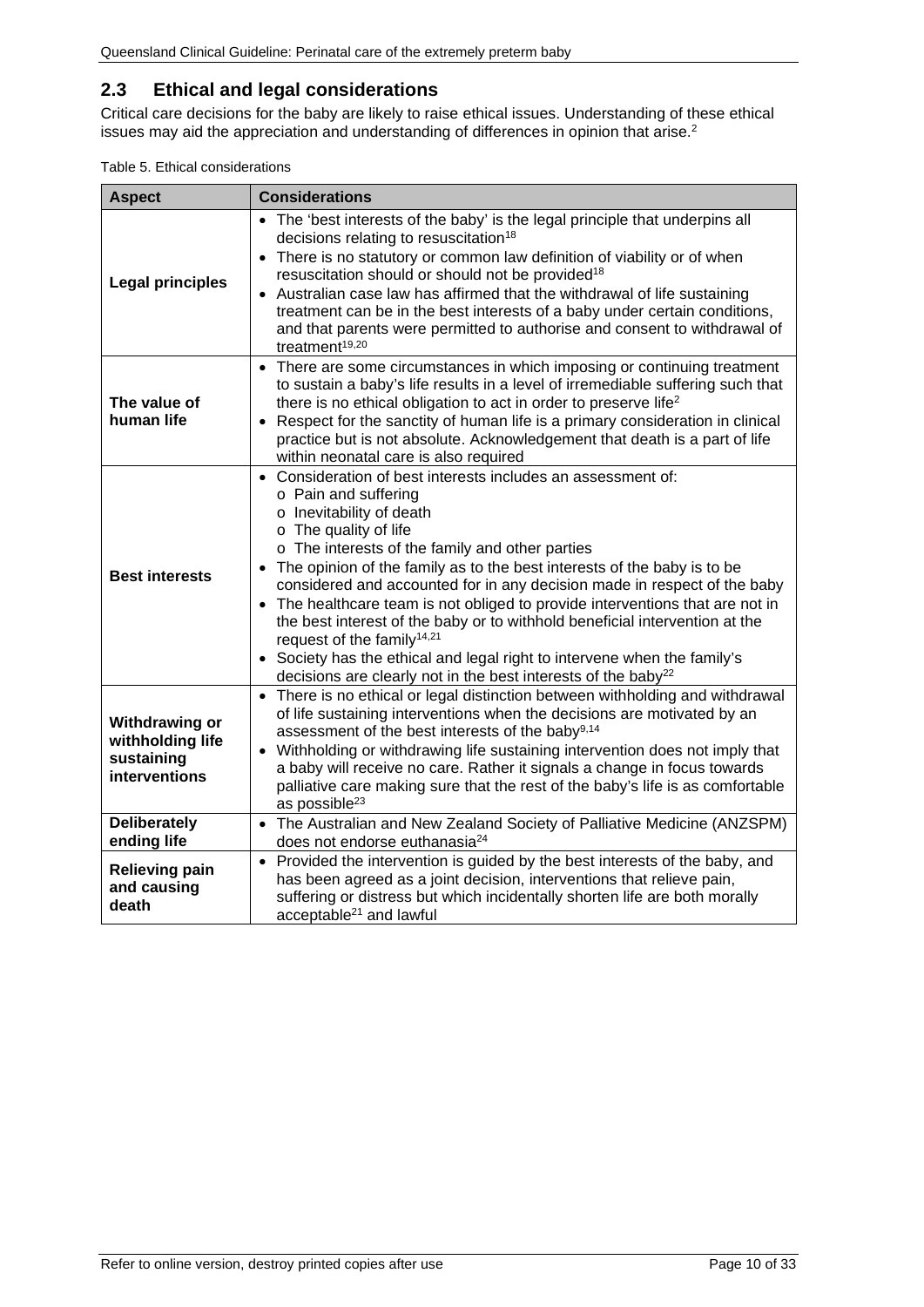### <span id="page-10-0"></span>**2.4 Decision-making**

#### <span id="page-10-1"></span>Table 6. Decision-making

| <b>Aspect</b>                           | <b>Considerations</b>                                                                                                                                                                                                                                                                                                                                                                                                                                                                                                                                                                                                                                                                                                                                                                                                                                                                                                                                                                                                                                                                                                                                                                                                                                  |
|-----------------------------------------|--------------------------------------------------------------------------------------------------------------------------------------------------------------------------------------------------------------------------------------------------------------------------------------------------------------------------------------------------------------------------------------------------------------------------------------------------------------------------------------------------------------------------------------------------------------------------------------------------------------------------------------------------------------------------------------------------------------------------------------------------------------------------------------------------------------------------------------------------------------------------------------------------------------------------------------------------------------------------------------------------------------------------------------------------------------------------------------------------------------------------------------------------------------------------------------------------------------------------------------------------------|
| <b>Collaborative</b><br>decision-making | • Collaborative decision-making <sup>9</sup> :<br>o Uses a family centred approach to care<br>o Supports decision-making in the best interests of the family <sup>15</sup><br>o Allows different parties to present their views about what they hold<br>these interests to be<br>o Acknowledges the responsibilities of all parties<br>o Makes it possible for the family to raise objections to the view of<br>healthcare team<br>• A multidisciplinary approach is recommended <sup>15</sup> to:<br>o Ensure a range of concerns and areas of clinical care are<br>represented <sup>9,13</sup><br>o Support continuity of care/carer in the transition through antenatal,<br>intrapartum and neonatal care provision <sup>9</sup><br>• Discussions are led by an experienced practitioner <sup>9,13,15,25</sup><br>• Where possible facilitate regular meetings to discuss the goals of care and<br>to establish rapport and build trust with the family                                                                                                                                                                                                                                                                                             |
| <b>Managing conflict</b>                | • Conflict may arise, particularly when there are differing cultural, religious<br>or personal beliefs<br>• Make every attempt to resolve conflicts or disagreements within the<br>healthcare team or between the healthcare team and the family prior to<br>birth<br>Identify key contacts and decision makers so as to minimise the risk of<br>'mixed messages', major changes in approach and confusion for the<br>family <sup>9</sup><br>o Facilitate parents as a 'team' for decision-making to support shared<br>responsibility<br>• The healthcare team have an obligation to support and respect their<br>colleagues even during disagreement <sup>9</sup><br>• Consider conflict resolution/facilitated mediation if appropriate <sup>15</sup><br>• If conflict occurs, consider involvement of an independent medical<br>consultant <sup>9,14</sup><br>• Where all possible means of resolving disagreement between the parties<br>has been exhausted, consider alternative decision-making processes <sup>9</sup><br>o Transfer of care <sup>9</sup><br>o Referral to clinical ethics committee or other appropriately constituted<br>body $9,25$<br>$\circ$ Consider involvement of the courts <sup>9</sup> as a last resort <sup>25</sup> |
| <b>Documentation</b>                    | • Coordinate and commence a plan of care at the earliest opportunity <sup>9,25</sup><br>$\circ$ Identify people to be involved with decision-making <sup>9</sup><br>o When/if transfer to a tertiary centre may be appropriate <sup>9</sup><br>$\circ$ Obstetric clinical decisions <sup>9</sup> (e.g. administration of corticosteroids, mode<br>of delivery, actions to be taken in the event of acute deterioration)<br>• Decisions on resuscitation <sup>9</sup> (e.g. initiation based on gestational age or<br>other criteria)<br>Antenatally, document all discussions <sup>26</sup> in the maternal health record so<br>that all members of the healthcare team are aware of what information<br>has been provided, the family's views, the agreed clinical approach and<br>the rationale for decisions<br>• Outline and document decisions in nursing and medical care plans and at<br>daily handovers to reduce the risk of variation from the agreed plan <sup>9</sup><br>• Review and update the care plan regularly in consultation with the family<br>as the clinical situation evolves and changes in the goals, directions or<br>limitations occur <sup>9</sup>                                                                        |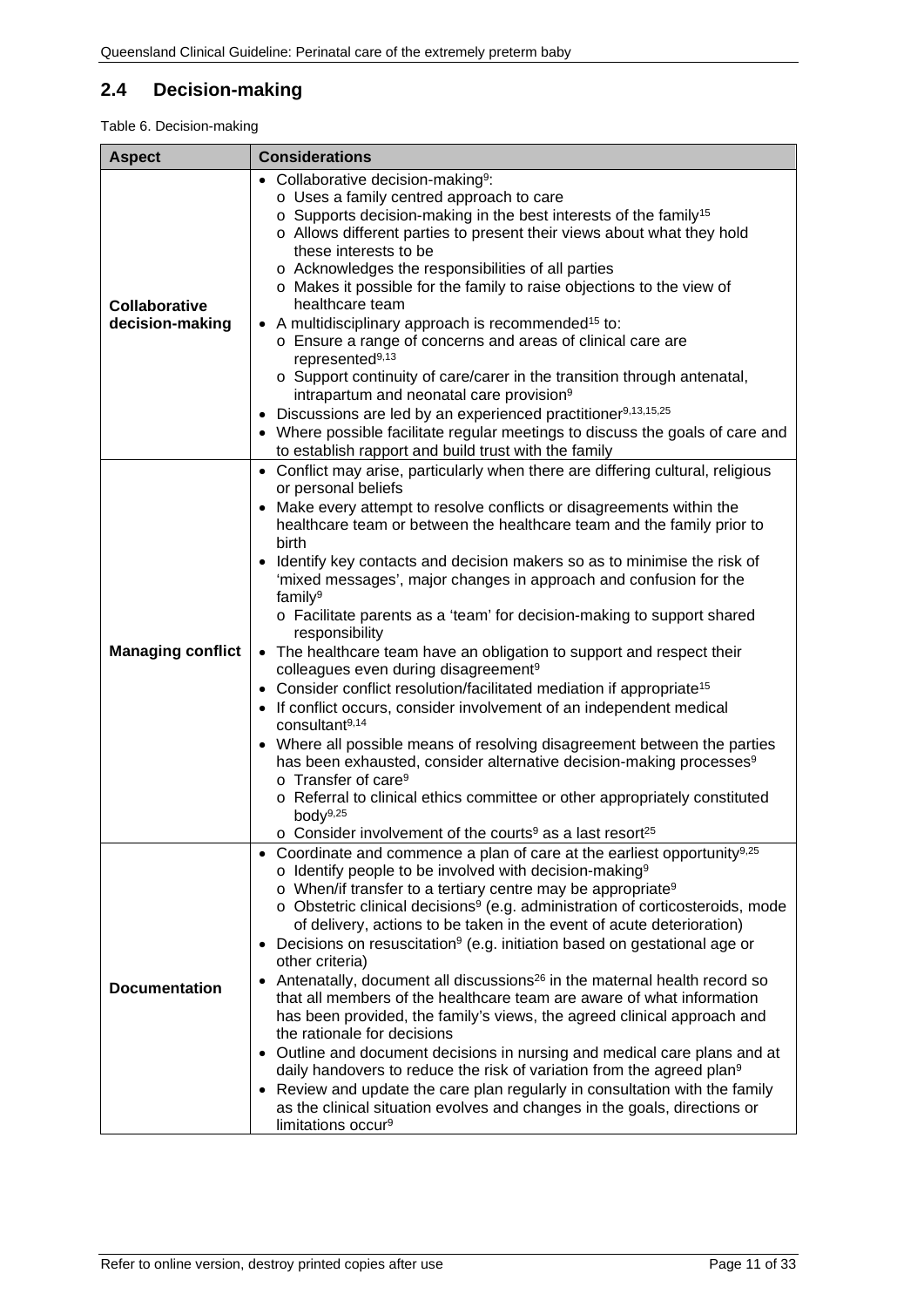### <span id="page-11-0"></span>**2.5 Sharing information**

<span id="page-11-1"></span>

| <b>Aspect</b>                            | <b>Considerations</b>                                                                                                                                                                                                                                                                                                                                                                                                                                                                                                                                                                                                                                                                                                                                                                                                                                                                                                                                                                                                             |
|------------------------------------------|-----------------------------------------------------------------------------------------------------------------------------------------------------------------------------------------------------------------------------------------------------------------------------------------------------------------------------------------------------------------------------------------------------------------------------------------------------------------------------------------------------------------------------------------------------------------------------------------------------------------------------------------------------------------------------------------------------------------------------------------------------------------------------------------------------------------------------------------------------------------------------------------------------------------------------------------------------------------------------------------------------------------------------------|
| <b>Preparing for</b><br>discussions      | • Review details of the case including $26,27$ :<br>o Maternal history (including past medical/obstetric history)<br>o Presenting problem of the baby<br>o Any investigation results or ultrasound scans<br>Assess the degree of diagnostic and prognostic certainty/uncertainty<br>Discuss the case with referring healthcare team<br>Ascertain parental knowledge, understanding, expectations, and<br>psychological capacity for discussions<br>If appropriate, involve higher level services<br>$\bullet$                                                                                                                                                                                                                                                                                                                                                                                                                                                                                                                     |
| <b>Cultural</b><br>considerations        | Use translation services if there is any doubt about the ability of all key<br>$\bullet$<br>family members to understand English <sup>9,15,28</sup><br>Be aware that cultural and religious differences can affect clinician and<br>$\bullet$<br>parental communication styles and expectations and perspectives of<br>viability and palliative care <sup>27</sup><br>It cannot be assumed that individuals will identify with all aspects of their<br>$\bullet$<br>cultural background, however, anticipate specific support requirements<br>and provide as appropriate<br>Involve family, religious officers or other parties as appropriate to the<br>circumstances and in accordance with parental wishes                                                                                                                                                                                                                                                                                                                     |
| <b>Setting</b>                           | Hold conversations in quiet, private and physically comfortable spaces <sup>9</sup><br>$\bullet$<br>Involve both parents at the same time wherever possible <sup>15,28</sup> <sup>27</sup><br>o Involve other family members if appropriate to the individual<br>circumstances <sup>9</sup><br>Include a person not involved with giving information $9$ who is able to<br>support the family                                                                                                                                                                                                                                                                                                                                                                                                                                                                                                                                                                                                                                     |
| <b>Promote parental</b><br>understanding | • Prepare the family by giving an indication of the seriousness of the<br>discussion <sup>9</sup><br>Do not assume parental knowledge or understanding<br>o Provide a summary of the baby's situation<br>o Give the family an early opportunity to speak so their understanding of<br>the situation is established and their concerns heard <sup>9</sup><br>Elicit the factors the parents deem most important in making decisions<br>$\bullet$<br>about their baby (e.g. best interests, pain and suffering, giving their baby a<br>fighting chance, faith in a higher power, likelihood of disability <sup>29</sup> )<br>Provide complete and unbiased information at a level appropriate for the<br>family's level of understanding of complex issues and priorities <sup>15,28</sup> ,<br>including the potential for disability<br>• Acknowledge prognostic uncertainty and where evidence for care is<br>limited<br>Present the family with the choices they need to make in a clear and<br>٠<br>accurate way <sup>27</sup> |
| Conveying<br>complex<br>information      | • Provide adequate time and opportunity for the family to consider the<br>content of discussions and ask questions <sup>15,28</sup><br>More than one conversation may be necessary and decisions may need<br>$\bullet$<br>to be altered, especially if the pregnancy continues <sup>28</sup><br>Written information, pre-recorded material may be useful as the family<br>may forget or be unable to comprehend what they have been told at the<br>time <sup>15,26,28</sup><br>Identify a key contact and decision maker so as to minimise the risk of<br>$\bullet$<br>'mixed messages', major changes in approach and confusion for the<br>family <sup>9</sup><br>Refer to Section 2.6 Counselling                                                                                                                                                                                                                                                                                                                               |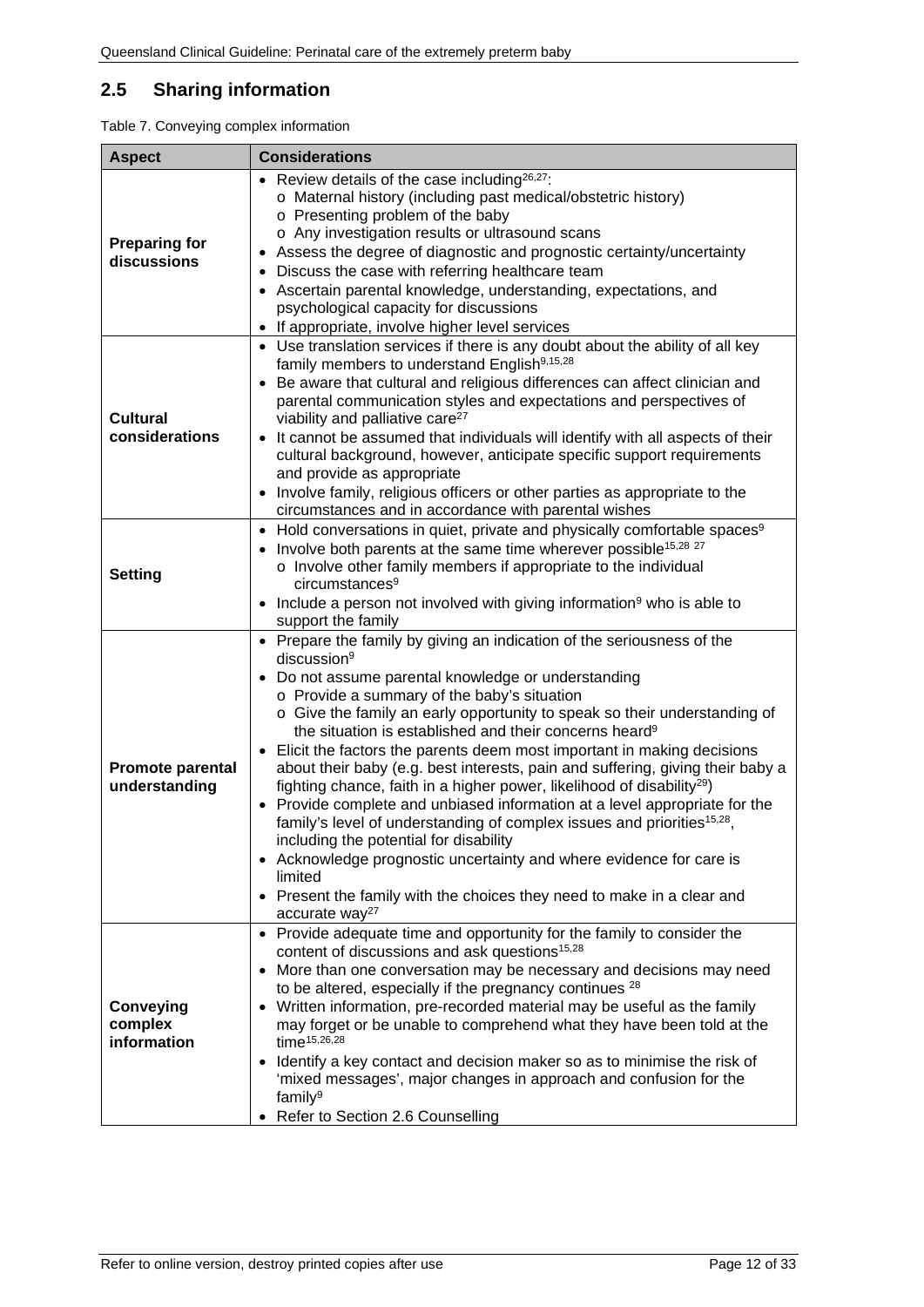#### <span id="page-12-0"></span>**2.6 Counselling**

The purpose of counselling is to inform the family and assist with their decision-making. Involve the multidisciplinary healthcare team in discussions.

<span id="page-12-1"></span>

|  |  |  |  | Table 8. Areas for discussion |
|--|--|--|--|-------------------------------|
|--|--|--|--|-------------------------------|

| <b>Discussion area</b>                                                | <b>Considerations</b>                                                                                                                                                                                                                                                                                                                                                                                                                                                                                                                                                                                                                                                                                                                                                                                                                                                                                                                                                                                                                                                                                                                                                                              |
|-----------------------------------------------------------------------|----------------------------------------------------------------------------------------------------------------------------------------------------------------------------------------------------------------------------------------------------------------------------------------------------------------------------------------------------------------------------------------------------------------------------------------------------------------------------------------------------------------------------------------------------------------------------------------------------------------------------------------------------------------------------------------------------------------------------------------------------------------------------------------------------------------------------------------------------------------------------------------------------------------------------------------------------------------------------------------------------------------------------------------------------------------------------------------------------------------------------------------------------------------------------------------------------|
| <b>Prognosis</b>                                                      | • Convey a compassionate but realistic assessment of the outlook<br>• Communicate information in a manner that facilitates a full understanding<br>of the facts as they are known<br>• Provide the most accurate prognostic morbidity and mortality data<br>available <sup>13,15,25,26,28</sup><br>o This may be hospital specific data or regional or national data as<br>appropriate <sup>13,26,28</sup><br>• Discuss with the family that:<br>o The ability to give accurate short and long term prognosis for a specific<br>baby remains limited <sup>21,28</sup> and is impacted by many factors (in addition<br>to gestational age) which may not be obvious prior to or at birth <sup>13,15</sup><br>o Even with resuscitation and intensive care, many extremely preterm<br>babies may die after birth <sup>28,30</sup><br>• Involve other paediatric specialists as appropriate to the circumstances <sup>9</sup><br>(e.g. paediatric cardiologist or surgeon)<br>Involve receiving neonatal/obstetric units in discussions where transfer<br>may be required (e.g. videoconference, teleconference, in-utero transfer)<br>Refer to Section 4.2 Definitions to aid parental understanding |
| <b>Resuscitation</b>                                                  | • Advise the family that if their decision is to not initiate resuscitation, or if<br>resuscitation is unsuccessful, palliative care will be provided for their<br>baby $9,25,28$<br>If parental preferences regarding resuscitation are either unknown or<br>uncertain, it is reasonable to initiate resuscitation pending further<br>discussions <sup>25,28</sup><br>• Discuss the possibility that even if resuscitation is attempted and is<br>successful, there may be future situations where withdrawal of life<br>sustaining interventions is considered <sup>28</sup>                                                                                                                                                                                                                                                                                                                                                                                                                                                                                                                                                                                                                     |
| <b>Clinical course</b>                                                | • Offer information about events that may impact the clinical course, future<br>decisions and/or outcomes (e.g. sepsis, cranial ultrasound and IVH,<br>feeding, necrotising enterocolitis, lung function and respiratory support)<br>• Acknowledge the potential for both clinical improvement and deterioration<br>after birth<br>o Refer to Table 9. Factors influencing viability                                                                                                                                                                                                                                                                                                                                                                                                                                                                                                                                                                                                                                                                                                                                                                                                               |
| <b>Expectations for</b><br>care provision                             | • Discuss/provide information on expected care as appropriate to the<br>circumstances/decisions/parental preferences (e.g. appearance or<br>condition of the baby, likely procedures/investigations, when the family<br>will be able to hold the baby)<br>Refer to Queensland Clinical Guideline Neonatal resuscitation <sup>31</sup><br>Refer to Queensland Clinical Guideline Neonatal stabilisation <sup>32</sup><br>$\bullet$<br>Provide a tour of the nursery if applicable                                                                                                                                                                                                                                                                                                                                                                                                                                                                                                                                                                                                                                                                                                                   |
| <b>Continued</b><br>antenatal review<br><b>Emotional</b><br>wellbeing | • Where communication is established in the antenatal period, ensure<br>arrangements for review and follow-up are established and<br>communicated to all parties<br>Reassess the plan for care frequently if the pregnancy continues<br>Provide contact information for support groups/organisations<br>Involve social workers/psychological supports [refer to definition of terms]<br>$\bullet$<br>in discussions/follow-up<br>• Acknowledge the range of emotions that may be experienced by family<br>members (e.g. joy at the birth as well as distress, disempowerment, grief,<br>anger, self-blame, hopelessness) <sup>27</sup><br>Offer referral for psychological support<br>$\bullet$                                                                                                                                                                                                                                                                                                                                                                                                                                                                                                    |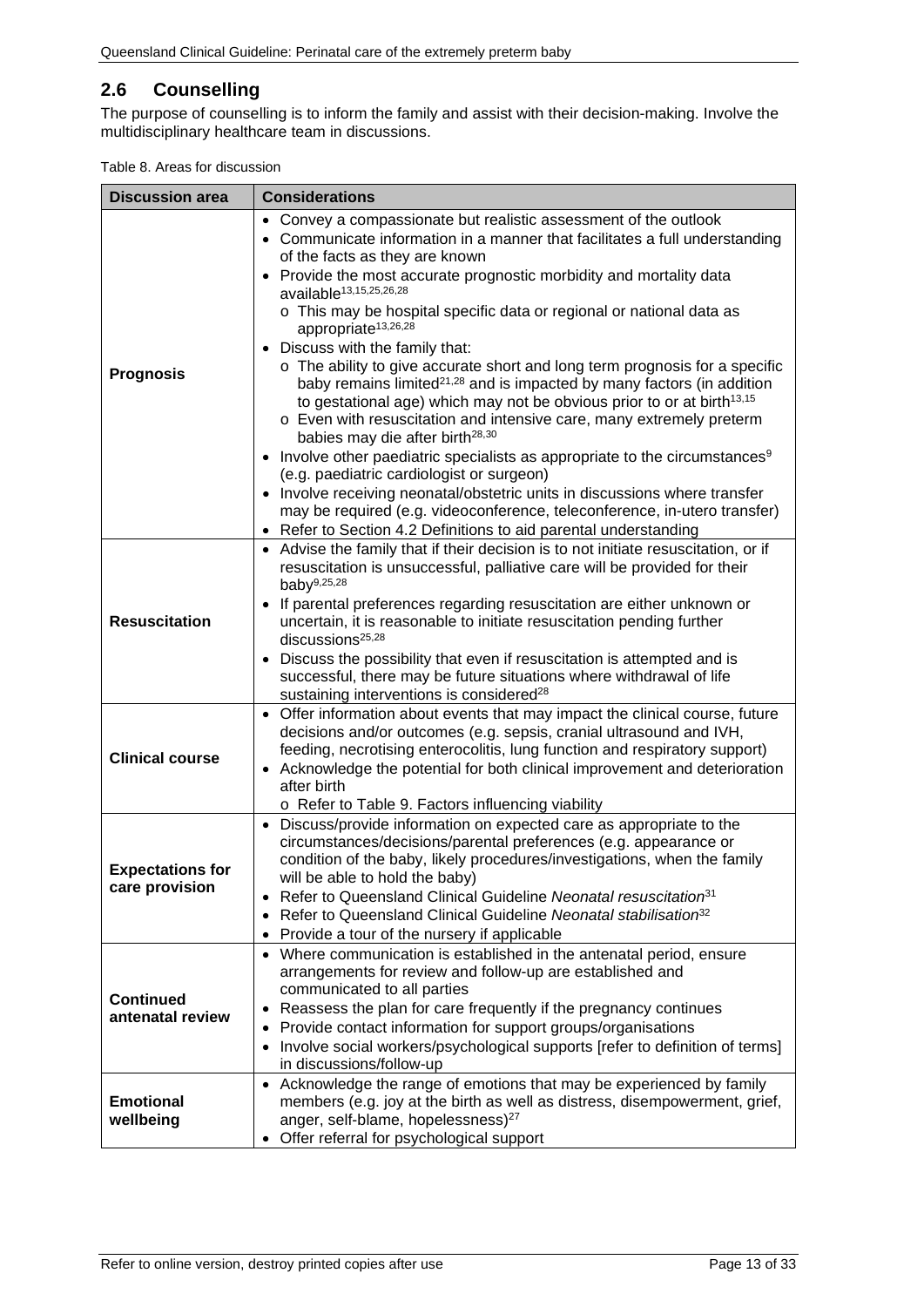### <span id="page-13-0"></span>**3 Factors affecting survivability**

Gestational age is the major factor in determining survivability but other factors also impact survival and decision-making and require consideration.<sup>15,33,34</sup> Seek advice from an experienced practitioner.

<span id="page-13-1"></span>Table 9. Factors influencing viability

| <b>Aspects</b>                                        | <b>Considerations</b>                                                                                                                                                                                                                                                                                                                                                                                                                                                                                                                                                                                                                                                                                                                                                                                                                                                                                                                                                                                                                                                                                                                                                      |
|-------------------------------------------------------|----------------------------------------------------------------------------------------------------------------------------------------------------------------------------------------------------------------------------------------------------------------------------------------------------------------------------------------------------------------------------------------------------------------------------------------------------------------------------------------------------------------------------------------------------------------------------------------------------------------------------------------------------------------------------------------------------------------------------------------------------------------------------------------------------------------------------------------------------------------------------------------------------------------------------------------------------------------------------------------------------------------------------------------------------------------------------------------------------------------------------------------------------------------------------|
| <b>Gestational age</b>                                | • At extremely preterm gestations survival rate increases as gestational<br>age increases<br>o Adding even a few additional intrauterine days may be of great<br>benefit <sup>35</sup><br>• Even relatively small discrepancies in gestational age may have major<br>implications for survival and long-term morbidity <sup>13</sup><br>• Base gestational age on ultrasound measurements of the crown-rump<br>length at 8-12 weeks (accuracy +/- 4 days) and/or history of the last<br>menstrual period (accuracy -6 to $+14$ days) <sup>15</sup><br>• Consider the possibility of growth restriction where later ultrasound<br>measurements suggest a younger gestational age<br>• Gestational age by obstetric dating is more accurate than estimation from<br>physical and neurological criteria<br>• Where gestational age is uncertain-reassess in the immediate postnatal<br>period<br>$\circ$ Refer to Table 20. Birthweight percentile values (g) for live singleton<br>females and males<br>• Survival rates are higher in centres that deliver a high volume of very low<br>birth weight babies and provide the highest level of neonatal care <sup>25,36</sup> |
| <b>Sex</b><br><b>Birth weight</b><br><b>Plurality</b> | • Factors associated with improved survival and outcome include:<br>o Female sex <sup>30,34</sup><br>o Singleton birth<br>$\circ$ Appropriate higher birth weight at a given gestational age <sup>13</sup> [refer to<br>Table 20. Birthweight percentile values (g) for live singleton females<br>and males <sup>85,86</sup>                                                                                                                                                                                                                                                                                                                                                                                                                                                                                                                                                                                                                                                                                                                                                                                                                                               |
| Congenital<br>anomaly                                 | • The outcome or prognosis associated with a significant fetal anomaly may<br>be worsened by extreme prematurity. Examples include (but are not<br>limited to) complex heart disease, diaphragmatic hernia, significant bowel<br>disease                                                                                                                                                                                                                                                                                                                                                                                                                                                                                                                                                                                                                                                                                                                                                                                                                                                                                                                                   |
| <b>Antenatal</b><br>pathology                         | • Presence and/or severity of pathology influences outcomes <sup>26</sup> with the<br>presence of multiple risk factors for a poor prognosis likely to be<br>associated with worse outcomes<br>• Poor outcome associated with (but not limited to):<br>o Birth weight less than the 2 <sup>nd</sup> centile<br>o Prolonged prelabour rupture of membranes<br>o Severely abnormal fetal Doppler<br>o Chorioamnionitis<br>o Twin to twin transfusion syndrome<br>o Multiple pregnancy                                                                                                                                                                                                                                                                                                                                                                                                                                                                                                                                                                                                                                                                                        |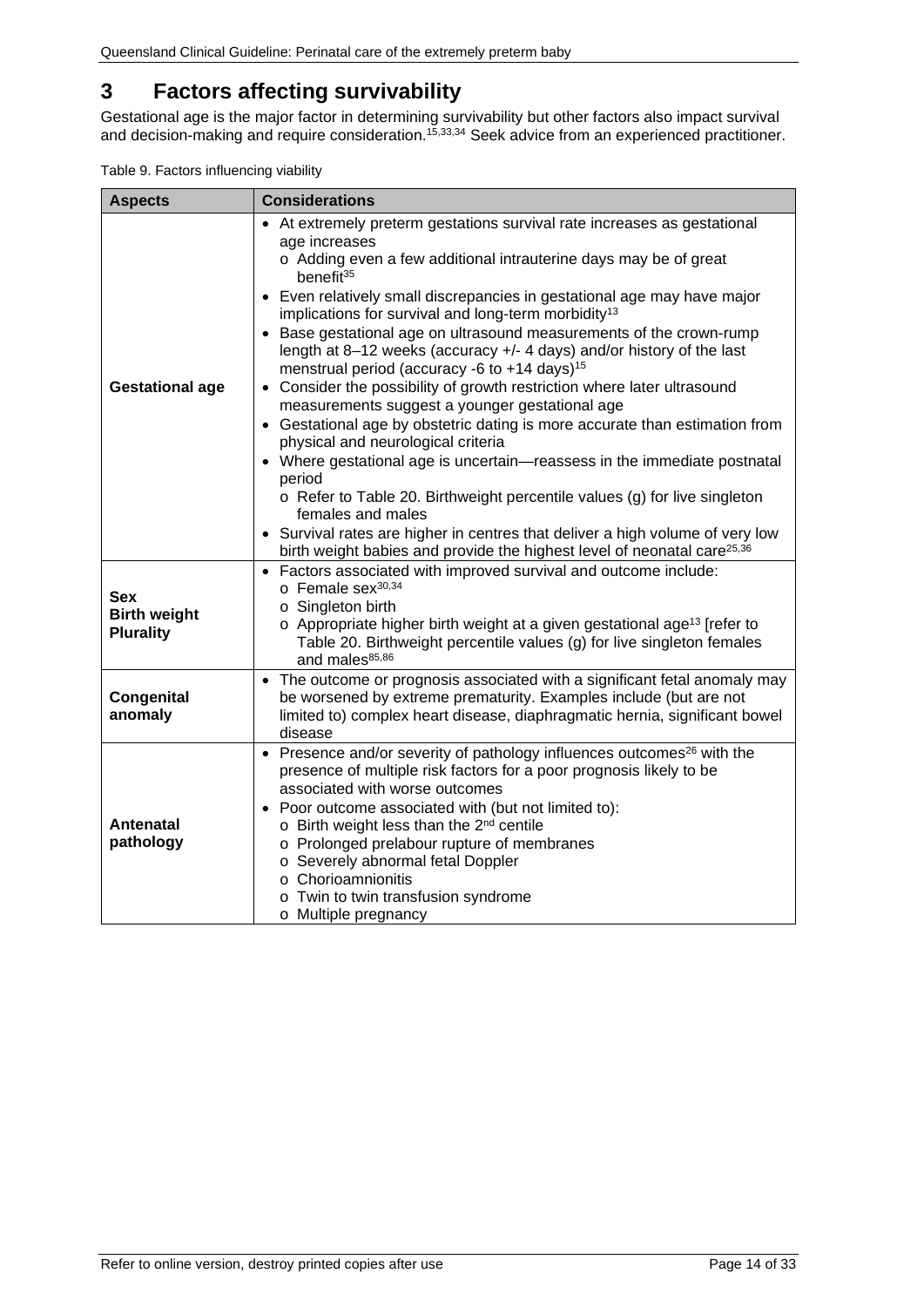#### <span id="page-14-0"></span>**3.1 Gestational age equivalent infant**

The Prognosis for Average Gestational Equivalent Infant (PAGE) framework is summarised here as a supplementary tool that may support usual decision-making.

It is based on the following principles<sup>37</sup>:

- Decisions about treatment should be based on the best available evidence about the prognosis for the baby
- Decisions should reflect all relevant prognostic factors and should not be based on gestational age alone
- Babies with a similar prognosis should be treated similarly

#### <span id="page-14-1"></span>Table 10. PAGE framework

| <b>Aspect</b>              | <b>Consideration</b>                                                                                                                                                                                                                                                                                                                                                                                                                                                  |                                 |                                                                                        |                                |  |  |
|----------------------------|-----------------------------------------------------------------------------------------------------------------------------------------------------------------------------------------------------------------------------------------------------------------------------------------------------------------------------------------------------------------------------------------------------------------------------------------------------------------------|---------------------------------|----------------------------------------------------------------------------------------|--------------------------------|--|--|
| <b>Recommendation</b>      | • May be useful for expert clinicians in Neonatal Intensive Care Units (NICUs)<br>with extensive experience in the care of extremely preterm babies<br>Access to and/or knowledge of relevant data to support assessment of<br>$\bullet$<br>prognosis is required<br>• Consider all factors influencing viability as outlined in preceding sections                                                                                                                   |                                 |                                                                                        |                                |  |  |
|                            | Directs clinicians to:<br>$\bullet$<br>○ Gather all relevant prognostic information [refer to Section 3 Factors affecting<br>survivability]<br>o Estimate a baby's prognosis (if resuscitation is provided) using the best<br>available relevant data<br>o Assess where a baby's prognosis sits compared with other extremely<br>preterm babies<br>o Approach counselling and decision-making for that baby in a similar way to<br>other babies with the same outlook |                                 |                                                                                        |                                |  |  |
| <b>PAGE</b>                | <b>Estimated chance</b><br>of poor outcome*<br>if intensive<br>treatment<br>provided                                                                                                                                                                                                                                                                                                                                                                                  | PAGE <sup>#</sup>               | <b>Treatment category</b>                                                              | <b>Obstetric</b><br>management |  |  |
| Framework <sup>37,38</sup> | $\geq 90\%$                                                                                                                                                                                                                                                                                                                                                                                                                                                           | $20 - 22$<br>weeks<br>gestation | <b>Not indicated</b><br>Life sustaining treatment<br>should usually not be<br>provided | Maternal focused               |  |  |
|                            | 50-90%                                                                                                                                                                                                                                                                                                                                                                                                                                                                | $23 - 24$<br>weeks<br>gestation | Optional<br>Life sustaining treatment<br>should be guided by<br>parents' wishes        | Depends on<br>parents' wishes  |  |  |
|                            | <b>Usual</b><br>$\geq$ 25 weeks<br>Maternal/fetus<br>Life sustaining treatment<br>$≤ 50%$<br>gestation<br>should usually be<br>focused<br>provided                                                                                                                                                                                                                                                                                                                    |                                 |                                                                                        |                                |  |  |
|                            | *Poor outcome: refers to either death despite treatment or survival with profound impairment (Bayley<br>score of <50 (untestable) or severe cerebral palsy (Gross Motor Function Classification Scale<br>$(GMFCS)=5)$<br>*Weeks gestation refers to the interval of the index week (e.g. 24 weeks refers to the interval 24+0 to<br>$24+6$ weeks)                                                                                                                     |                                 |                                                                                        |                                |  |  |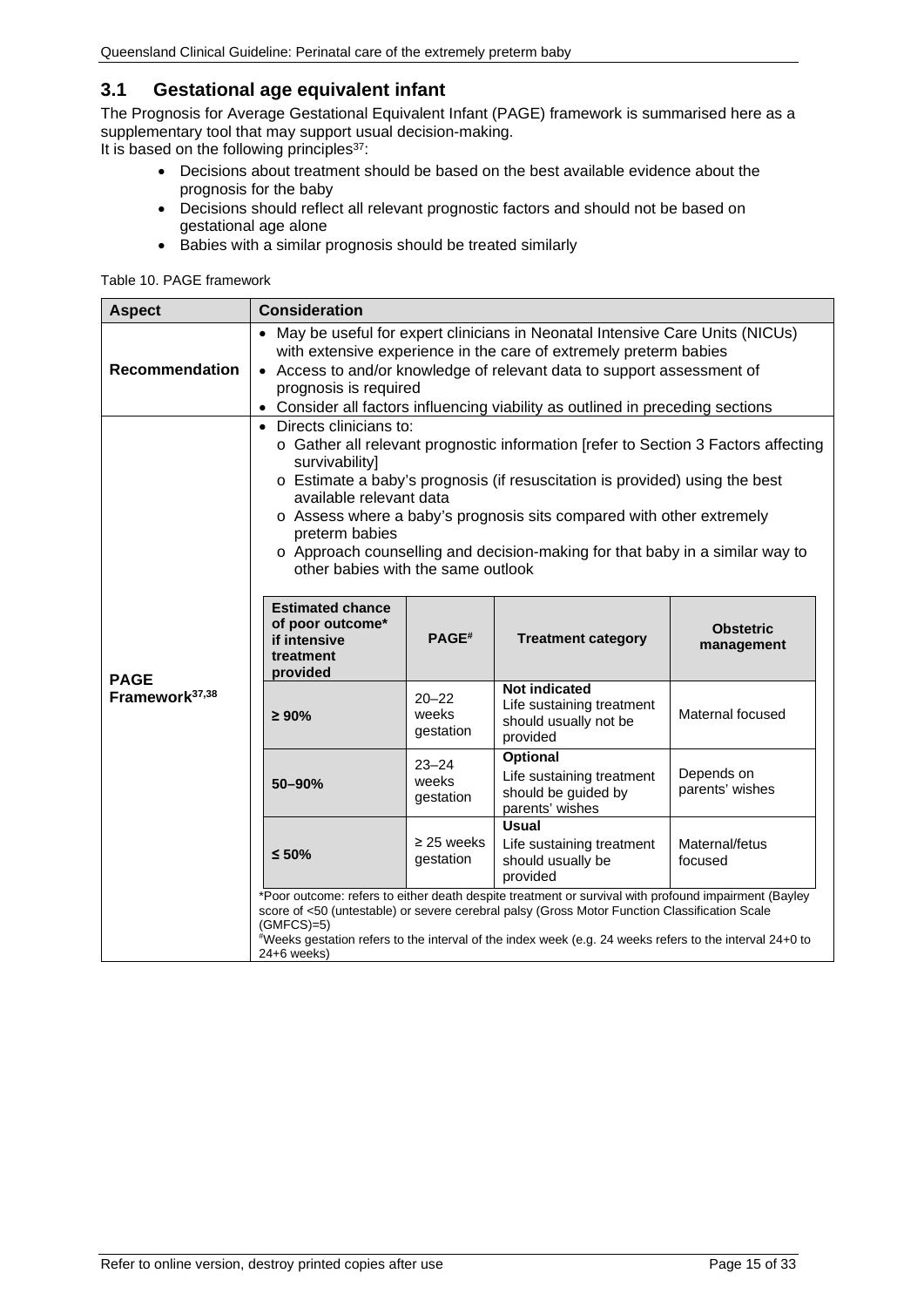### <span id="page-15-0"></span>**4 Longer term outlook**

The lack of uniformity in national and international definitions of disability and severity, reporting of outcomes by birth weight versus gestational age, various ages of reporting outcomes, different assessment techniques and high attrition rates makes comparison of and interpretation of outcome data difficult.<sup>39</sup> Survival of extremely preterm live-born babies has increased over time<sup>40</sup> and importantly, a higher survival rate was observed for babies born before 25 weeks gestation at hospitals with proactive obstetric and neonatal management.<sup>41,42</sup>

Significant morbidities that occur in babies 22–25 weeks gestation who survived their initial NICU admission include39:

- Cerebral palsy
- Intellectual disability
- Cognitive impairment (e.g. learning difficulties, behaviour problems)
- Sensory deficits (e.g. blindness, deafness)
- Chronic health problems (e.g. lung disease requiring home oxygen, more frequent use of health services)
- Restrictions in activities of daily living and self-care

#### <span id="page-15-1"></span>**4.1 Australia and New Zealand Neonatal Network data**

Selected outcomes at 2–3 year follow-up of Australian and New Zealand Neonatal Network (ANZNN) registrants admitted to a neonatal intensive care unit during 2011–2014 across a variety of measures are reported in Table 11. Selected outcomes from ANZNN data<sup>43</sup>

| <b>Outcome</b>               | $*23$ weeks $%$<br>$(n=230)$ | 24 weeks %<br>$(n=719)$ | 25 weeks $%$<br>$(n=960)$ |
|------------------------------|------------------------------|-------------------------|---------------------------|
| <b>Survived to discharge</b> | 48.7                         | 67.3                    | 81                        |
| Follow-up rate at 2-3 years  | 82.5                         | 82.2                    | 79.5                      |
| <b>**No cerebral palsy</b>   | 86.5                         | 87.9                    | 91.6                      |
| **No cognitive delay         | 72.6                         | 79.2                    | 84.9                      |
| *No language delay           | 62.1                         | 62.3                    | 68.4                      |
| *No motor delay              | 69.5                         | 73.8                    | 79.0                      |
|                              |                              |                         |                           |

<span id="page-15-4"></span>Table 11. Selected outcomes from ANZNN data

\*Includes data from two babies of 22 weeks gestation

**±** Denominators for each outcome vary due to missing or incomplete data

# Graded using Gross Motor Function Classification System; \*Baley, Griffiths, WPPSI and Stanford-Binet assessments; ^Bayley and Griffiths assessments used

#### <span id="page-15-2"></span>**4.2 Definitions to aid parental understanding**

The International Classification of Functioning, Disability and Health (ICF) is endorsed for use in Australia.44 In ICF 'disability' is an umbrella term covering impairment of body functions and structures, activity limitations and problems with involvement in life situations as influenced by the physical, social and attitudinal environmental in which the person lives.44 The following definitions related to disability may be helpful in discussions with the family.

#### <span id="page-15-3"></span>**4.2.1 Severe impairment**

The British Association of Paediatrics<sup>5</sup> define severe impairment as including any of:

- Severe cognitive impairment with an IQ lower than 55
- Severe cerebral palsy: classified as Gross Motor Function Classification System (GMFCS) grade III or greater
- Blindness or profound hearing impairment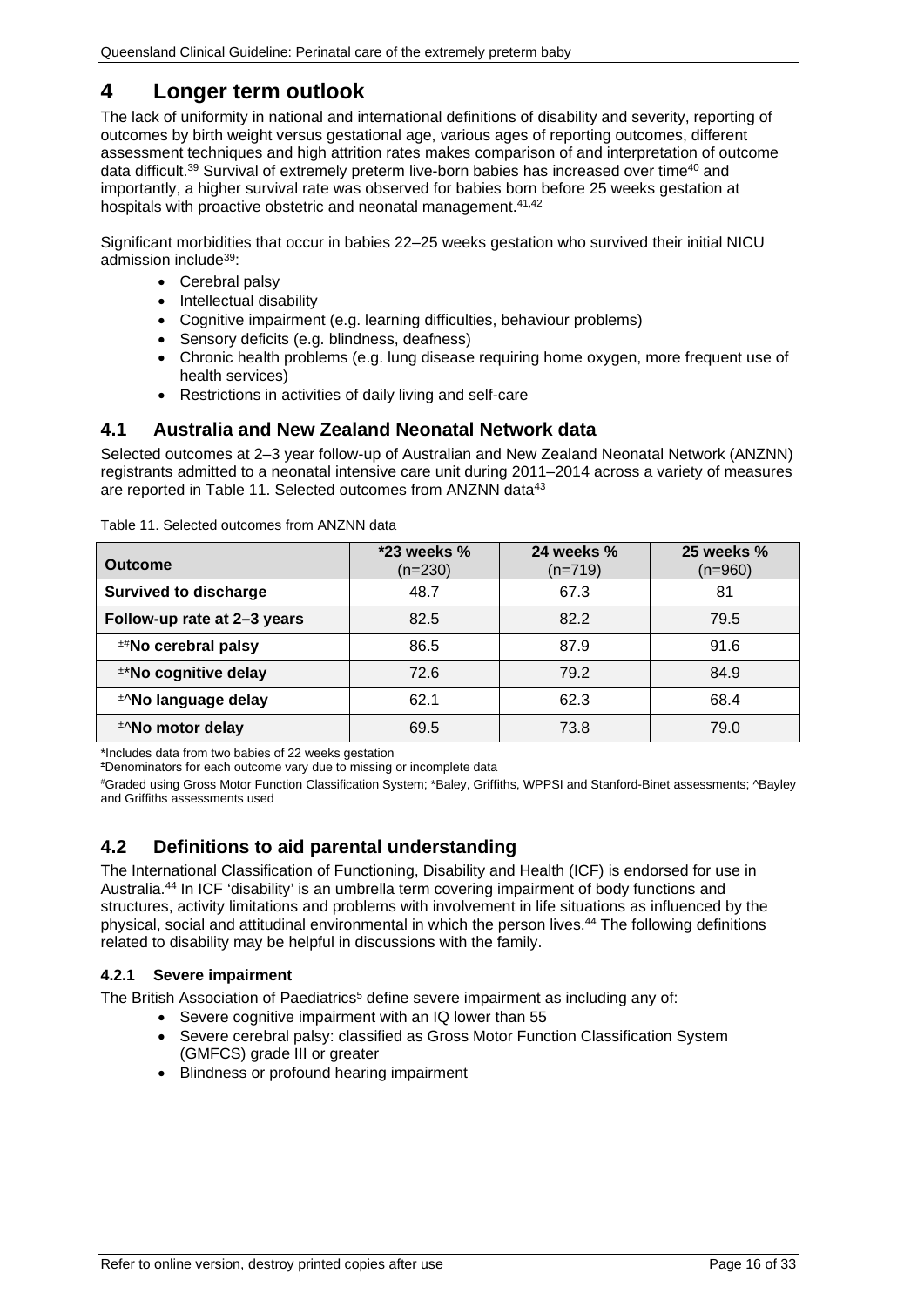#### <span id="page-16-0"></span>**4.2.2 Gross Motor Function Classification System**

The GMFCS is commonly used to describe motor skill capability.45

| <b>GMFCS Level</b> | <b>Description at 6-12 years</b>                                                                                                                                                                                                                            |
|--------------------|-------------------------------------------------------------------------------------------------------------------------------------------------------------------------------------------------------------------------------------------------------------|
| Level 1            | • Walk indoors and outdoors and climb stairs without limitation<br>Can perform gross motor skills including running jumping, but speed<br>balance and coordination are impaired                                                                             |
| <b>Level II</b>    | • Walk indoors and outdoors and climb stairs holding onto a railing but<br>experience limitations walking on uneven surfaces and inclines and<br>walking in crowds or confined spaces                                                                       |
| Level III          | • Walk indoors or outdoors on a level surface with an assistive mobility<br>device<br>• May climb stairs holding onto a railing<br>• May propel a wheelchair manually or are transported when traveling for<br>long distances or outdoors on uneven terrain |
| <b>Level IV</b>    | • May continue to walk for short distances on a walker or rely more on<br>wheeled mobility at home and school and in the community                                                                                                                          |
| <b>Level V</b>     | • Physical impairment restricts voluntary control of movement and the ability<br>to maintain antigravity head and trunk postures. All areas of motor function<br>are limited<br>• No means of independent mobility and are transported                      |

<span id="page-16-2"></span>

| Table 12. Gross Motor Funciton Classification System |  |  |  |  |  |
|------------------------------------------------------|--|--|--|--|--|
|------------------------------------------------------|--|--|--|--|--|

#### <span id="page-16-1"></span>**4.2.3 Intellectual disability**

Intellectual disability is characterised by significant limitations in both intellectual functioning and adaptive behaviour. Intellectual functioning (also called intelligence) refers to general mental capacity such as learning reasoning and problem solving. Adaptive behaviour is the collection of conceptual, social and practical skills that are learned and performed by people in their everyday lives.<sup>46</sup>

Generally accepted categories of mild, moderate and severe and profound levels of intellectual disability (previously also defined by IQ score) give some guide to the level of support that may be needed. However the way a person functions in their life also depends on other factors including<sup>46</sup>:

- Personality and coping skills
- Other disabilities—for example, physical, social or sensory
- The amount of support offered by family, friends and the community
- What is demanded of them in different situations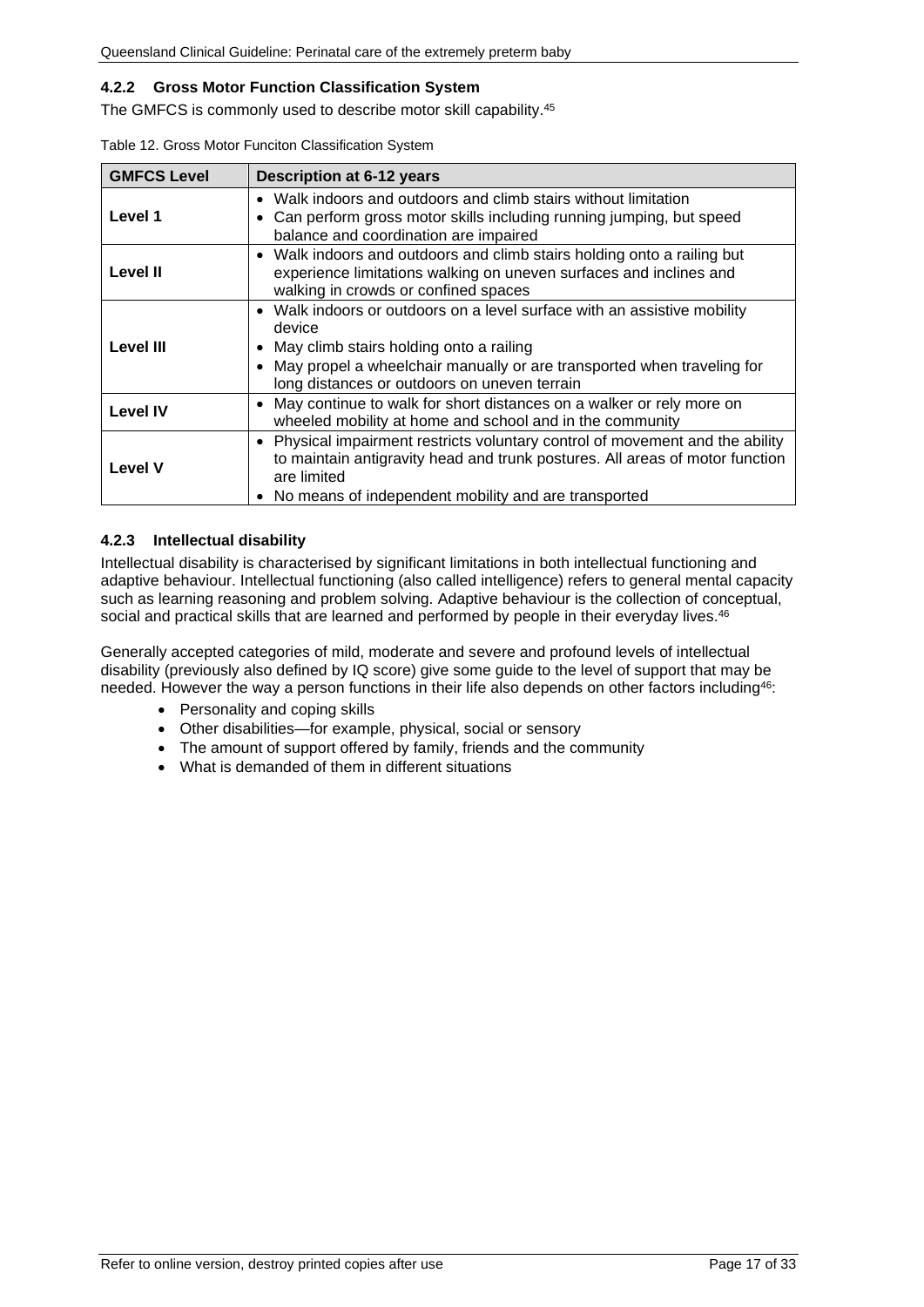#### <span id="page-17-0"></span>**4.2.4 General description of intellectual ability and support requirements**

<span id="page-17-2"></span>

| Table 13. Intellectual disability descriptions |  |
|------------------------------------------------|--|
|------------------------------------------------|--|

| <b>Level of disability</b>             | General description of ability and support required <sup>46</sup>                                                                                                                                                                                                                                                                                                                                                                                                                                                                                                                                          |  |  |  |  |
|----------------------------------------|------------------------------------------------------------------------------------------------------------------------------------------------------------------------------------------------------------------------------------------------------------------------------------------------------------------------------------------------------------------------------------------------------------------------------------------------------------------------------------------------------------------------------------------------------------------------------------------------------------|--|--|--|--|
| Mild<br>$(IQ 50-70)$                   | Participates in and contributes to their family and their community<br>$\bullet$<br>Has important relationships in his/her life<br>Works in either open or supported employment<br>May live and travel independently but will need support and help to handle<br>money and to plan and organise their daily life<br>May marry and raise children with the support of family, friends and the<br>service system<br>May learn to read and write<br>٠                                                                                                                                                         |  |  |  |  |
| <b>Moderate</b><br>$(IQ 35 - 50)$      | Has important relationships in his/her life<br>٠<br>Enjoys a range of activities with their families, friends and acquaintances<br>Understands daily schedules or future events if provided with pictorial<br>$\bullet$<br>visual prompts such as daily timetables and pictures<br>Makes choices about what s/he would like to do, eat, drink<br>May learn to recognise some words in context, such as common signs<br>including 'Ladies', 'Gents' and 'Exit'<br>May develop independence in personal care<br>Will need lifelong support in the planning and organisation of their lives<br>and activities |  |  |  |  |
| Severe or<br>profound<br>(IQ below 35) | May recognise familiar people and may have strong relationships with key<br>people in their lives<br>Has little or no speech and relies on gestures, facial expression and body<br>language to communicate<br>Requires lifelong help with personal care tasks, communication and<br>accessing and participating in community facilities, services and activities                                                                                                                                                                                                                                           |  |  |  |  |

#### <span id="page-17-1"></span>**4.3 Quality of life**

Decision-making often occurs in an environment of personal distress, prognostic uncertainty, and an attempt to evaluate the baby's best interest.9 In determining 'best interest', survival in qualitative terms (how will he or she live?) rather than merely in quantitative terms (what are his or her chances of survival) should also be considered.15

The following questions may be useful in assessing the foreseeable quality of life<sup>2</sup>

- Will the child be able to survive without permanent life support?
- Will the child be able to live outside hospital?
- Will the child be capable of establishing relationships with others?
- Will the child be likely to experience pleasure from life?

Other considerations include:

- Healthcare professionals are reported to underestimate survival and overestimate likely disabilities<sup>4</sup>
- A quality of life which could be considered intolerable to an able-bodied person would not necessarily be unacceptable to a child who has been born with a disability
- Impairment is not incompatible with a life of quality and people with severe impairment describe a life of high quality which they are happy to be living $25,47$
- Quality of life exists on a continuum and the family vary regarding where they would choose death/no resuscitation on this continuum
- Many people would perceive a loss of awareness and inability to interact as an intolerable burden not only for the future child but also for the family<sup>9</sup>
- The quality of the life is significantly affected by the family's ability to provide an environment within which he or she can achieve his or her full potential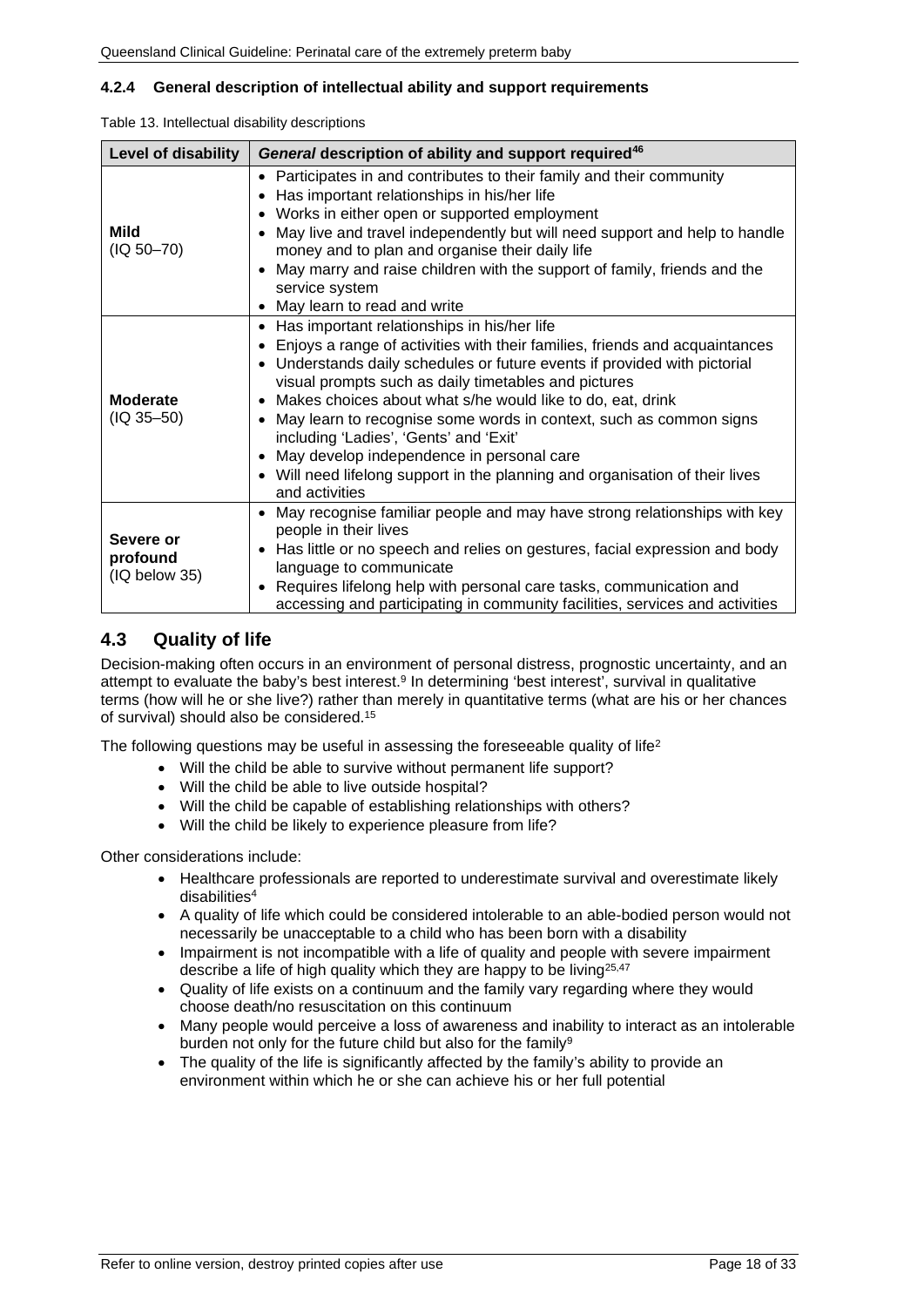### <span id="page-18-0"></span>**5 Approach to care**

There is general world-wide agreement that there are circumstances where life sustaining interventions after birth will not be successful and therefore should not be used. Similarly it is also generally accepted that there are circumstances where non-initiation of life sustaining intensive care measures could not be ethically justified.15

- **If required, consult with higher level clinical services early in the decision-making process**
- Initiation of antenatal interventions in particular circumstances or at particular gestational ages is not necessarily a case of initiating 'all or no interventions'—aspects of care may be more appropriate or less appropriate given the clinical circumstances and the uncertainty of events yet to occur
- Reassess the plan for care frequently if the pregnancy continues
- Where appropriate, consider the alignment of antenatal interventions with the degree of certainty about the timing of birth and the plan for resuscitation at birth
- Involve all members of the multidisciplinary healthcare team in planning and decisionmaking

#### <span id="page-18-1"></span>**5.1 In-utero transfer**

<span id="page-18-2"></span>Table 14. In-utero transfer

| <b>Aspect</b>  | <b>Considerations</b>                                                                                                                                                                                                                                                                                                                                                                                                                                                                                                                                                                                                                                                                                                                                                                                                                                                                                                                                                                                                                                                                                                                                                                           |
|----------------|-------------------------------------------------------------------------------------------------------------------------------------------------------------------------------------------------------------------------------------------------------------------------------------------------------------------------------------------------------------------------------------------------------------------------------------------------------------------------------------------------------------------------------------------------------------------------------------------------------------------------------------------------------------------------------------------------------------------------------------------------------------------------------------------------------------------------------------------------------------------------------------------------------------------------------------------------------------------------------------------------------------------------------------------------------------------------------------------------------------------------------------------------------------------------------------------------|
| <b>Context</b> | • Survival rates are higher in centres that deliver a high volume of very low<br>birth weight babies and provide the highest level of neonatal care <sup>25,36</sup><br>• Inborn babies have a better prognosis than outborn babies <sup>13,15,48</sup><br>o Aim to achieve in-utero transfer unless transfer puts the mother's life<br>at risk—this may require a higher level of acceptance of the risk of birth<br>en route<br>• Consult with higher level clinical services as early as possible<br>• Contact Neonatal Retrieval Emergency Service Southern Queensland<br>(NeoRESQ) and Advanced Neonatal Transport Service North<br>Queensland (ANTS-NQ) for advice and support re stabilisation via<br>Retrieval Services Queensland (RSQ) (phone 1300 799 127)<br>• If transfer required, contact RSQ<br>o Refer to Obstetric Retrieval Emergency Service (ObsRESQ) Obstetric<br>interhospital transfer standard operating procedure <sup>49</sup><br>• If clinically appropriate, use tocolysis to allow in-utero transfer<br>o Refer to the Queensland Clinical Guideline Preterm labour <sup>50</sup><br>• If birth does not occur, transfer the woman back to the referring hospital |
|                | in accordance with the facility's service capabilities and the individual<br>clinical circumstances                                                                                                                                                                                                                                                                                                                                                                                                                                                                                                                                                                                                                                                                                                                                                                                                                                                                                                                                                                                                                                                                                             |
| Recommendation | • If preterm birth is very likely and life sustaining interventions are planned<br>or may be a possibility, recommend in-utero transfer<br>• In-utero transfer not usually indicated if palliative care planned<br>• If life sustaining interventions are to be initiated only if a specific<br>gestational age achieved (e.g. interventions only if gestation reaches 24<br>weeks) then arrange transfer prior to the specified gestation (i.e. don't<br>wait until 24+0 weeks)<br>• If gestational age uncertain, then discuss with the receiving neonatal and<br>obstetric unit<br>• Inform the family that transfer does not oblige or necessarily equate to a<br>final decision for life sustaining interventions                                                                                                                                                                                                                                                                                                                                                                                                                                                                          |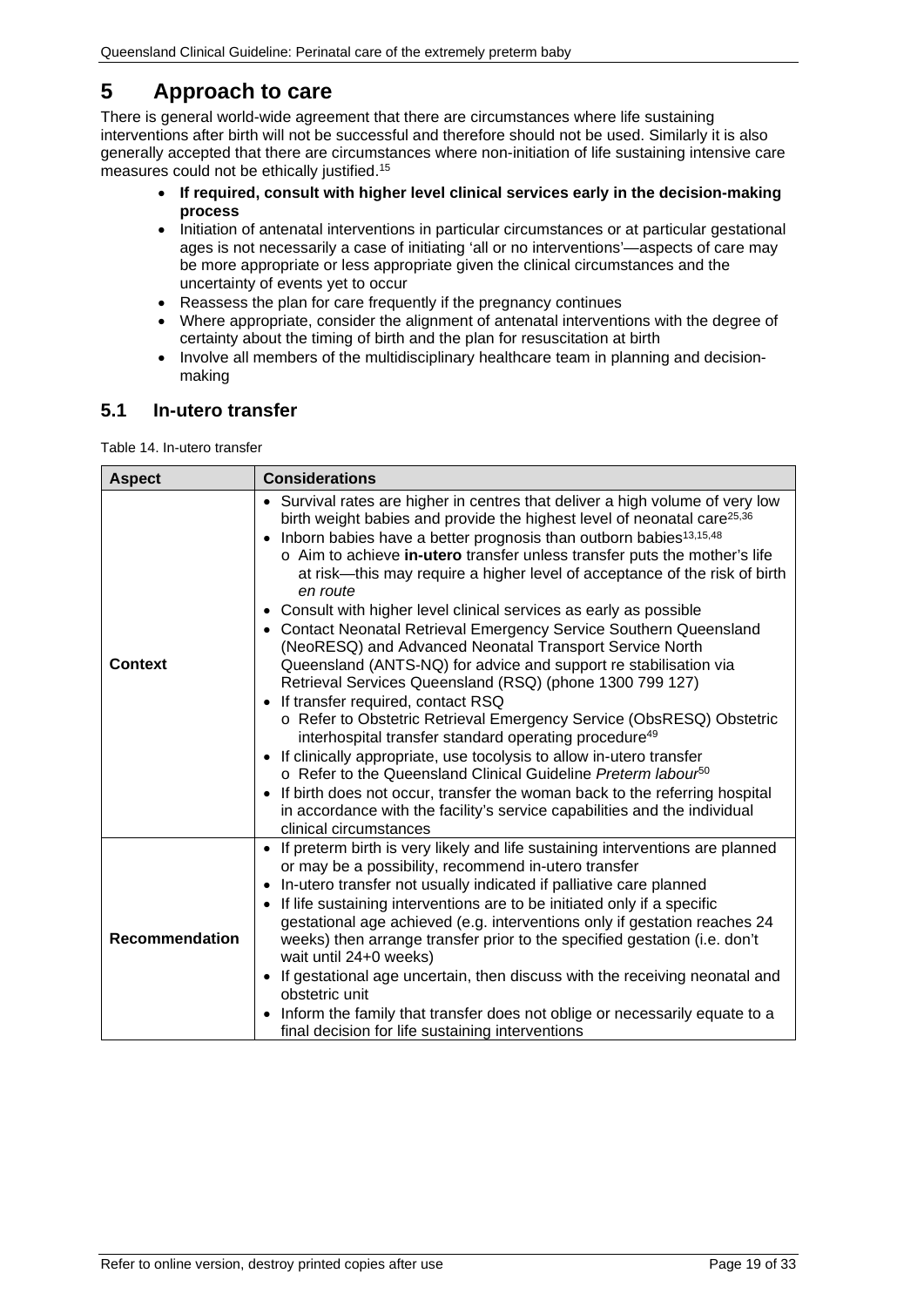### <span id="page-19-0"></span>**5.2 Antenatal corticosteroids**

<span id="page-19-1"></span>

|  |  | Table 15. Antenatal corticosteroids |
|--|--|-------------------------------------|
|--|--|-------------------------------------|

| <b>Aspect</b>   | • Considerations                                                                                                                                                                                                                                                                                                                                                                                                                                                                                                                                                                                                                                                                                                                                                                                                                                                                                                                                                                                        |
|-----------------|---------------------------------------------------------------------------------------------------------------------------------------------------------------------------------------------------------------------------------------------------------------------------------------------------------------------------------------------------------------------------------------------------------------------------------------------------------------------------------------------------------------------------------------------------------------------------------------------------------------------------------------------------------------------------------------------------------------------------------------------------------------------------------------------------------------------------------------------------------------------------------------------------------------------------------------------------------------------------------------------------------|
| <b>Context</b>  | • A systematic review (observational data), reported a halving of the odds<br>of mortality to discharge in neonates less than 24 weeks gestation who<br>received antenatal corticosteroids compared to those who did not (OR<br>0.48 CI 0.38-0.61) $51$<br>• Antenatal corticosteroid use is also associated with a reduction in<br>necrotising enterocolitis, respiratory support, intensive care admissions<br>and systemic infections in the first 48 hours of life, respiratory distress<br>syndrome and intraventricular haemorrhage (IVH) compared with no<br>treatment or treatment with placebo <sup>52,53</sup><br>• One study (n=10,541) reported a lower rate of death or<br>neurodevelopmental impairment at 18-22 months for infants born at<br>23-25 weeks gestation who had antenatal exposure to corticosteroids<br>compared with non-exposure <sup>54</sup><br>• A single dose does not appear to be associated with significant maternal<br>or fetal adverse effects <sup>52,53</sup> |
| Recommendation* | • Informed by good quality evidence, corticosteroids are recommended<br>where there is a high risk of preterm birth <sup>52,55</sup><br>o From 22+0 weeks gestation<br>o Where life sustaining interventions after birth are planned or may be a<br>possibility<br>o Where there is uncertainty about future decisions or appropriate<br>counselling is delayed<br>o Prior to in-utero transfer<br>o Where possible, 48 hours prior to birth<br>• Inform the family that administration does not oblige or necessarily<br>equate to a final decision for life sustaining interventions after birth<br>• Repeat dose<br>o Give second dose 24 hours after initial dose, however if birth likely<br>within 24 hours, consider repeat dose at 12 hours<br>o Consider administration of additional dose if more than 7 days since<br>initial dose <sup>56</sup><br>• Refer to Queensland Clinical Guideline: Preterm labour and birth <sup>50</sup>                                                         |

\*Refer to Australian pharmacopoeia for complete drug information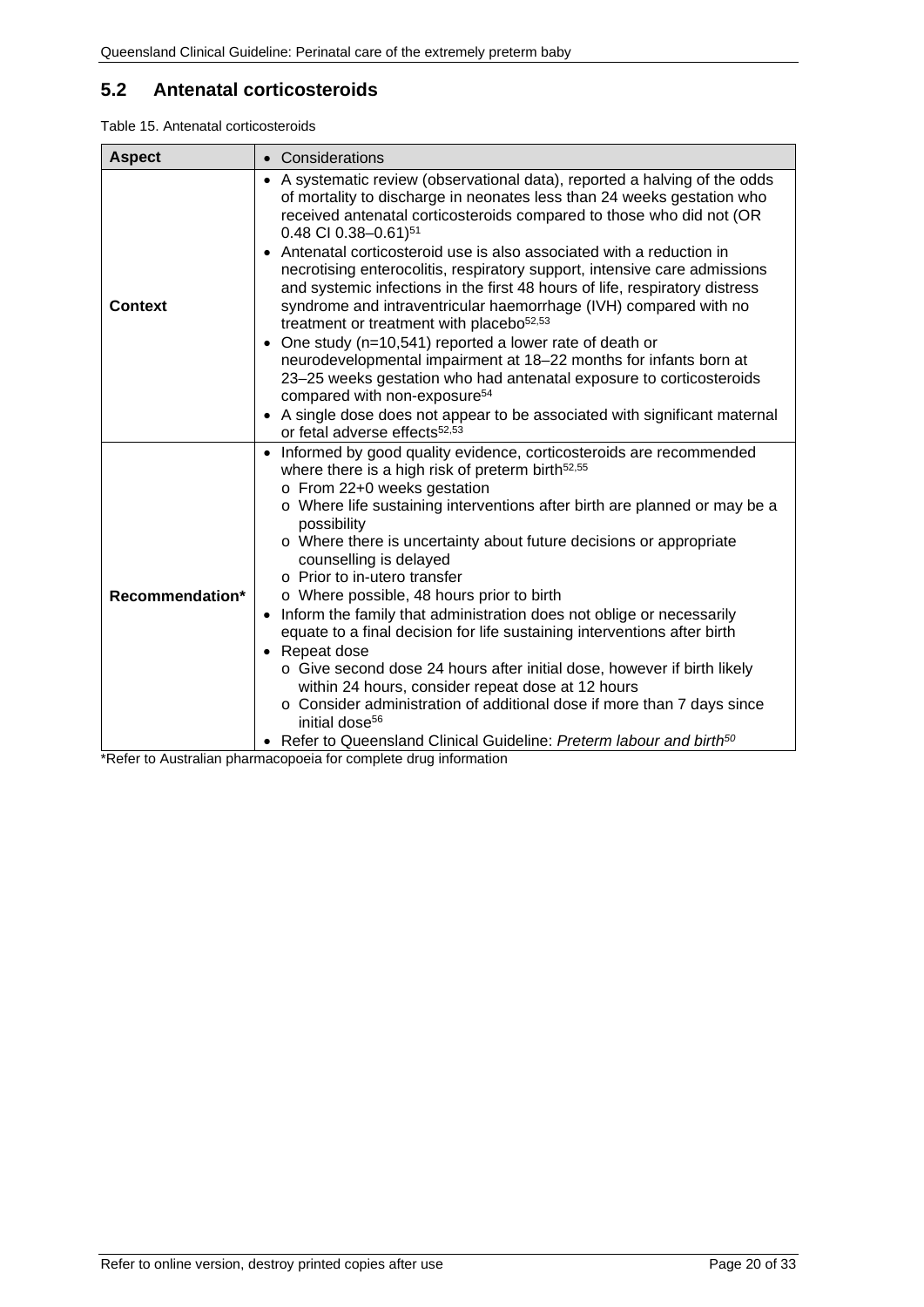### <span id="page-20-0"></span>**5.3 Magnesium sulfate for neuroprotection**

<span id="page-20-2"></span>

| <b>Aspect</b>   | <b>Considerations</b>                                                                                                                                                                                                                                                                                                                                                                                                                                                                                                                                                                                                                                                                                                                                                                                                                          |  |  |  |  |  |
|-----------------|------------------------------------------------------------------------------------------------------------------------------------------------------------------------------------------------------------------------------------------------------------------------------------------------------------------------------------------------------------------------------------------------------------------------------------------------------------------------------------------------------------------------------------------------------------------------------------------------------------------------------------------------------------------------------------------------------------------------------------------------------------------------------------------------------------------------------------------------|--|--|--|--|--|
| <b>Context</b>  | • Magnesium sulfate (MgSO <sub>4</sub> ) given to mothers shortly before delivery<br>reduces the risk of cerebral palsy and protects gross motor function in<br>those infants born preterm <sup>57</sup><br>o Number needed to treat (NNT): 63 babies for one baby to avoid<br>cerebral palsy (95% CI 44-155) <sup>58</sup><br>o NNT to benefit (NNTB): 42 babies for combined death or cerebral<br>palsy (95% CI 24-346) <sup>58</sup><br>• The effect may be greatest at early gestational ages and is:<br>o Not associated with adverse cardiorespiratory events <sup>59</sup>                                                                                                                                                                                                                                                              |  |  |  |  |  |
|                 | o Not associated with adverse long-term fetal or maternal outcome <sup>57</sup><br>o May be associated with feeding intolerance <sup>60</sup>                                                                                                                                                                                                                                                                                                                                                                                                                                                                                                                                                                                                                                                                                                  |  |  |  |  |  |
| Recommendation* | • Recommend magnesium sulfate to women at risk of preterm birth before<br>30+0 weeks gestation where birth is expected or planned within 24<br>hours <sup>61</sup> and life sustaining interventions after birth are planned or may be<br>a possibility<br>o Ideally within four hours of planned birth <sup>61</sup><br>$\circ$ May be considered between 30+0 and 33+6 weeks gestation <sup>50</sup><br>Where urgent birth is necessary, do not delay birth to administer<br>$\bullet$<br>magnesium sulfate<br>• If birth does not occur after administration, and preterm birth (less than 30<br>weeks gestation) again appears imminent (planned or expected with 24<br>hours), a repeat dose may be considered at the discretion of the<br>obstetrician<br>Refer to Queensland Clinical Guideline: Preterm labour and birth <sup>50</sup> |  |  |  |  |  |

\*Refer to Australian pharmacopoeia for complete drug information

### <span id="page-20-1"></span>**5.4 Cardiotocograph monitoring**

<span id="page-20-3"></span>

| <b>Aspect</b>         | • Considerations                                                                                                                                                                                                                                                                                                                                                                                                                                                                                                                                                                                                                                                                                                                                                                                                                                                                                                                                                                                                                                                                                                                                                                                      |  |  |  |  |  |
|-----------------------|-------------------------------------------------------------------------------------------------------------------------------------------------------------------------------------------------------------------------------------------------------------------------------------------------------------------------------------------------------------------------------------------------------------------------------------------------------------------------------------------------------------------------------------------------------------------------------------------------------------------------------------------------------------------------------------------------------------------------------------------------------------------------------------------------------------------------------------------------------------------------------------------------------------------------------------------------------------------------------------------------------------------------------------------------------------------------------------------------------------------------------------------------------------------------------------------------------|--|--|--|--|--|
| Context               | Physiological control of FHR and resultant cardiotocograph (CTG) trace<br>٠<br>interpretation differs in the preterm compared with the term baby,<br>especially at gestations less than 28 weeks <sup>62</sup><br>• Compared to term infants, in extremely preterm infants FHR:<br>o Baseline is higher (average 155 bpm at 20-24 weeks) <sup>62,63</sup><br>o Baseline variability and cycling is reduced <sup>62</sup><br>$\circ$ Accelerations are absent <sup>64</sup> or significantly reduced with lower<br>amplitude (rise of 10 beats from baseline rather than 15) <sup>62</sup><br>o Decelerations in the absence of uterine contractions occur more<br>frequently <sup>63</sup> and may represent normal development <sup>62</sup><br>o Decelerations may have lower depth and duration <sup>62</sup><br>o Variable decelerations occur more frequently intrapartum <sup>62</sup><br>• Reduced FHR reactivity has been associated with early death and severe<br>IVH (grade III or IV) in extremely low birth weight infants <sup>65</sup><br>• Poor positive predictive value of CTG in addition to variation in CTG<br>interpretation can lead to unnecessary intervention <sup>62</sup> |  |  |  |  |  |
| <b>Recommendation</b> | • Take into account fetal physiology when interpreting CTGs at less than<br>28 weeks gestation<br>• Counsel women that there is limited evidence for CTG interpretation at<br>gestations less than 28 weeks<br>• CTG monitoring:<br>o Is not recommended at less than 24 weeks gestation<br>o Limited usefulness between 24 weeks and 28 weeks depending on<br>individual circumstances                                                                                                                                                                                                                                                                                                                                                                                                                                                                                                                                                                                                                                                                                                                                                                                                               |  |  |  |  |  |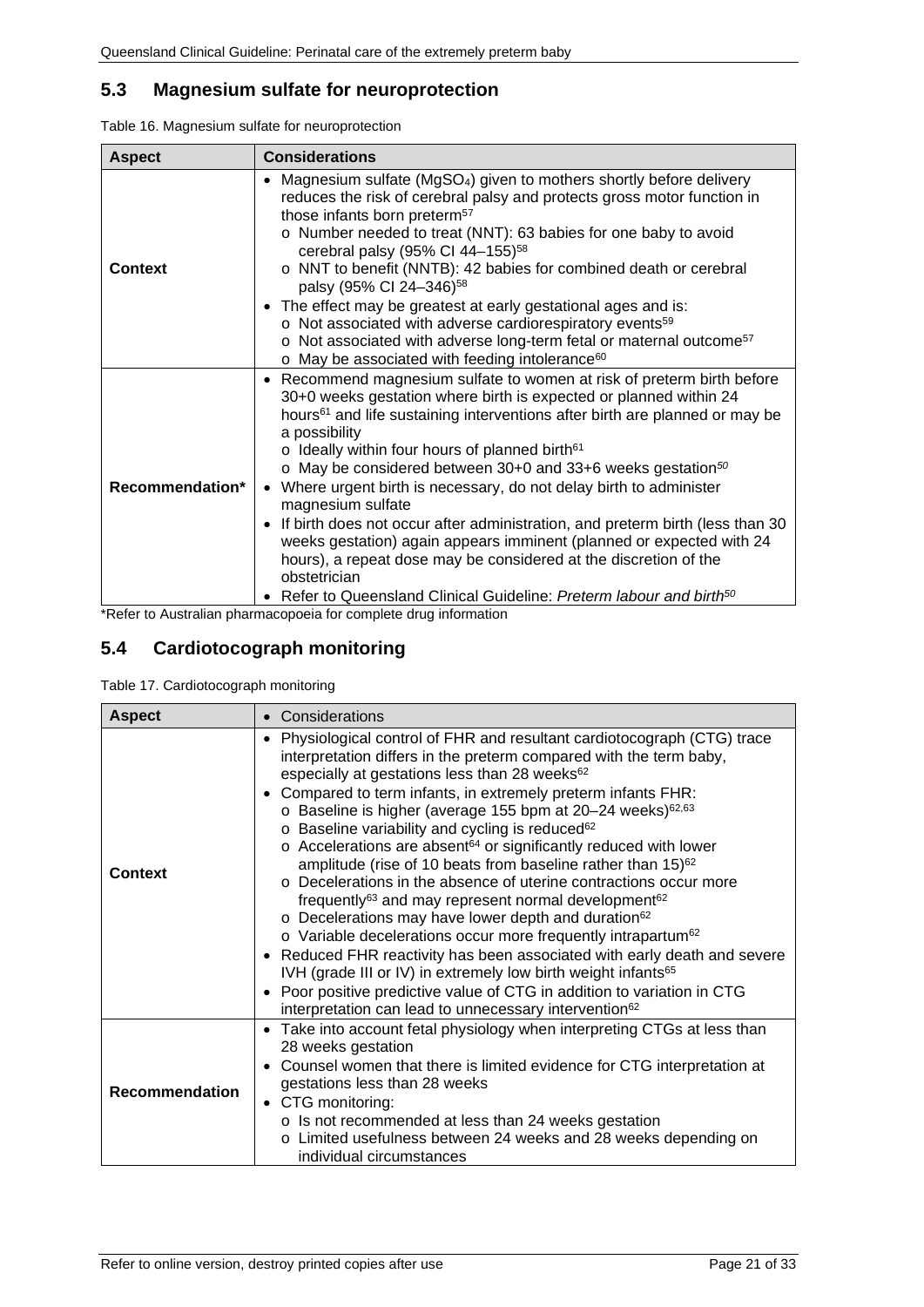### <span id="page-21-0"></span>**5.5 Mode of birth**

<span id="page-21-1"></span>

| Table 18. Caesarean section for fetal indications |  |  |  |  |  |
|---------------------------------------------------|--|--|--|--|--|
|---------------------------------------------------|--|--|--|--|--|

| • Considerations                                                                                                                                                                                                                                                                                            |  |  |  |  |  |
|-------------------------------------------------------------------------------------------------------------------------------------------------------------------------------------------------------------------------------------------------------------------------------------------------------------|--|--|--|--|--|
| • The optimal mode of birth for extremely preterm babies is uncertain and<br>controversial <sup>66-69</sup>                                                                                                                                                                                                 |  |  |  |  |  |
| There are very few randomised controlled trials <sup>66</sup> — most studies are<br>retrospective and are likely to be subject to selection bias and/or have<br>other serious limitations <sup>68</sup>                                                                                                     |  |  |  |  |  |
| • Preterm caesarean section (CS) is usually technically more difficult to<br>perform and is not without risk to the baby <sup>70</sup> as the lower segment of the<br>uterus is usually not well formed                                                                                                     |  |  |  |  |  |
| A classical incision may be required with risks to future pregnancies<br>including scar dehiscence, uterine rupture, placental adherence and<br>maternal death <sup>35</sup>                                                                                                                                |  |  |  |  |  |
| o Discuss the implications of decision with the woman                                                                                                                                                                                                                                                       |  |  |  |  |  |
| • Some studies suggest CS improves survival and/or morbidity of the                                                                                                                                                                                                                                         |  |  |  |  |  |
| extremely preterm vertex presentation baby <sup>71</sup> while others have not<br>demonstrated benefit <sup>67,72,73</sup>                                                                                                                                                                                  |  |  |  |  |  |
| Similarly there are inconsistent results regarding CS for the extremely<br>preterm breech presentation baby with some studies reporting reduced<br>morbidity and/or mortality <sup>74-77</sup> and others reporting no difference <sup>66,78</sup> or a<br>protective effect of vaginal birth <sup>79</sup> |  |  |  |  |  |
| • There is insufficient evidence upon which to base firm recommendations                                                                                                                                                                                                                                    |  |  |  |  |  |
| regarding CS for fetal indications at extremely premature gestational ages<br>• Consider individual circumstances including (but not limited to):                                                                                                                                                           |  |  |  |  |  |
| o Potential for fetal and maternal risk and benefit                                                                                                                                                                                                                                                         |  |  |  |  |  |
| o Family preferences and wishes                                                                                                                                                                                                                                                                             |  |  |  |  |  |
| o Individual clinical circumstances (e.g. fetal presentation)                                                                                                                                                                                                                                               |  |  |  |  |  |
| • Consensus recommendations of the working party regarding CS for fetal<br>indications:                                                                                                                                                                                                                     |  |  |  |  |  |
| o Not recommended at less than 24+0 weeks gestation                                                                                                                                                                                                                                                         |  |  |  |  |  |
| o Not usually recommended between 24+0 and 24+6 weeks gestation                                                                                                                                                                                                                                             |  |  |  |  |  |
| o May be recommended from 25+0 weeks gestation depending on<br>individual circumstances                                                                                                                                                                                                                     |  |  |  |  |  |
|                                                                                                                                                                                                                                                                                                             |  |  |  |  |  |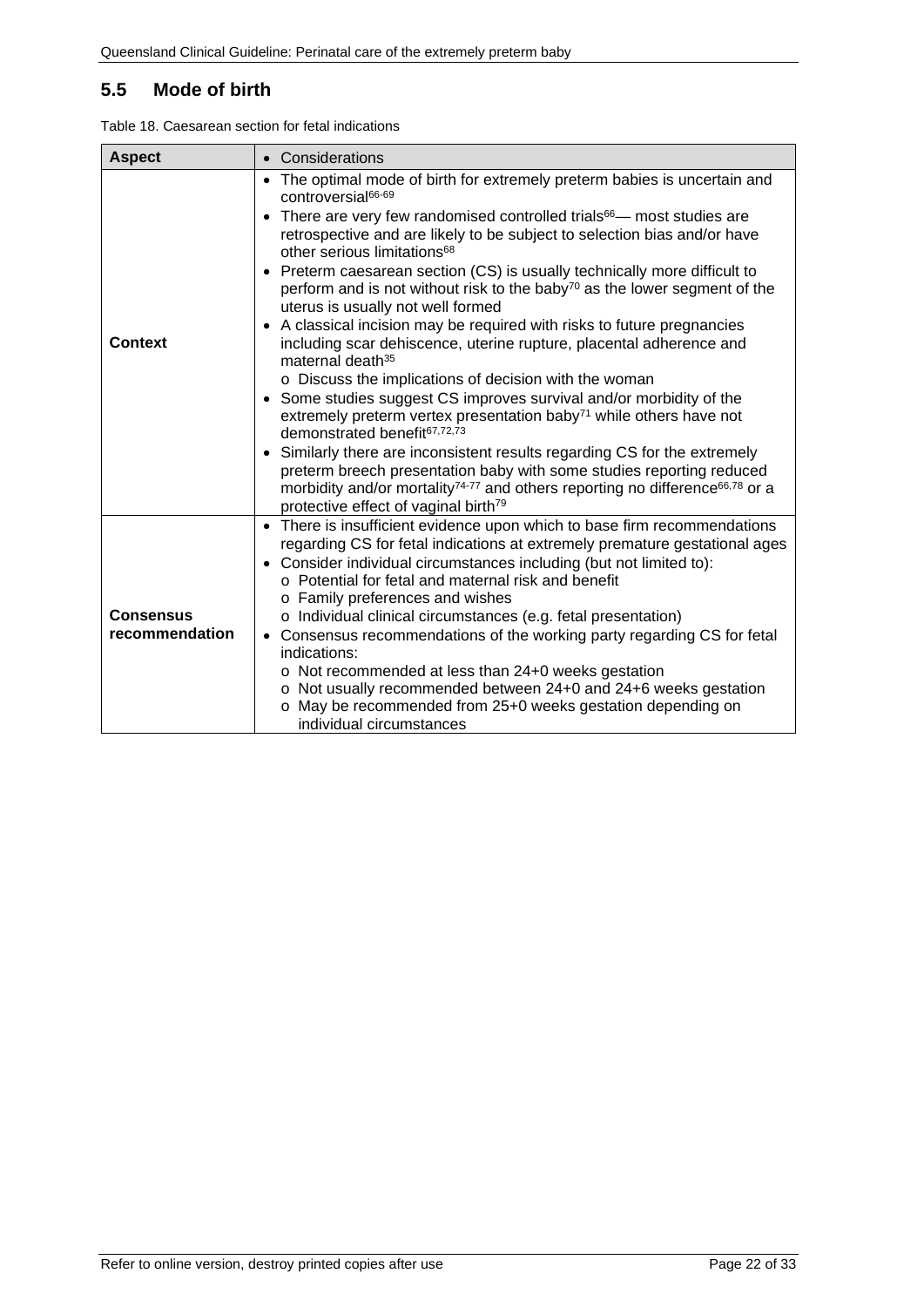### <span id="page-22-0"></span>**5.6 Care at birth**

<span id="page-22-2"></span>Table 19. Care at birth

| <b>Criteria</b>                 | <b>Considerations</b>                                                                                                                                                                                                                                                                                                                                                                                                                                                                                                                                                                                                                                                                                                                                                        |  |  |  |  |  |
|---------------------------------|------------------------------------------------------------------------------------------------------------------------------------------------------------------------------------------------------------------------------------------------------------------------------------------------------------------------------------------------------------------------------------------------------------------------------------------------------------------------------------------------------------------------------------------------------------------------------------------------------------------------------------------------------------------------------------------------------------------------------------------------------------------------------|--|--|--|--|--|
| <b>Preparation for</b><br>birth | • Whenever resuscitation is considered an option <sup>15</sup> :<br>o Regard the resuscitation as an emergency<br>o An experienced healthcare practitioner, preferably a neonatologist, is<br>present<br>o All clinically accepted standard interventions are indicated as they are<br>likely to provide more benefit than harm<br>• Where gestational age is uncertain, it may be appropriate to initiate life<br>sustaining interventions until the clinical course becomes clearer <sup>25,80</sup><br>Refer to the Queensland Clinical Guideline Neonatal resuscitation <sup>31</sup><br>• Provide palliative care to all babies for whom resuscitation is not initiated<br>or is not successful <sup>28</sup>                                                           |  |  |  |  |  |
| <b>Delayed cord</b><br>clamping | Defined as waiting at least one minute after birth before clamping of the<br>$\bullet$<br>cord<br>Is recommended for improved maternal and infant health and nutrition<br>$\bullet$<br>outcomes while initiating simultaneous essential neonatal care <sup>81</sup><br>$\circ$ Improves neonatal iron status for up to 6 months after birth <sup>81</sup><br>o May reduce the number of preterm babies who die before discharge<br>when compared with early cord clamping <sup>82</sup><br>o May reduce the number of babies who die or have<br>neurodevelopmental impairment in early years <sup>82</sup>                                                                                                                                                                   |  |  |  |  |  |
| <b>Condition at birth</b>       | • Assessment of condition at the time of birth (even by experienced<br>practitioners) may not correlate with survival to discharge <sup>83,84</sup>                                                                                                                                                                                                                                                                                                                                                                                                                                                                                                                                                                                                                          |  |  |  |  |  |
| <b>Reassessment</b>             | • Once life sustaining interventions are initiated, continuously re-evaluate<br>the baby's condition and reassess the prognosis<br>Refer to Section 3 Factors affecting survivability<br>$\bullet$<br>• Clinical assessments commonly include <sup>26</sup> :<br>o Apparent maturity<br>$\circ$ Extent of bruising <sup>21</sup><br>o Heart rate<br>$\circ$ Spontaneous activity level <sup>21</sup><br>o Respiratory effort and response to resuscitation <sup>21</sup><br>o Birth weight [refer to Table 20. Birthweight percentile values (g) for live<br>singleton females and males <sup>85,86</sup> ]<br>o Quality of the newborn skin<br>Discuss the baby's condition, clinical assessment and decision-making<br>with the family as soon as possible following birth |  |  |  |  |  |

#### <span id="page-22-1"></span>**5.6.1 Gestational age and birth weight**

<span id="page-22-3"></span>Table 20. Birthweight percentile values (g) for live singleton females and males $85,86$ 

| <b>Gestational age</b> | 10 <sup>th</sup> percentile |      | 50 <sup>th</sup> percentile |      | 90 <sup>th</sup> percentile |      |
|------------------------|-----------------------------|------|-----------------------------|------|-----------------------------|------|
| (weeks)                | Female                      | Male | Female                      | Male | Female                      | Male |
| 22                     | 386                         | 391  | 473                         | 500  | 581                         | 646  |
| 23                     | 442                         | 470  | 565                         | 604  | 681                         | 747  |
| 24                     | 503                         | 547  | 659                         | 706  | 790                         | 855  |
| 25                     | 569                         | 621  | 758                         | 813  | 913                         | 974  |
| 26                     | 636                         | 692  | 861                         | 924  | 1049                        | 1109 |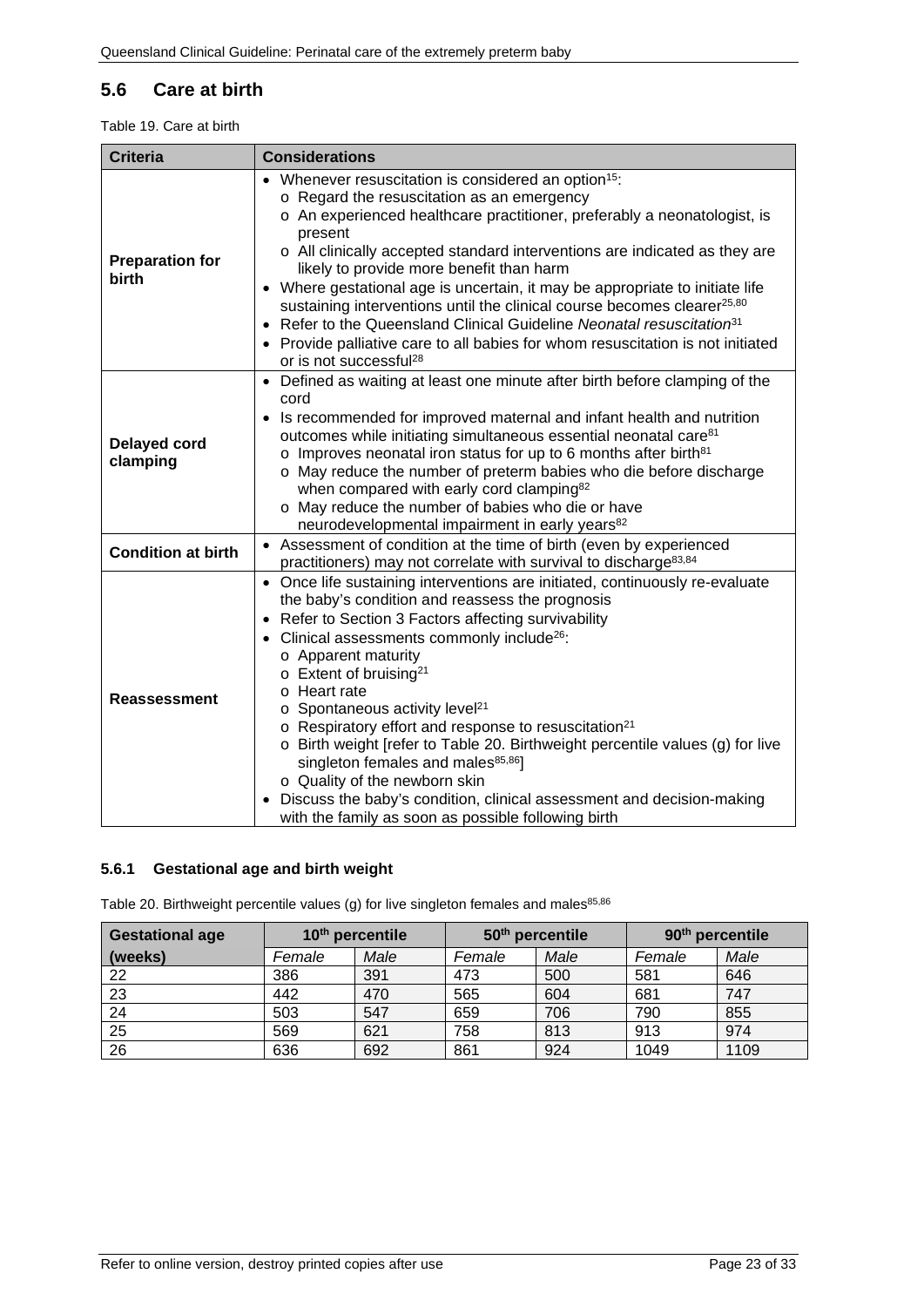#### <span id="page-23-0"></span>**5.7 Resuscitation at birth**

Gestational age is only one factor impacting survival and estimation frequently includes a margin of error. Consider the entire clinical picture during decision-making. Refer to Section [3](#page-13-0) [Factors affecting](#page-13-0)  [survivability.](#page-13-0)

- If resuscitation is intended, refer to:
	- o Queensland Clinical Guideline *Neonatal resuscitation*<sup>31</sup>
	- o Australian and New Zealand Committee on Resuscitation (ANZCOR) for specific considerations for preterm babies<sup>87</sup>
- If palliative care is intended, refer to Section [6](#page-24-0) [Palliative care.](#page-24-0)

#### <span id="page-23-2"></span>Table 21. Resuscitation at birth

| <b>Gestational age</b> | <b>Recommendation</b>                                                                                                                                                                                                                                                                                                                                                                                                                                                                                                                                                                                                                                                                                                                                                                            |  |  |
|------------------------|--------------------------------------------------------------------------------------------------------------------------------------------------------------------------------------------------------------------------------------------------------------------------------------------------------------------------------------------------------------------------------------------------------------------------------------------------------------------------------------------------------------------------------------------------------------------------------------------------------------------------------------------------------------------------------------------------------------------------------------------------------------------------------------------------|--|--|
| Less than 23+0         | • Life sustaining interventions are not usually recommended for babies<br>born at less than 23+0 weeks gestation                                                                                                                                                                                                                                                                                                                                                                                                                                                                                                                                                                                                                                                                                 |  |  |
| weeks                  | • Palliative care is usually recommended                                                                                                                                                                                                                                                                                                                                                                                                                                                                                                                                                                                                                                                                                                                                                         |  |  |
|                        | Recommend counselling by practitioners experienced in the care of<br>extremely premature babies (e.g. by telehealth)                                                                                                                                                                                                                                                                                                                                                                                                                                                                                                                                                                                                                                                                             |  |  |
| $23+0-23+6$ weeks      | Consider individual circumstances when making recommendations about<br>$\bullet$<br>initiation of life sustaining interventions for babies born at 23+0-23+6<br>weeks gestation<br>• Recommend counselling by practitioners experienced in the care of<br>extremely premature babies<br>• If after appropriate counselling the family make an informed decision for<br>life sustaining interventions, then initiate resuscitation and intensive care<br>• If parental wishes are unknown at the time of birth:<br>○ Consider the individual circumstances of the case<br>o It may be appropriate to initiate life sustaining interventions and<br>reassess the baby's condition when parental wishes can be<br>ascertained                                                                       |  |  |
| 24+0-24+6 weeks        | • Life sustaining interventions are usually recommended<br>• Recommend counselling by practitioners experienced in the care of<br>extremely premature babies<br>If after appropriate counselling, the family make an informed decision for<br>$\bullet$                                                                                                                                                                                                                                                                                                                                                                                                                                                                                                                                          |  |  |
| 25+0-25+6 weeks        | palliative care, support the family's wishes<br>• Life sustaining interventions are recommended<br>o It is unusual not to provide resuscitative interventions to babies born<br>alive at 25 weeks gestation<br>• Recommend counselling by practitioners experienced in the care of<br>extremely premature babies<br>• Where there are specific circumstances suggesting an intolerable burden<br>or that intervention is likely to be futile, and if after appropriate<br>counselling the family make an informed decision to choose palliative<br>care, support the family's wishes<br>• Where there is conflict in the decision-making process between parents<br>and members of the healthcare team take all possible steps to resolve<br>the conflict<br>o Refer to Table 6. Decision-making |  |  |

#### <span id="page-23-1"></span>**5.8 Withdrawal of life sustaining interventions**

Active withdrawal of life sustaining interventions and the provision of palliative care is established practice in many Neonatal Intensive Care Units in Australia and overseas.21

- Make decisions in consultation with the family and in accordance with principles outlined in preceding sections
- Document decisions contemporaneously
- Refer to Queensland Clinical Guideline *Neonatal resuscitation31*
- Refer to Section [6](#page-24-0) [Palliative care](#page-24-0)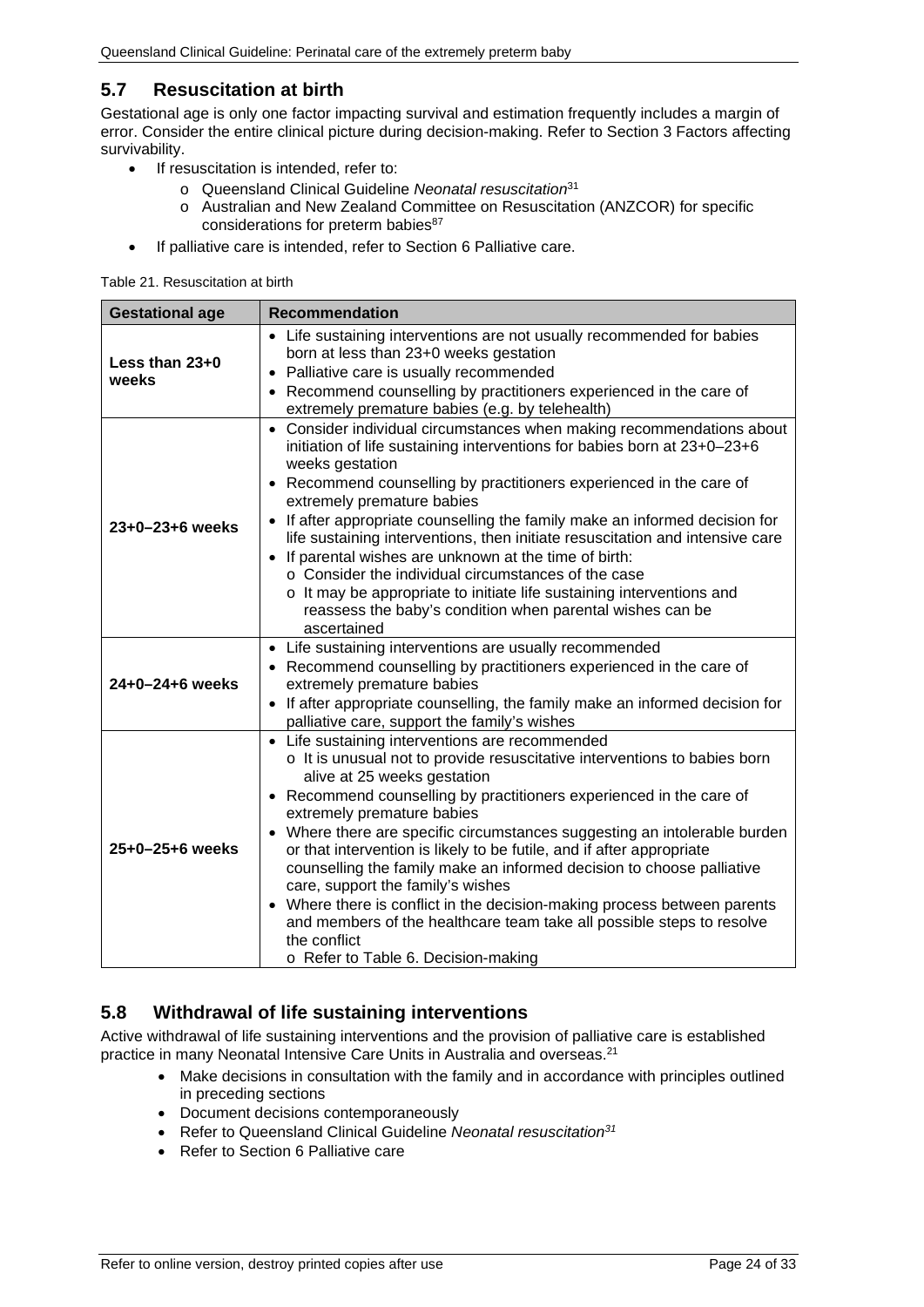### <span id="page-24-0"></span>**6 Palliative care**

Palliative care focuses on the provision of dignity and respect and the relief of suffering for the baby and family. Support for the parents and extended family initially focuses on interventions for anticipatory grief and later on ensuring appropriate family bereavement. 21

<span id="page-24-1"></span>Table 22. Palliative care

| <b>Aspect</b>                      | <b>Considerations</b>                                                                                                                                                                                                                                                                                                                                                                                                                                                                                                                                                                                                                                                                                                                                                                                                                                                                                                                                                                                                                                                                                                                                                                                                                                                                                                                         |  |  |
|------------------------------------|-----------------------------------------------------------------------------------------------------------------------------------------------------------------------------------------------------------------------------------------------------------------------------------------------------------------------------------------------------------------------------------------------------------------------------------------------------------------------------------------------------------------------------------------------------------------------------------------------------------------------------------------------------------------------------------------------------------------------------------------------------------------------------------------------------------------------------------------------------------------------------------------------------------------------------------------------------------------------------------------------------------------------------------------------------------------------------------------------------------------------------------------------------------------------------------------------------------------------------------------------------------------------------------------------------------------------------------------------|--|--|
| <b>Planning care</b>               | • Conduct a thorough assessment of the baby's clinical condition<br>• Develop an agreed care plan with the family, including as appropriate to<br>the circumstances <sup>11,21</sup> :<br>o Resuscitation<br>o Postnatal care<br>o After death care <sup>21</sup><br>o Discuss the advantages of post-mortem examination in confirming<br>specific pathology and for informing future pregnancies <sup>11,25,88</sup><br>• Discuss the possibility that the baby may live for many hours or days<br>• Review and adjust the plan at frequent intervals to ensure the goals of<br>care are being met <sup>89</sup><br>• Include social worker/psychological supports in care planning<br>• Involve the paediatric palliative care team (1800 249 648) as<br>appropriate/required <sup>89</sup><br>• Document decisions in detail to ensure a clear and unambiguous<br>understanding by the healthcare team and the family <sup>8</sup><br>o Consider use of specific palliative care plans<br>• Inform the healthcare team caring for the mother of the plan <sup>8</sup> including<br>the general practitioner (GP)                                                                                                                                                                                                                           |  |  |
| Newborn care                       | • Handle baby gently and carefully<br>• Provide wraps for cuddling and holding baby<br>• Offer skin to skin contact<br>• Offer opportunities and support the family's wishes to engage in care<br>provision (e.g. nappy changes, bathing, cuddling/holding)                                                                                                                                                                                                                                                                                                                                                                                                                                                                                                                                                                                                                                                                                                                                                                                                                                                                                                                                                                                                                                                                                   |  |  |
| <b>Nutrition/hydration</b>         | • Insertion of a gastric tube for feeding is not usually recommended at<br>extremely preterm gestations, but oral feeds may be considered in some<br>circumstances (e.g. via syringe drop)<br>• Maintain oral hygiene and comfort (e.g. moisten lips)                                                                                                                                                                                                                                                                                                                                                                                                                                                                                                                                                                                                                                                                                                                                                                                                                                                                                                                                                                                                                                                                                         |  |  |
| <b>Review all</b><br>interventions | • During the transition to palliative care, removal of technological supports<br>may be considered (e.g. monitors and/or alarms, mechanical ventilation,<br>removal of invasive lines and endotracheal tube)<br>o Consider individual circumstances and parental wishes in timing these<br>decisions<br>o Prepare the family for the likely/possible clinical sequelae that may<br>follow withdrawal of technological supports <sup>21</sup> (e.g. agitation secondary<br>to hypoxia, tachypnoea, intercostal recession)<br>• Where an intravenous line has previously been sited, generally, leave it<br>in situ to assist with the administration of pain-relieving medication<br>• Supplemental oxygen may be given to provide comfort but consider<br>administration of morphine if the baby displays signs of shortness of<br>breath (e.g. nasal flaring, gasping, colour changes)<br>• Suction secretions as necessary<br>• Review whether continued administration of individual medications (e.g.<br>antibiotics, inotropes) contribute to the comfort of the baby <sup>8</sup><br>• Stop all unnecessary interventions and observations and actively<br>consider interventions that increase comfort <sup>8</sup><br>• Provide sensitive emotional support and reassurance to parents<br>throughout the dying process and afterwards |  |  |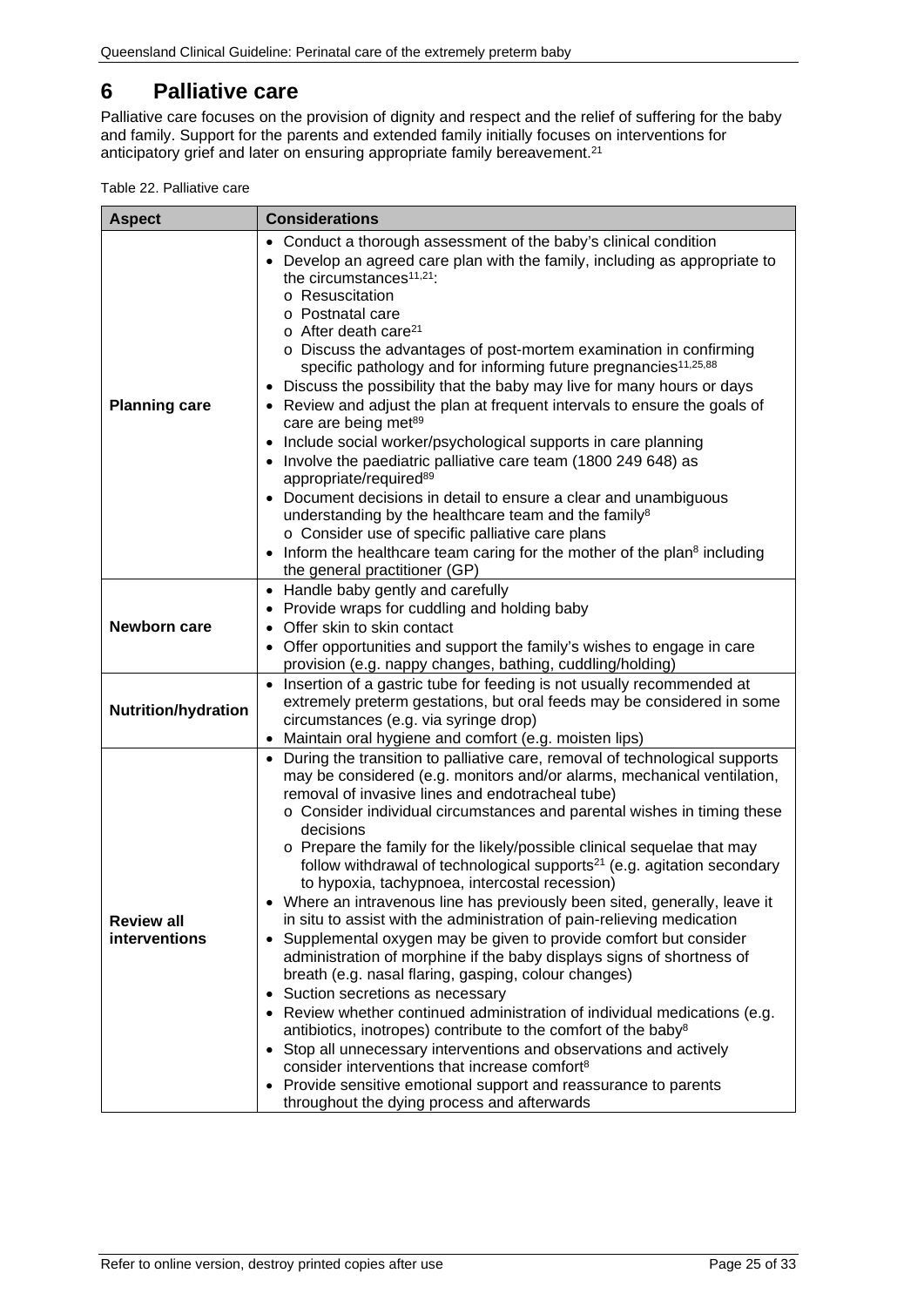### <span id="page-25-0"></span>**6.1 Symptom management**

<span id="page-25-1"></span>

|  | Table 23. Symptom management |
|--|------------------------------|
|  |                              |

| <b>Aspect</b>                                  | • Considerations                                                                                                                                                                                                                                                                                                                                                                                                                                                        |  |  |
|------------------------------------------------|-------------------------------------------------------------------------------------------------------------------------------------------------------------------------------------------------------------------------------------------------------------------------------------------------------------------------------------------------------------------------------------------------------------------------------------------------------------------------|--|--|
| <b>Context</b>                                 | • Babies less than 800 g have been shown to receive less comfort<br>medication than larger infants <sup>8</sup><br>• Assess all babies for pain and symptom management<br>• Avoid invasive procedures<br>Incorporate non-pharmacological interventions (e.g. minimal noise/light,<br>stimuli, non-nutritive sucking with a dummy (pacifier), flexed position of<br>arms and legs,) <sup>90</sup><br>• Refer to Section 2.3 Ethical and legal considerations             |  |  |
| <b>Assessment of</b><br>pain and<br>discomfort | Limited evidence and no validated tools for assessment of pain in the<br>extremely preterm baby receiving palliative care <sup>91</sup><br>In conjunction with assessment of clinical signs (e.g. heart rate,<br>dyspnoea, air hunger) and parental wishes, established pain scales (e.g.<br>PIPP-R <sup>92</sup> ) may be a useful adjunct                                                                                                                             |  |  |
| Pharmacological                                | • Administer analgesics/sedation as indicated<br>• Select the route of administration that is best tolerated by the baby<br>• Refer to Queensland Children's Hospital: A practical guide to palliative<br>care in paediatrics <sup>89</sup><br>• Refer to Queensland Clinical Guideline NeoMedQ neonatal medicines at<br>https://www.health.qld.gov.au/qcg/neonatal-medicines for dosages of:<br>o Paracetamol<br>o Morphine (sulfate and hydrochloride)<br>o Midazolam |  |  |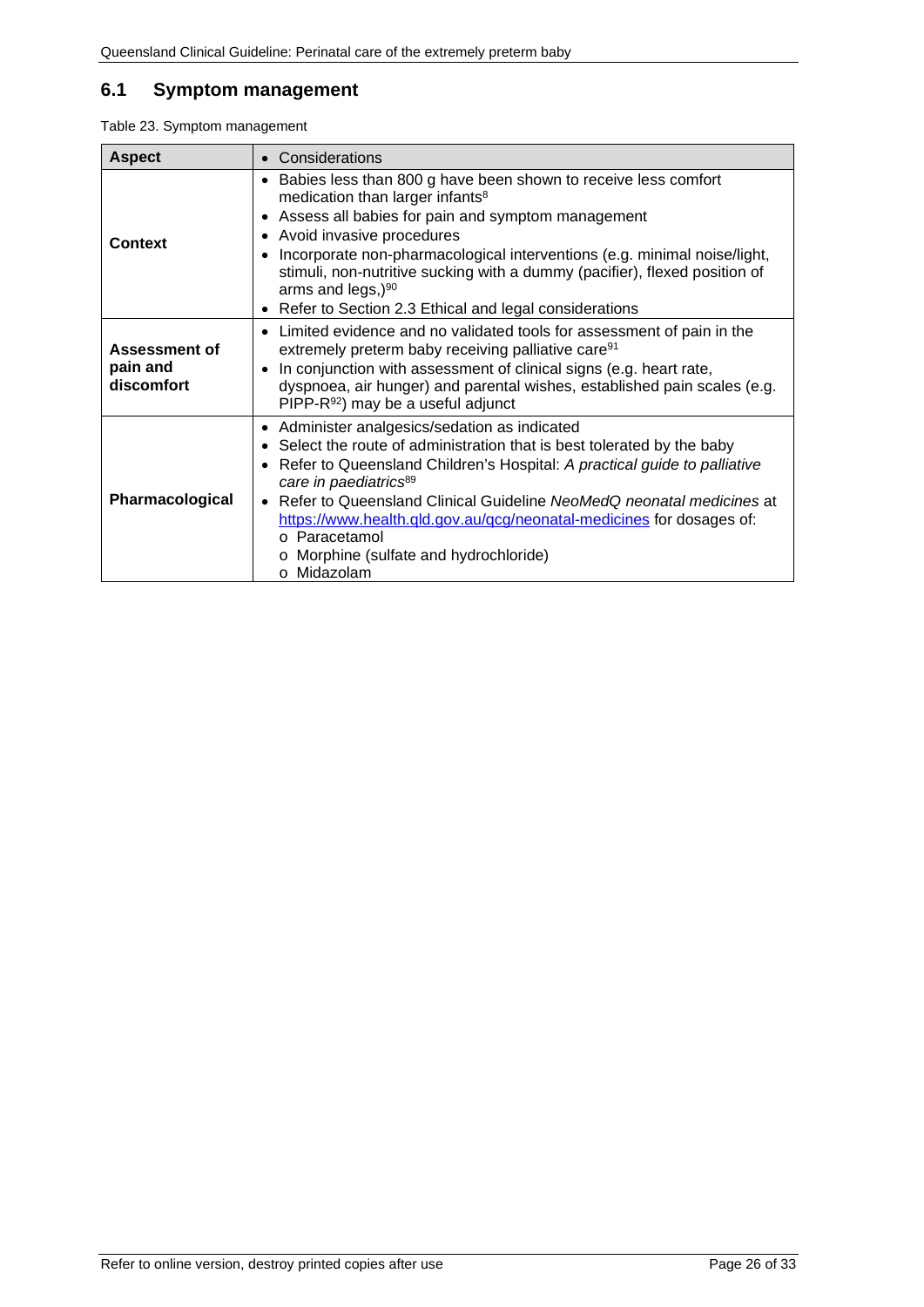#### <span id="page-26-0"></span>**6.2 Bereavement support**

The birth and death of an extremely preterm baby is a stressful experience for the family. What comprises best practice in relation to psychosocial care in these circumstances is uncertain.<sup>93</sup> Care and support should be tailored to the individual circumstances and needs of the family. Patient and family comfort, human contact and creation of positive memories constitute the primary goals of care.<sup>88</sup>

<span id="page-26-1"></span>Table 24. Bereavement care

| <b>Aspect</b>              | <b>Considerations</b>                                                                                                                                                                                                                                                                                                                                                                                                                                                                                                                                                                                                                                                                                                                                                                                             |  |  |
|----------------------------|-------------------------------------------------------------------------------------------------------------------------------------------------------------------------------------------------------------------------------------------------------------------------------------------------------------------------------------------------------------------------------------------------------------------------------------------------------------------------------------------------------------------------------------------------------------------------------------------------------------------------------------------------------------------------------------------------------------------------------------------------------------------------------------------------------------------|--|--|
| Communication              | • Reassure the family that their baby will continue to receive the best care<br>possible (e.g. "We will continue to provide the best medical care possible for<br>your baby. This will include frequent assessments by the nurse, and visits<br>by the doctor")<br>• Use plain unambiguous language. For example, avoid:<br>o 'Stable' when referring to a dying baby<br>o Euphemisms such as 'passing away'<br>o Terms such as 'There is nothing more we can do'<br>• Refer to Sections on counselling, sharing information                                                                                                                                                                                                                                                                                      |  |  |
| <b>Maternity care</b>      | • If birth has occurred recently, ensure the postnatal care needs of the mother<br>are met<br>Liaise with maternity clinicians for care provision<br>o Support and facilitate continuity of care/carer                                                                                                                                                                                                                                                                                                                                                                                                                                                                                                                                                                                                            |  |  |
| Psychosocial/<br>spiritual | Maintain a family centred approach to care <sup>11,88</sup><br>$\bullet$<br>• Advise the family that the duration of the dying process is variable <sup>21</sup><br>• Provide an environment conducive to family interaction <sup>88</sup> (e.g. room with<br>recliners/beds, lighting that can be dimmed, outlets where music can be<br>played, access to a kitchenette and bathroom, away from other new parents<br>and their babies)<br>• Facilitate unrestricted visiting <sup>88</sup><br>• Involve the family prior to and beyond the death as appropriate to the<br>circumstances <sup>89</sup><br>Facilitate spiritual/religious/cultural rituals, services and support important<br>for the family <sup>88,89</sup> (e.g. baptism, naming ceremony)<br>Involve social worker/psychological supports<br>٠ |  |  |
| <b>Memory creation</b>     | • Facilitate memory creation/gathering before and after death consistent with<br>the family's wishes and following consent <sup>4,88</sup> (e.g. identification tags, hand<br>and footprints, digital photographs, cot cards, hair collection)<br>Offer options to include extended family (e.g. photographs of family groups,<br>relatives/siblings to hold baby, videoconferencing if available)<br>• Offer option to take baby home if feasible <sup>11</sup><br>• Refer to Queensland Clinical Guideline Stillbirth care <sup>94</sup>                                                                                                                                                                                                                                                                        |  |  |
| Follow-up                  | • Offer assistance with certification and registration of death <sup>11</sup><br>• Provide information on burial and cremation <sup>11</sup> (written or verbal as<br>appropriate)<br>• Consider facility-initiated telephone contact after discharge<br>Offer a future appointment to discuss the death <sup>11,21</sup> with the healthcare<br>team, particularly the lead healthcare professional<br>• Provide contact information for psychological support (e.g. professional<br>counselling or support groups/organisations <sup>11</sup> )<br>Consider care needs for subsequent pregnancies<br>$\bullet$<br>Inform the regional referring centre/private midwife if applicable<br>٠<br>Inform the GP by telephone and in writing                                                                          |  |  |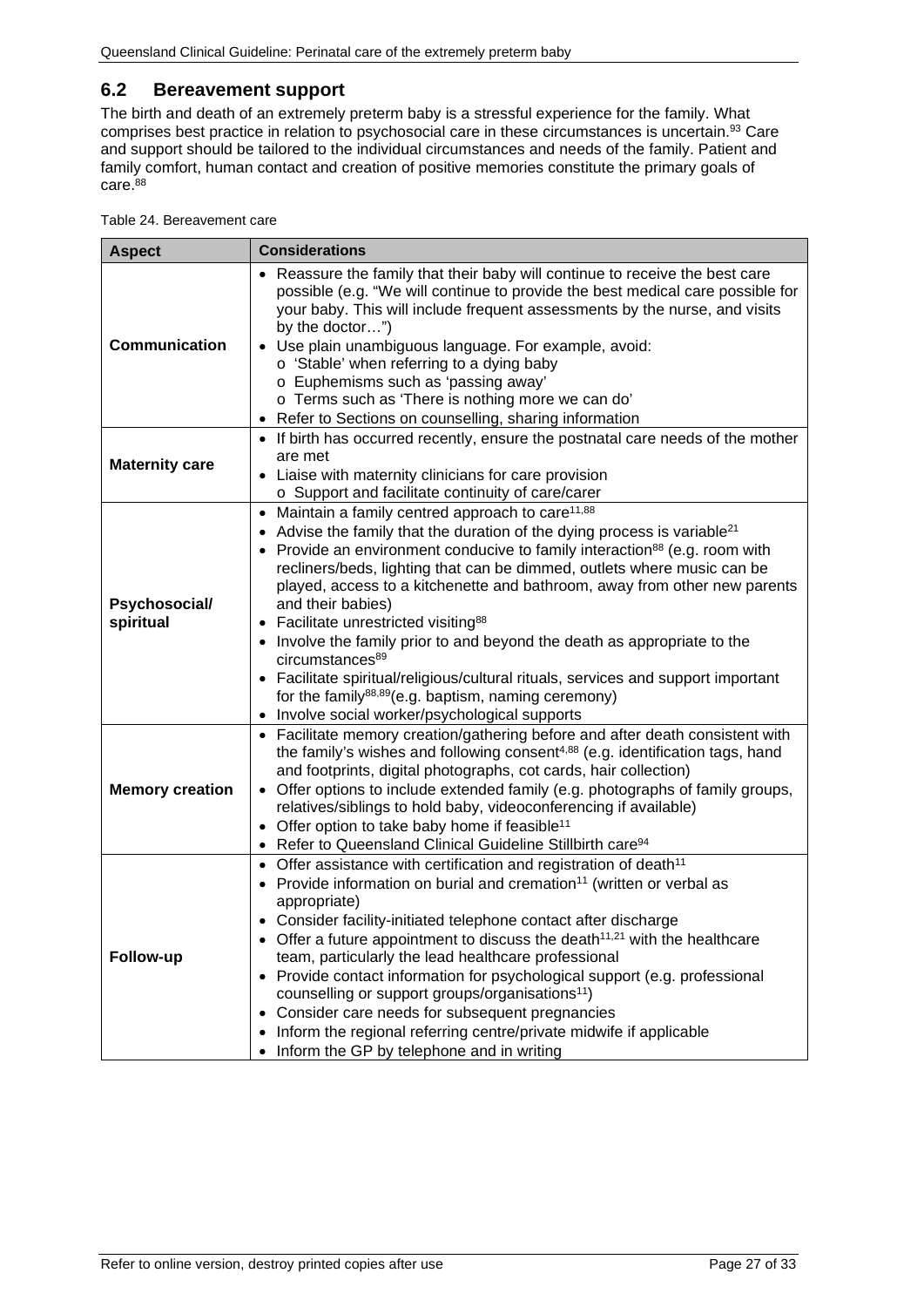#### <span id="page-27-0"></span>**References**

1. Institute for Patient- and Family-Centered Care. What is patient-and family-centered health care. [Internet]. 2019 [cited 2019 November 13]. Available from[: https://www.ipfcc.org.](https://www.ipfcc.org/)

2. Nuffield Council on Bioethics. Critical care decision in fetal and neonatal medicine: ethical issues. [Internet]. 2006 [cited 2019 November 13]. Available from: https://www.nuffieldbioethics

3. Smith LK, Draper ES, Manktelow BN, Fenton A, JJ. K, on behalf of the MBRRACE-UK Collaboration. MBRRACE-UK Supplementary report on survival up to one year of age of babies born before 27 weeks gestational age for births in Great Britain from January to December 2016. The Infant Mortality and Morbidity Studies, Department of Health Sciences, University of Leicester. [Internet]. 2019 [cited 2020 February 20]. Available from: https://www.npeu.ox.ac.uk

4. Lui K, Bajuk B, Foster K, Gaston A, Kent A, Sinn J, et al. Perinatal care at the borderlines of viability: a consensus statement based on a NSW and ACT consensus workshop. Med J Aust 2006;185(9):495-500.

5. British Association of Perinatal Medicine. Perinatal management of extreme preterm birth before 27 weeks of gestation. A BAPM Framework for Practice. [Internet]. 2019 [cited 2020 February 20]. Available from: https://ww

6. Queensland Maternal and Perinatal Quality Council. Maternal and perinatal mortality and morbidity in Queensland: Queensland maternal and perinatal quality council report 2017. [Internet][cited 2019 November 13]. Available from:

[https://www.health.qld.gov.au.](https://www.health.qld.gov.au/)

7. Tomlinson MW, Kaempf JW, Ferguson LA, Stewart VT. Caring for the pregnant woman presenting at periviable gestation: acknowledging the ambiguity and uncertainty. Am J Obstet Gynecol 2010;202(6):529 e1-6.

8. de Rooy L, Aladangady N, Aidoo E. Palliative care for the newborn in the United Kingdom. Early Human Development 2012;88:73-7.

9. Royal Australiasian College of Physicians. Decision-making at the end of life in infants, children and adolescents. [Internet]. 2008 [cited 2019 November 13]. Available from: [https://www.racp.edu.au.](https://www.racp.edu.au/)

10. Queensland Government. Maternity services. In: Clinical services capability framework for public and licensed private health facilities v3.2. [Internet]. Brisbane: Queensland Government Department of Health; 2015. Available from: [https://www.health.qld.gov.au.](https://www.health.qld.gov.au/)

11. Kilby MD, Pretlove SJ, Bedford Russell AR. Multidisciplinary palliative care in unborn and newborn babies. BMJ 2011;342:d1808.

12. Queensland Clinical Guidelines. Standard care. Guideline No. MN18.50-V1-R23. [Internet]. Queensland Health. 2018. [cited 2019 November 13]. Available from:<https://www.health.qld.gov.au/qcg>

13. American College of Obstetricians and Gynaecologists and Society for Maternal-Fetal Medicine. Obsteric care consensuspreviable birth: interim update. Number 6. Obstet Gynecol 2017;130(4):e187-e99.

14. Bell EF. Noninitiation or withdrawal of intensive care for high-risk newborns. Pediatrics 2007;119(2):401-3.

15. Berger TM, Bernet V, El Alama S, Fauchere JC, Hosli I, Irion O, et al. Perinatal care at the limit of viability between 22 and 26 completed weeks of gestation in Switzerland. 2011 revision of the Swiss recommendations. Swiss Med Wkly 2011;141:w13280.

16. Shields L, Zhou H, Pratt J, Taylor M, Hunter J, Pascoe E. Family-centred care for hospitalised children aged 0-12 years. Cochrane Database of Systematic Reviews 2012, Issue 10. Art. No.: CD004811. DOI: 10.1002/14651858.CD004811.pub3 2012.

17. Beauchamp T. The "Four Principles" approach to health care ethics. In: Ashcroft R, Dawson A, Draper H, McMillan J, editors. Principles of health care ethics: John Wiley & Sons; 2007.

18. Bhatia R, Doyle L, Davis P. The peri-viable baby down under – An Australian perspective on the "Grey Zone" of viability. Current Pediatric Reviews 2013;9(1):9-15.

19. Family Court of Australia. Baby D (No 2) [2011] FamCA 176 (16 March 2011).

20. Willmott L, White B, Bhatia N. When is it in a child's best interests to withhold or withdraw life-sustaining treatment? An evolving australian jurisprudence. JLM 2018;25:944-72.

21. Warrick C, Perera L, Murdoch E, Nicholl RM. Guidance for withdrawal and withholding of intensive care as part of neonatal end-of-life care. Br Med Bull 2011;98:99-113.

22. Davies MW, Inglis GD, Jardine LA, Koorts PJ. Antenatal consults: a guide for neonatologists and paediatricians. Australia: Elsevier; 2012.

23. Larcher V, Craig F, Bhogal K, Wilkinson D, Brierley G, on behalf of the Royal College of Paediatrics and Child Health. Making decisions to limit treatment in life-limiting and life-threatening conditions in children: a framework for pratice. Arch Dis Child 2015;100(Suppl 2):s1-s26.

24. Australian and New Zealand Society of Palliative Medicine. Position statement: The practice of euthanasia and assisted suicide. [Internet]. 2017 [cited 2019 November 13]. Available from[: http://www.anzspm.org.au/c/anzspm.](http://www.anzspm.org.au/c/anzspm)

25. FIGO Committee for the Study of Ethical Aspects of Human Reproduction and Women's Health. Ethical issues in obstetrics and gynecology. [Internet]. 2012 [cited 2019 November 13]. Available from: [https://www.figo.org.](https://www.figo.org/)

26. Wilkinson AR, Ahluwalia J, Cole A, Crawford D, Fyle J, Gordon A, et al. Management of babies born extremely preterm at less than 26 weeks of gestation: a framework for clinical practice at the time of birth. Arch Dis Child Fetal Neonatal Ed 2009;94(1):F2-5.

27. Lemyre B, Moore G, on behalf of the Canadian Paediatric Society. Counselling and management for anticipated extremely preterm birth. Paediatrics & Child Health 2017;22(6):334-41.

28. Batton D. Antenatal counseling regarding resuscitation at an extremely low gestational age. Pediatrics 2009;124:422-7. 29. Edmonds B, Savage T, Kimura R, Kilpatrick S, Kuppermann M, Grobman W, et al. Prospective parents' perspectives on antenatal decision making for the anticipated birth of a periviable infant. The Journal of Maternal-Fetal & Neonatal Medicine 2019;32(5):820-5.

30. Abdel-Latif ME, Kecskes Z, Bajuk B. Actuarial day-by-day survival rates of preterm infants admitted to neonatal intensive care in New South Wales and the Australian Capital Territory. Arch Dis Child Fetal Neonatal Ed 2011.

31. Queensland Clinical Guidelines. Neonatal resuscitation. Guideline No. MN16.5-V5-R21. [Internet]. Queensland Health. 2016. [cited 2019 November 13]. Available from[: https://www.health.qld.gov.au/qcg](https://www.health.qld.gov.au/qcg)

32. Queensland Clinical Guidelines. Neonatal stabilisation for retrieval. Guideline No. MN18.18-V4-R23. [Internet].

Queensland Health. 2018. [cited 2019 November 13]. Available from: https://www.health.qld.gov.au/qc

33. Parikh NA, Arnold C, Langer J, Tyson JE. Evidence-based treatment decisions for extremely preterm newborns. Pediatrics 2010;125(4):813-6.

34. Tyson JE, Parikh NA, Langer J, Green C, Higgins RD. Intensive care for extreme prematurity--moving beyond gestational age. N Engl J Med 2008;358(16):1672-81.

35. Skupski DW, Greenough A, Donn SM, Arabin B, Bancalari E, Vladareanu R. Delivery mode for the extremely premature fetus: a statement of the prematurity working group of the World Association of Perinatal Medicine. Journal of Perinatal Medicine 2009;37(6):583-6.

36. Lasswell SM, Barfield WD, Rochat RW, Blackmon L. Perinatal regionalization for very low-birth-weight and very preterm infants: a meta-analysis. JAMA 2010;304(9):992-1000.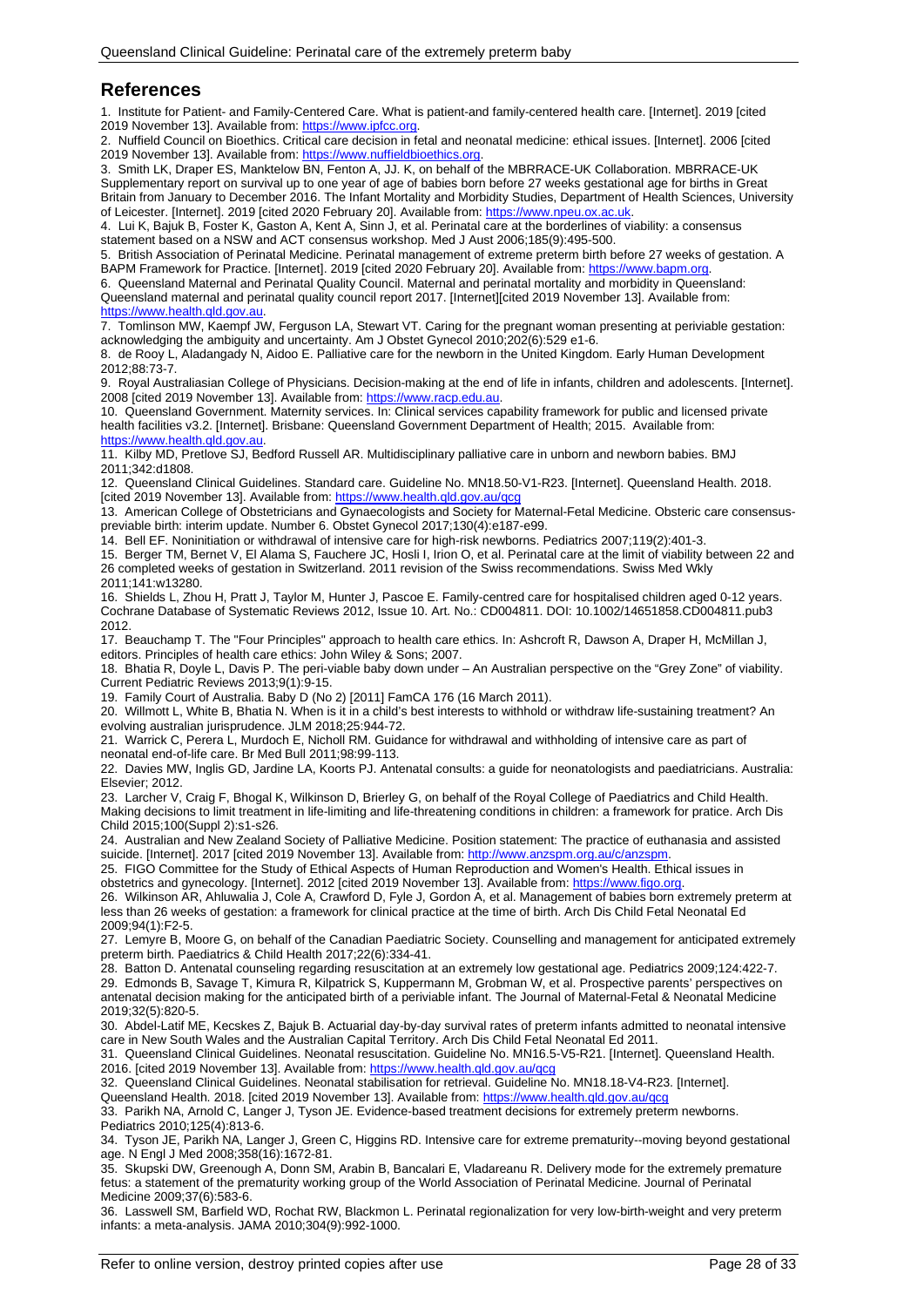37. Wilkinson D. Gestational ageism. Arch Pediatr Adolesc Med 2012;166(6):567-72.

38. Gillam L, Wilkinson D, Xafis V, Isaacs D. Decision-making at the borderline of viability: Who should decide and on what basis? J Paediatr Child Health 2017;53(2):105-11.

39. Saigal S, Doyle LW. An overview of mortality and sequelae of preterm birth from infancy to adulthood. Lancet 2008;371:261-9.

40. Serenius F, Ewald U, Farooqi A, Fellman V, Hafstrom M, Hellgren K, et al. Neurodevelopmental outcomes among extremely preterm infants 6.5 years after active perinatal care in Sweden. JAMA Pediatr 2016;170(10):954-63.

41. Serenius F, Sjors G, Blennow M, Fellman V, Holmstrom G, Marsal K, et al. EXPRESS study shows significant regional differences in 1-year outcome of extremely preterm infants in Sweden. Acta Paediatr 2014;103(1):27-37.

42. Sharp M, French N, McMichael J, Campbell C. Survival and neurodevelopmental outcomes in extremely preterm infants 22-24 weeks of gestation born in Western Australia. J Paediatr Child Health 2018;54(2):188-93.

43. Chow S, Creighton P, Chambers G, Lui K. Report of the Australian and New Zealand Neonatal Network. [Internet]. 2017 [cited 2019 November 13]. Available from: https://npesu.unsw.edu.au

44. Australian Institute of Health and Welfare (AIWH). World Health Organization: international collaboration. [Internet]. 2019 [cited 2019 November 13]. Available from: [https://www.aihw.gov.au.](https://www.aihw.gov.au/)

45. Morris C. Development of the Gross Motor Function Classification System (1997). Developmental Medicine & Child Neurology 2008;50:5.

46. American Association on Intellectual and Developmental Disabilities. Intellectual disability. [Internet] 2020 [updated 2019; cited 2020 February 20]; Available from: [https://www.aaidd.org](https://www.aaidd.org/)

47. Saigal S, Stoskopf B, Pinelli J, Streiner D, Hoult L, Paneth N, et al. Self-perceived health-related quality of life of former extremely low birth weight infants at young adulthood. Pediatrics 2006;118(3):1140-8.

48. Boland RA, Davis PG, Dawson JA, Doyle LW. Outcomes of infants born at 22-27 weeks' gestation in Victoria according to outborn/inborn birth status. Arch Dis Child Fetal Neonatal Ed 2017;102(2):F153-F61.

49. ObsRESQ Queensland Health. Obstetric interhospital transfer. Standard operating procedure. RP2005 version 2.0. [Intranet]. 2020 [cited 2020 July 10]. Available from: Queensland Health Intranet.

50. Queensland Clinical Guidelines. Preterm labour and birth. Guideline No. MN20.6-V9-R25. [Internet]. Queensland Health. 2020. [cited 2020 May 20]. Available from[: https://www.health.qld.gov.au/qcg](https://www.health.qld.gov.au/qcg)

51. Park CK, Isayama T, McDonald SD. Antenatal Corticosteroid Therapy Before 24 Weeks of Gestation: A Systematic Review and Meta-analysis. Obstet Gynecol 2016;127(4):715-25.

52. Royal College of Obstetricians and Gynaecologists. Perinatal management of pregnant women at the threshold of infant viability (the obstetric perspective). Scientific Impact Paper No.41. [Internet]. 2014 [cited 2019 November 13]. Available from: [https://www.rcog.org.uk.](https://www.rcog.org.uk/)

53. Roberts D, Dalziel S. Antenatal corticosteroids for accelerating fetal lung maturation for women at risk of preterm birth. Cochrane Database of Systematic Reviews 2017. Issue 3. Art. No.: CD004454 DOI:10.1002/14651858.CD004454.pub3. 54. Waldemar A, McDonald SA, Fanaroff AA, Vohr BR, Stoll BJ, Ehrenkranz R, et al. Association of antenatal corticosteroids with mortality and neurodevelopmental outcomes among infants born at 22 to 25 weeks' gestation. JAMA 2011;306(21):2348- 58.

55. Ireland S, Larkins S, Ray R, Woodward L, Devine K. Adequacy of antenatal steroids, rather than place of birth, determines survival to discharge in extreme prematurity in North Queensland. J Paediatr Child Health 2019;55(2):205-12.

56. Crowther CA, McKinlay CJ, Middleton P, Harding J. Repeat doses of prenatal corticosteroids for women at risk of preterm birth for improving neonatal health outcomes. Cochrane Database of Systematic Reviews 2015. Issue 7. Art. No.: CD003935 DOI:10.1002/14651858.CD003935.pub4.

57. Royal College of Obstetricians and Gynaecologists. Magnesium sulphate to prevent cerebral palsy following preterm birth. Scientific Impact Paper No.29. [Internet]. 2011 [cited 2019 November 13]. Available from: https://www.rcog.org.u

58. Doyle LW, Crowther CA, Middleton P, Marret S, Rouse D. Magnesium sulphate for women at risk of preterm birth for neuroprotection of the fetus. Cochrane Database Systematic Reviews 2009 Issue 1. Art. No.: CD004661 DOI:10.1002/14651858.CD004661.pub3.

59. De Jesus LC, Sood BG, Shankaran S, Kendrick D, Das A, Bell EF, et al. Antenatal magnesium sulfate exposure and acute cardiorespiratory events in preterm infants. Am J Obstet Gynecol 2015;212(1):94 e1-7.

60. Belden MK, Gnadt S, Ebert A. Effects of Maternal Magnesium Sulfate Treatment on Neonatal Feeding Tolerance. J Pediatr Pharmacol Ther 2017;22(2):112-7.

61. The Antenatal Magnesium Sulphate for Neuroprotection Guideline Development Panel. Antenatal magnesium sulphate prior to preterm birth for neuroprotection of the fetus, infant and child: National clinical practice guidelines. [Internet]. 2010 [cited 2020 July 08]. Available from[: https://www.sahmri.org.](https://www.sahmri.org/)

62. Afors K, Chandraharan E. Use of continuous electronic fetal monitoring in a preterm fetus: clinical dilemmas and recommendations for practice. Journal of Pregnancy 2011;2011:848794-.

63. Hofmeyr F, Groenewald C, Nel D, Myers M, Fifer W, Signore C, et al. Fetal heart rate patterns at 20 to 24 weeks gestation as recorded by fetal electrocardiography. The Journal of Maternal-Fetal & Neonatal Medicine 2013;27(7):714-8.

64. Roberts D, Kumar B, Tincello DG, Walkinshaw SA. Computerised antenatal fetal heart rate recordings between 24 and 28 weeks of gestation. BJOG: An International Journal Of Obstetrics And Gynaecology 2001;108(8):858-62.

65. Eventov-Friedman S, Shinwell ES, Barnea E, Flidel-Rimon O, Juster-Reicher A, Levy R. Correlation between fetal heart rate reactivity and mortality and severe neurological morbidity in extremely low birth weight infants. The Journal of Maternal-Fetal & Neonatal Medicine 2012;25(6):654-5.

66. Alfirevic Z, Milan S, Livio S. Caesarean section versus vaginal delivery for preterm birth in singletons. Cochrane Database of Systematic Reviews 2013 Issue 9. Art. No.: CD000078 DOI:10.1002/14651858.CD000078.pub3.

67. Barzilay E, Gadot Y, Koren G. Safety of vaginal delivery in very low birthweight vertex singletons: a meta-analysis. The Journal of Maternal-Fetal & Neonatal Medicine 2016;29(22):3724-9.

68. Fischer T, Mörtl M, Reif P, Kiss H, Lang U. Statement by the OEGGG with review of the literature on the mode of delivery of premature infants at the limit of viability Geburtshilfe Frauenheilkd 2018;78(12):1212-6.

69. Thanh BYL, Lumbiganon P, Pattanittum P, Laopaiboon M, Vogel JP, Oladapo OT, et al. Mode of delivery and pregnancy outcomes in preterm birth: a secondary analysis of the WHO Global and Multi-country Surveys. Scientific Reports 2019;9(1). 70. Biswas A, Su LL, Mattar C. Caesarean section for preterm birth and, breech presentation and twin pregnancies. Best Practice & Research Clinical Obstetrics & Gynaecology 2013;27(2):209-19.

71. Jarde A, Feng YY, Viaje KA, Shah PS, McDonald SD. Vaginal birth vs caesarean section for extremely preterm vertex infants: a systematic review and meta-analyses. Archives of gynecology and obstetrics 2019.

72. Durie DE, Sciscione AC, Hoffman MK, Mackley AB, Paul DA. Mode of delivery and outcomes in very low-birth-weight infants in the vertex presentation. American Journal of Perinatology 2011;28(3):195-200.

73. Reddy UM, Zhang J, Sun L, Chen Z, Raju TN, Laughon SK. Neonatal mortality by attempted route of delivery in early preterm birth. Am J Obstet Gynecol 2012;207(2):117 e1-8.

74. Bergenhenegouwen LA, Meertens LJE, Schaaf J, Nijhuis JG, Mol BW, Kok M, et al. Vaginal delivery versus caesarean section in preterm breech delivery: a systematic review. European Journal of Obstetrics and Gynecology 2014;172(1):1-6.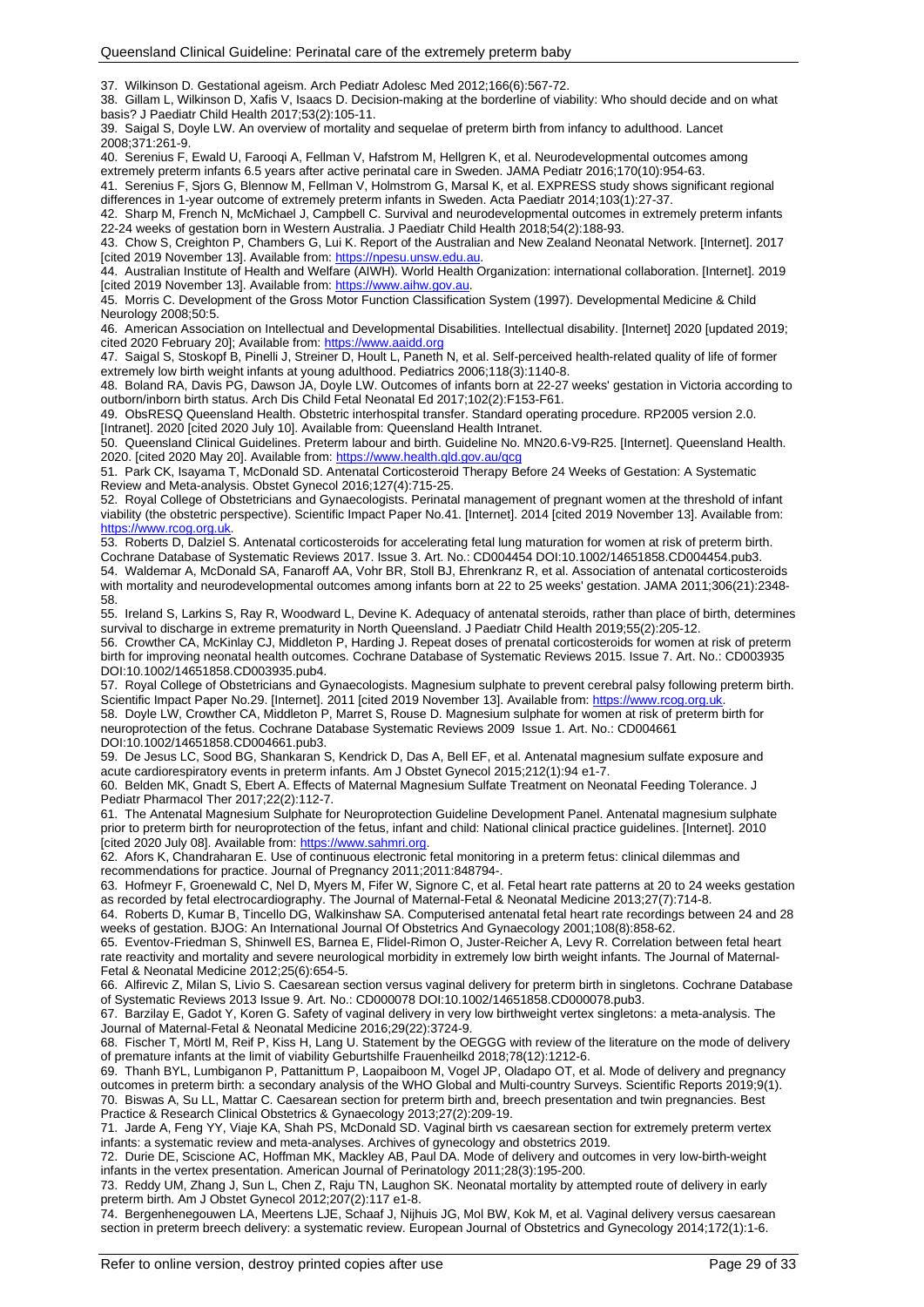75. Grabovac M, Karim J, Isayama T, Liyange K, McDonald S. What is the safest mode of birth for extremely preterm breech singleton infants who are actively resuscitated? A systematic review and meta-analyses. BJOG. [Internet]. 2018 [cited 2019 November 13]; DOI:10.1111/1471-0528.14938s.

76. Niles KM, Barrett JFR, Ladhani NNN. Comparison of cesarean versus vaginal delivery of extremely preterm gestations in breech presentation: retrospective cohort study. The Journal of Maternal-Fetal & Neonatal Medicine 2019;32(7):1142-7. 77. Boyd GE, Lodge J, Flatley CJ, Kumar S. Caesarean section improves neonatal outcomes only from 24 + 0 weeks for

periviable breech but not for cephalic infants. The Journal of Maternal-Fetal & Neonatal Medicine 2019:1-7.

78. Thomas PE, Petersen SG, Gibbons K. The influence of mode of birth on neonatal survival and maternal outcomes at extreme prematurity: A retrospective cohort study. Aust N Z J Obstet Gynaecol 2016;56(1):60-8.

79. Malloy MH. Impact of cesarean section on neonatal mortality rates among very preterm infants in the United States, 2000- 2003. Pediatrics 2008;122(2):285-92.

80. Pignotti M. Perinatal care at the threshold of viability: an international comparison of practical guidelines for the treatment of extremely preterm births. Pediatrics 2008;121(1):e193-8.

81. World Health Organization. Delayed umbilical cord clamping for improved maternal and infant health and nutrition outcomes. [Internet]. 2014 [cited 2020 March 09]. Available from: https://apps.who.int

82. Rabe H, Gyte G, Díaz-Rossello J, Duley L. Effect of timing of umbilical cord clamping and other strategies to influence placental transfusion at preterm birth on maternal and infant outcomes. Cochrane Database of Systematic Reviews 2019. Issue 9. Art. No.: CD003248 DOI:10.1002/14651858.CD003248.pub4.

83. Manley B, Dawson J, Kamlin O, Donath S, Morley C, Davis P. Clinical assessment of extremely premature infants in the delivery room is a poor predictor of survival. Pediatrics 2010;125(3):e559-64.

84. Kaempf JW, Tomlinson MW, Campbell B, Ferguson L, Stewart VT. Counseling pregnant women who may deliver extremely premature infants: medical care guidelines, family choices, and neonatal outcomes. Pediatrics 2009;123(6):1509- 15.

85. Beeby P, Bhutap T, Taylor L. New South Wales population-based birthweight percentile charts. Journal of Paediatrics & Child Health 1996;32(6):512-8.

86. Roberts CL, Lancaster PA. Australian national birthweight percentiles by gestational age. Med J Aust 1999;170(3):114-8. 87. Australian and New Zealand Committee on Resuscitation (ANZCOR). The resuscitation of the newborn infant in special cirucmstances. [Internet]. 2016 [cited 2020 Sept 15]. Available from[: https://resus.org.au/guidelines/.](https://resus.org.au/guidelines/)

88. Carter B. Comfort care principles for the high-risk newborn. NeoReviews 2004;5(11):e484-e90.

89. Children's Health Queensland Hospital and Health Service. A practical guide to palliative care in paediatrics. [Internet]. 2014 [cited 2019 November 13]. Available from: [https://www.health.qld.gov.au/cpcre/rchpallcare.](https://www.health.qld.gov.au/cpcre/rchpallcare)

90. Mancini S, Uthaya S, Beardsley C, Wood D, Modi N. Practical guidance for the management of palliative care on neonatal units. Royal College of Paediatrics and Child Health. [Internet]. 2014 [cited 2019 November 13]. Available from: [https://www.rcpch.ac.uk.](https://www.rcpch.ac.uk/)

91. Meesters NJ, Simons SHP, van Rosmalen J, Holsti L, Reiss IKM, van Dijk M. Acute Pain Assessment in Prematurely Born Infants Below 29 Weeks: A Long Way to Go. The Clinical Journal of Pain 2019;35(12).

92. Stevens BJ, Gibbins S, Yamada J, Dionne K, Lee G, Johnston C, et al. The premature infant pain profile-revised (PIPP-R): initial validation and feasibility. The Clinical Journal of Pain 2014;30(3):238-43.

93. Koopmans L, Wilson T, Cacciatore J, Flenady V. Support for mothers, fathers and families after perinatal death (review). Cochrane Database Systematic Reviews 2013 (Issue 6. Art No. CD000452) DOI:10.1002/14651858.CD000452.pub3. 94. Queensland Clinical Guidelines. Stillbirth care. Guideline No. MN19.24-V7-R23. [Internet]. Queensland Health. 2018. [cited 2019 November 13]. Available from:<https://www.health.qld.gov.au/qcg>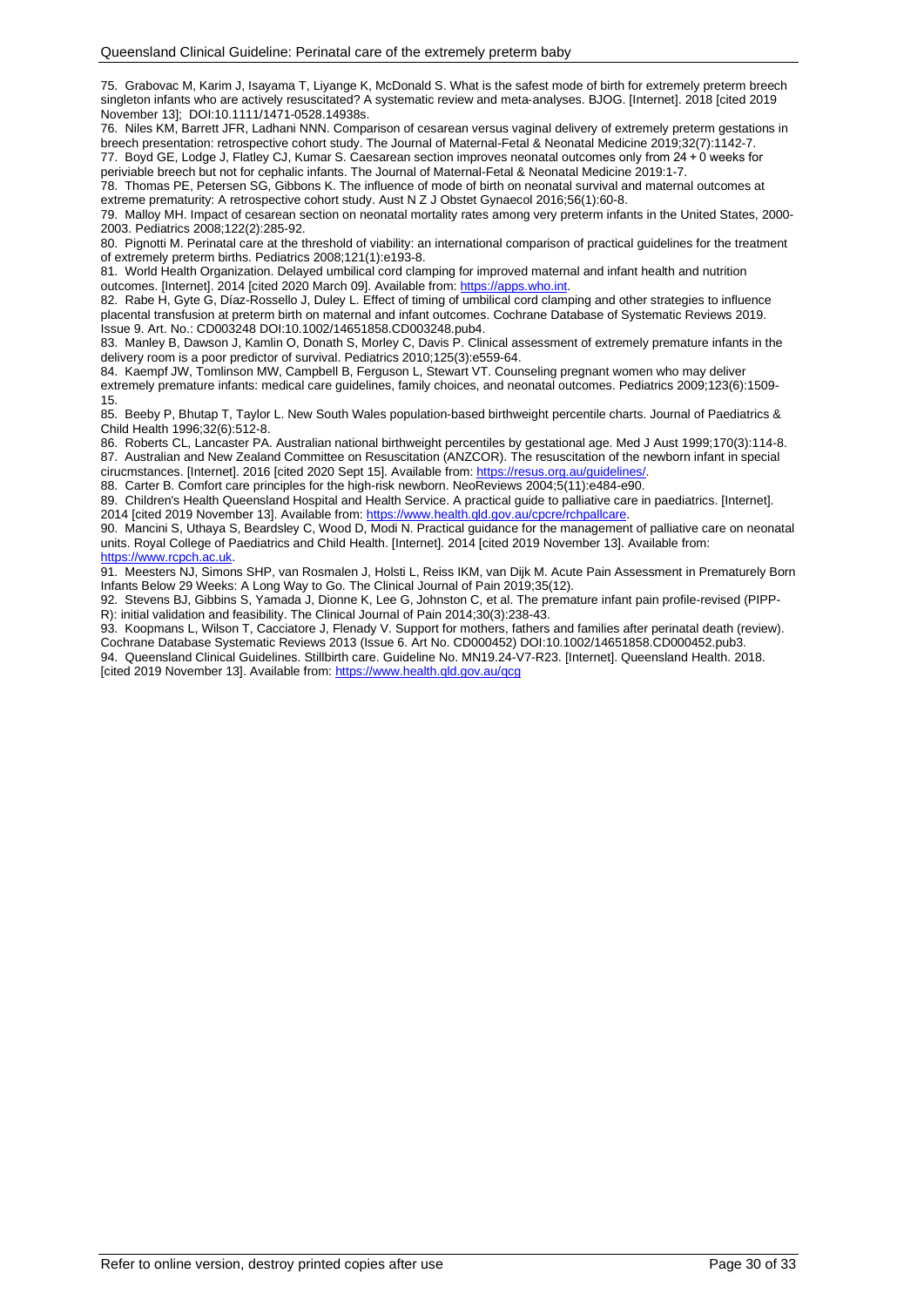## <span id="page-30-0"></span>**Appendix A: Summary for initiation of treatment**

| Source                                                                         | <b>Summary of position</b>                                                                                                                                                                                                                                                                                                                                                                                                                                                                                                                                                                                                                                                                                                                                                                                                                                                                                                                                                                                                                                                                                                                                                                                                                                                                                                                                                                                                                                                                                                                                                                                                                 |             |                           |             |
|--------------------------------------------------------------------------------|--------------------------------------------------------------------------------------------------------------------------------------------------------------------------------------------------------------------------------------------------------------------------------------------------------------------------------------------------------------------------------------------------------------------------------------------------------------------------------------------------------------------------------------------------------------------------------------------------------------------------------------------------------------------------------------------------------------------------------------------------------------------------------------------------------------------------------------------------------------------------------------------------------------------------------------------------------------------------------------------------------------------------------------------------------------------------------------------------------------------------------------------------------------------------------------------------------------------------------------------------------------------------------------------------------------------------------------------------------------------------------------------------------------------------------------------------------------------------------------------------------------------------------------------------------------------------------------------------------------------------------------------|-------------|---------------------------|-------------|
| <b>NSW and ACT</b><br>Consensus<br>Statement (2006)                            | In an otherwise normal infant born before 23 weeks, the prospect of survival is minimal, and<br>the risk of major morbidity is so high that initiation of resuscitation is not appropriate.<br>Maternal transfer for fetal reasons may not be justified.<br>At 23 weeks, active treatment may be discussed, but would be discouraged in NSW/ACT<br>neonatal intensive care units.<br>In an otherwise normal infant born between 23+0 and 25+6 weeks gestation, there is an<br>$\bullet$<br>increasing obligation to treat. However, it is acceptable medical practices to not initiate<br>intensive care if parents so wish, following appropriate counselling.<br>In an otherwise normal infant born as 26 weeks and above, the obligation to treat is very<br>$\bullet$<br>high, and treatment should generally be initiated unless there are exceptional<br>circumstances.                                                                                                                                                                                                                                                                                                                                                                                                                                                                                                                                                                                                                                                                                                                                                              |             |                           |             |
| <b>South Australia</b><br>(2019)                                               | Initiation of neonatal CPR (modifiable by risk factors, parental preferences, estimated<br>chance of poor outcome)<br>$\circ$ 21+0-21+6: not recommended<br>$\circ$ 22+0-22+6: consider<br>$\circ$ 23+0-23+6: recommended<br>$\circ$ 24+0-24+6: recommended                                                                                                                                                                                                                                                                                                                                                                                                                                                                                                                                                                                                                                                                                                                                                                                                                                                                                                                                                                                                                                                                                                                                                                                                                                                                                                                                                                                |             |                           |             |
| Royal Australian<br>College of<br><b>Physicians</b><br>(2008)                  | In the circumstance of infants with an extremely small chance of survival it may be<br>$\bullet$<br>appropriate to not offer treatment, such as with infants born at 22-23 weeks gestation,<br>particularly if in poor condition. There is no legal obligation to offer treatment which is not<br>medically indicated, or which is futile, although taking this step in the absences of<br>agreement should be considered only after all avenues have been exhausted.<br>• As gestation rises and infant condition improves, the presumption of intention to treat<br>becomes more likely. The exact point that this shift occurs will be determined partly by local<br>conditions. For most units in Australia and New Zealand the presumption to treat exists at<br>24 weeks gestation, assuming a baby born in good condition and that this is in agreement<br>with the wishes of the family.                                                                                                                                                                                                                                                                                                                                                                                                                                                                                                                                                                                                                                                                                                                                           |             |                           |             |
| <b>British</b><br><b>Association of</b><br><b>Perinatal</b><br>Medicine (2019) | For extremely high-risk babies (> 90% chance of either dying or surviving with severe<br>$\bullet$<br>impairment if active care instigated) palliative (comfort-focused) care would be in the best<br>interests of the baby and life-sustaining treatment should not be offered. Includes for<br>example<br>o Babies at 22+0-22+6 weeks of gestation with unfavourable risk factors<br>$\circ$ Some babies at 23+0-23+6 weeks of gestation with unfavourable risk factors, including<br>severe fetal growth restriction<br>(Rarely) babies $\geq 24+0$ weeks of gestation with significant unfavourable risk factors,<br>$\circ$<br>including severe fetal growth restriction<br>For high risk babies (50-90% chance of either dying or surviving with severe impairment if<br>active care is instituted), it is uncertain whether active (survival focused) management is in<br>the best interests of the baby and their family. Parents should be counselled carefully, and<br>parental wishes should inform a joint decision to provide either active or palliative<br>treatment. Includes for example<br>o Babies at 22+0-23+6 weeks of gestation with favourable risk factors<br>○ Some babies ≥ 24+0 weeks of gestation with unfavourable risk factors and/or co-<br>morbidities<br>For moderate risk babies (< 50% chance of either dying or surviving with severe<br>impairment if active care is instituted) active management would be in the best interests of<br>the baby. Includes for example:<br>o Most babies $\geq 24+0$ weeks of gestation<br>o Some babies at 23+0-23+6 weeks of gestation with favourable risk factors |             |                           |             |
|                                                                                | Over the past three decades there has been a progressive increase in the rate of survival                                                                                                                                                                                                                                                                                                                                                                                                                                                                                                                                                                                                                                                                                                                                                                                                                                                                                                                                                                                                                                                                                                                                                                                                                                                                                                                                                                                                                                                                                                                                                  |             |                           |             |
|                                                                                | for infants born at 22-25 weeks of gestation                                                                                                                                                                                                                                                                                                                                                                                                                                                                                                                                                                                                                                                                                                                                                                                                                                                                                                                                                                                                                                                                                                                                                                                                                                                                                                                                                                                                                                                                                                                                                                                               |             | <b>Gestation in weeks</b> |             |
|                                                                                | <b>Obstetric intervention</b>                                                                                                                                                                                                                                                                                                                                                                                                                                                                                                                                                                                                                                                                                                                                                                                                                                                                                                                                                                                                                                                                                                                                                                                                                                                                                                                                                                                                                                                                                                                                                                                                              | $22+0-22+6$ | $23+0-23+6$               | $24+0-24+6$ |
| American                                                                       | Neonatal assessment for resuscitation                                                                                                                                                                                                                                                                                                                                                                                                                                                                                                                                                                                                                                                                                                                                                                                                                                                                                                                                                                                                                                                                                                                                                                                                                                                                                                                                                                                                                                                                                                                                                                                                      | С           | С                         | R           |
| <b>College of</b><br><b>Obstetricians</b>                                      | Antenatal corticosteroids                                                                                                                                                                                                                                                                                                                                                                                                                                                                                                                                                                                                                                                                                                                                                                                                                                                                                                                                                                                                                                                                                                                                                                                                                                                                                                                                                                                                                                                                                                                                                                                                                  | NR.         | С                         | R           |
| and<br><b>Gynaecologists</b>                                                   | Magnesium sulfate for neuroprotection                                                                                                                                                                                                                                                                                                                                                                                                                                                                                                                                                                                                                                                                                                                                                                                                                                                                                                                                                                                                                                                                                                                                                                                                                                                                                                                                                                                                                                                                                                                                                                                                      | NR.         | С                         | R           |
| (2017)                                                                         | Antibiotics to prolong latency during PPROM                                                                                                                                                                                                                                                                                                                                                                                                                                                                                                                                                                                                                                                                                                                                                                                                                                                                                                                                                                                                                                                                                                                                                                                                                                                                                                                                                                                                                                                                                                                                                                                                | C           | C                         | R           |
|                                                                                | Intrapartum antibiotics for GBS prophylaxis                                                                                                                                                                                                                                                                                                                                                                                                                                                                                                                                                                                                                                                                                                                                                                                                                                                                                                                                                                                                                                                                                                                                                                                                                                                                                                                                                                                                                                                                                                                                                                                                | NR.         | С                         | R           |
|                                                                                | CS for fetal indication<br>NR.<br>С<br>С                                                                                                                                                                                                                                                                                                                                                                                                                                                                                                                                                                                                                                                                                                                                                                                                                                                                                                                                                                                                                                                                                                                                                                                                                                                                                                                                                                                                                                                                                                                                                                                                   |             |                           |             |
|                                                                                | NR: not recommended; C: consider; R: recommended                                                                                                                                                                                                                                                                                                                                                                                                                                                                                                                                                                                                                                                                                                                                                                                                                                                                                                                                                                                                                                                                                                                                                                                                                                                                                                                                                                                                                                                                                                                                                                                           |             |                           |             |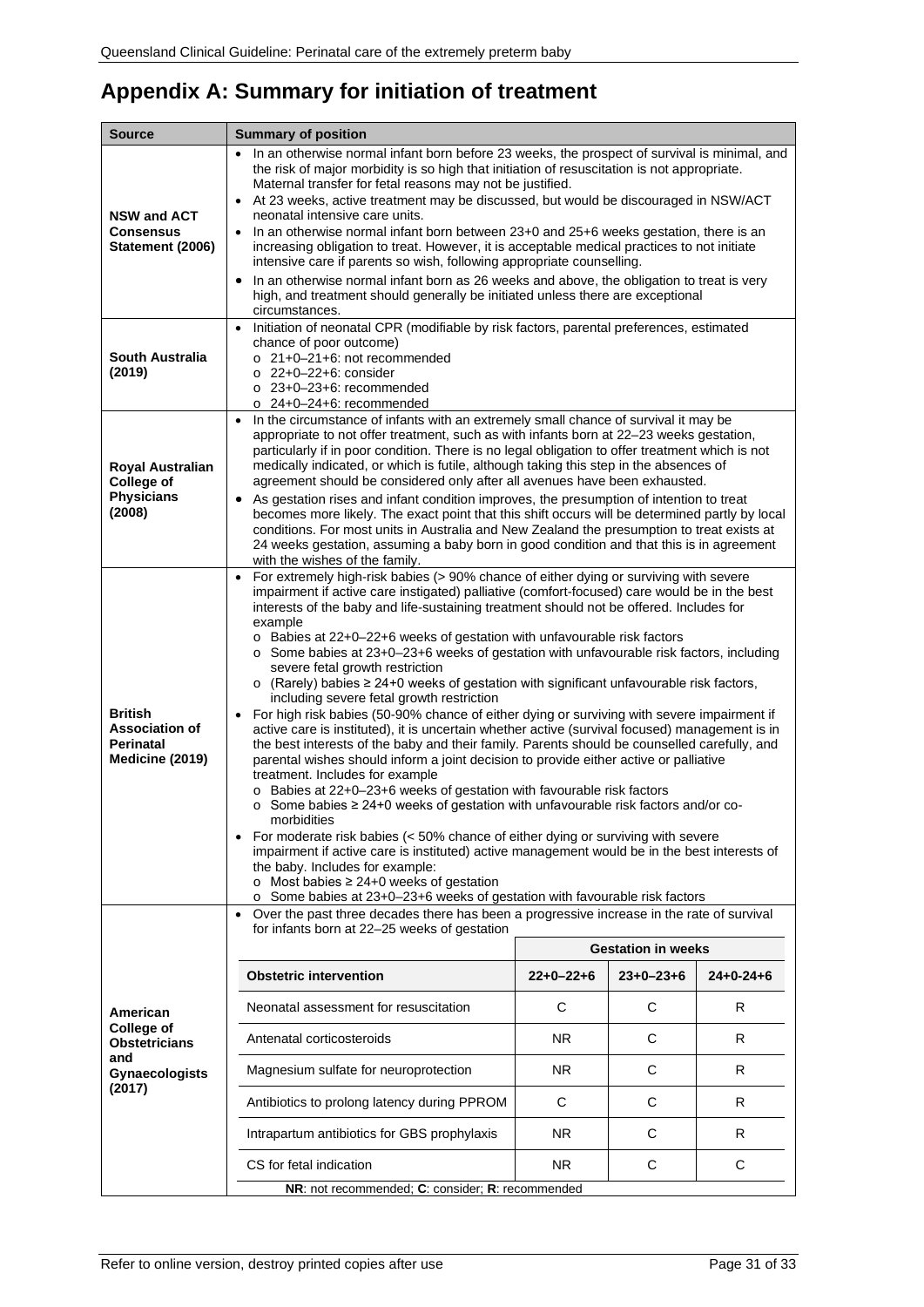### **Appendix B: Evidence summary related to caesarean birth**

All included studies are retrospective and all attempt to find independent predictors of outcomes by using regression analysis except Alfrevic (2013) which is a systematic review of randomised controlled trials. Full citation details of studies can be found in the guideline reference list.

#### **Studies on the effect of delivery mode on SURVIVAL of severely preterm cephalic fetuses Potential limitations of retrospective studies**

Negative finding: No independent effect of CS on survival Positive finding**:** An independent effect where CS is associated with an improved survival

<span id="page-31-0"></span>

| <b>First Author</b> | Year | <b>Number</b> | <b>Birth weight/Gestation</b> | <b>Findings</b>                                                                                      |
|---------------------|------|---------------|-------------------------------|------------------------------------------------------------------------------------------------------|
| Thanh               | 2019 | 30,529        | 22 to $<$ 37 weeks            | Positive                                                                                             |
| Jarde               | 2019 | 129,475       | $<$ 1500 g or $<$ 28 weeks    | Positive for composite < 28 weeks<br>Positive for 500-700 g, 1000-1250 g<br>Negative for < 1250-1500 |
| Barzilay            | 2016 | 16,435        | < 1500 g                      | Negative                                                                                             |
| Alfrevic            | 2013 | 116           | < 37 weeks                    | Negative for all                                                                                     |
| Reddy               | 2012 | 2138          | 24-31 weeks                   | Negative for all                                                                                     |
| Durie               | 2011 | 937           | < 1500 g                      | Negative                                                                                             |
| Ghi                 | 2010 | 109           | $25+0-32+6$ weeks             | Negative for all                                                                                     |

- Selection biases (e.g. CS may be favoured if fetus presumed viable and vaginal birth favoured if fetal condition assessed as poor)
- Small sample size
- Range of gestations/birth weights beyond the threshold of viability included, limiting applicability
- Incomplete accounting for the small/large for gestational age fetus
- Failure to distinguish between elective and emergency CS and account for the possibility of increased availability of specialised care, resources for advanced resuscitation and/or opportunity to transfer to higher level facilities
- Inability to completely account (especially from retrospective data registers) for maternal comorbidities, complications of pregnancy, labour and birth, indication for CS and other clinical factors and practices
- Inability to account for the influence of parental wishes/preferences in the decisionmaking process
- Immediate advantage following CS may not necessarily equate with improved long-term survival or decreased long term impairment
- Limited ability to generalise from studies involving single sites